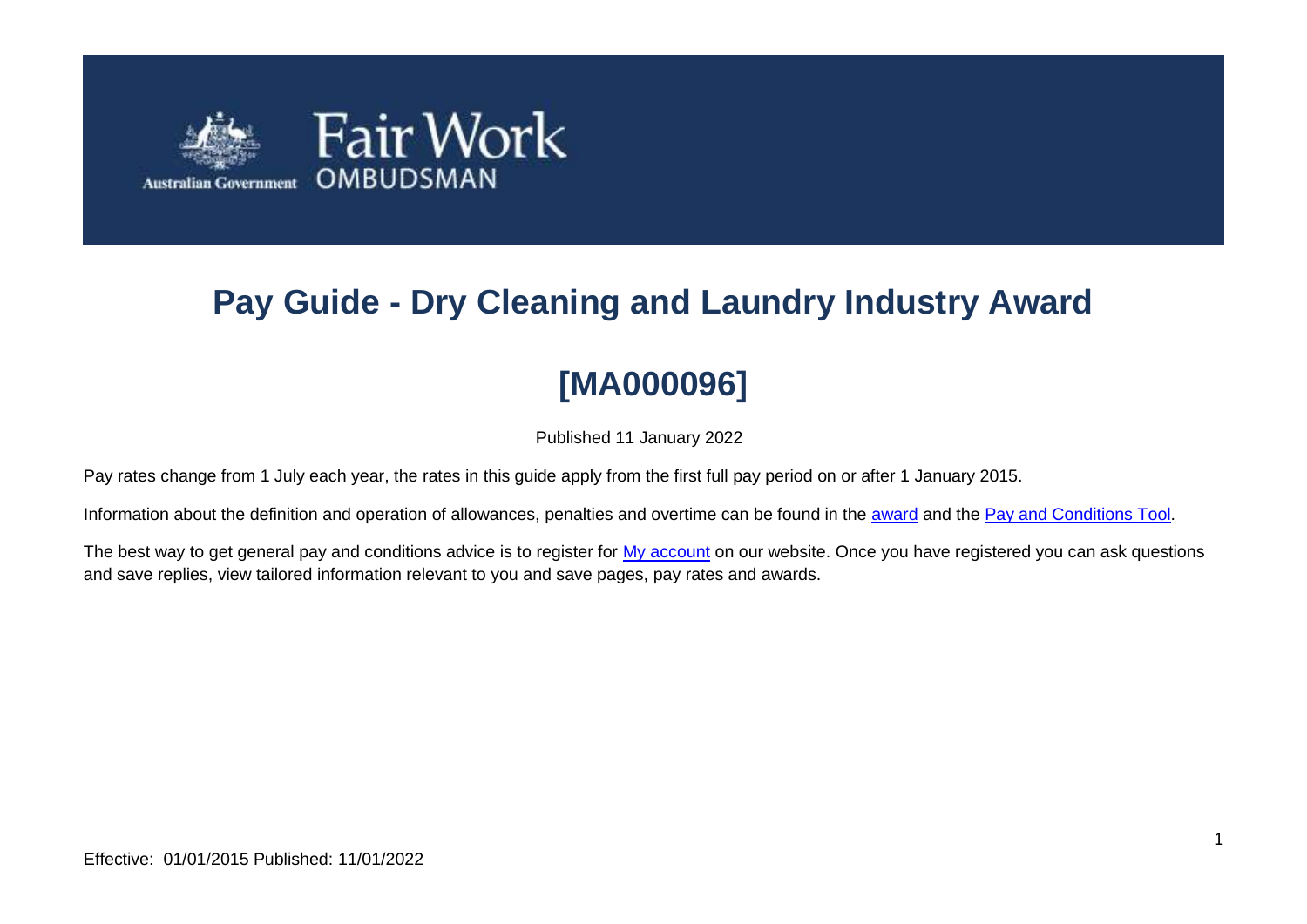# **Rates of pay**

# **Adult - Dry cleaning**

# **Full-time & part-time**

### **Table 1 of 3**

| <b>Classification</b>         | Weekly pay rate | Hourly pay rate | Saturday -     | Saturday -     | <b>Public holiday</b> | <b>Overtime - Monday</b> |
|-------------------------------|-----------------|-----------------|----------------|----------------|-----------------------|--------------------------|
|                               |                 |                 | ordinary hours | ordinary hours |                       | to Saturday - first 3    |
|                               |                 |                 | before 12 noon | after 12 noon  |                       | hours                    |
| Dry cleaning employee level 1 | \$640.90        | \$16.87         | \$21.09        | \$25.31        | \$42.18               | \$25.31                  |
| Dry cleaning employee level 2 | \$659.40        | \$17.35         | \$21.69        | \$26.03        | \$43.38               | \$26.03                  |
| Dry cleaning employee level 3 | \$668.80        | \$17.60         | \$22.00        | \$26.40        | \$44.00               | \$26.40                  |
| Dry cleaning employee level 4 | \$708.20        | \$18.64         | \$23.30        | \$27.96        | \$46.60               | \$27.96                  |
| Dry cleaning employee level 5 | \$746.20        | \$19.64         | \$24.55        | \$29.46        | \$49.10               | \$29.46                  |

### **Table 2 of 3**

| <b>Classification</b>         | <b>Overtime -</b><br><b>Monday to</b><br>Saturday - after<br>3 hours | Overtime -<br><b>Sunday</b> | Overtime -<br>public holiday | Less than 10<br>hour break<br>between shifts | Working<br>through meal<br>break | <b>Morning shift -</b><br><b>Monday to</b><br>Friday |
|-------------------------------|----------------------------------------------------------------------|-----------------------------|------------------------------|----------------------------------------------|----------------------------------|------------------------------------------------------|
| Dry cleaning employee level 1 | \$33.74                                                              | \$33.74                     | \$42.18                      | \$33.74                                      | \$25.31                          | \$19.40                                              |
| Dry cleaning employee level 2 | \$34.70                                                              | \$34.70                     | \$43.38                      | \$34.70                                      | \$26.03                          | \$19.95                                              |
| Dry cleaning employee level 3 | \$35.20                                                              | \$35.20                     | \$44.00                      | \$35.20                                      | \$26.40                          | \$20.24                                              |
| Dry cleaning employee level 4 | \$37.28                                                              | \$37.28                     | \$46.60                      | \$37.28                                      | \$27.96                          | \$21.44                                              |
| Dry cleaning employee level 5 | \$39.28                                                              | \$39.28                     | \$49.10                      | \$39.28                                      | \$29.46                          | \$22.59                                              |

| <b>Classification</b>         | <b>Afternoon shift -</b><br><b>Monday to Friday</b> | <b>Night shift - Monday</b><br>to Friday | <b>Permanent night</b><br>shift - Monday to<br><b>Friday</b> | <b>Shiftwork - less</b><br>than 3 successive<br>shifts - Monday to<br>Friday - first 3<br>hours | <b>Shiftwork - less</b><br>than 3 successive<br>shifts - Monday to<br>Friday - after 3<br>hours |
|-------------------------------|-----------------------------------------------------|------------------------------------------|--------------------------------------------------------------|-------------------------------------------------------------------------------------------------|-------------------------------------------------------------------------------------------------|
|                               |                                                     |                                          |                                                              |                                                                                                 |                                                                                                 |
| Dry cleaning employee level 1 | \$19.40                                             | \$19.40                                  | \$21.93                                                      | \$25.31                                                                                         | \$33.74                                                                                         |
| Dry cleaning employee level 2 | \$19.95                                             | \$19.95                                  | \$22.56                                                      | \$26.03                                                                                         | \$34.70                                                                                         |
| Dry cleaning employee level 3 | \$20.24                                             | \$20.24                                  | \$22.88                                                      | \$26.40                                                                                         | \$35.20                                                                                         |
| Dry cleaning employee level 4 | \$21.44                                             | \$21.44                                  | \$24.23                                                      | \$27.96                                                                                         | \$37.28                                                                                         |
| Dry cleaning employee level 5 | \$22.59                                             | \$22.59                                  | \$25.53                                                      | \$29.46                                                                                         | \$39.28                                                                                         |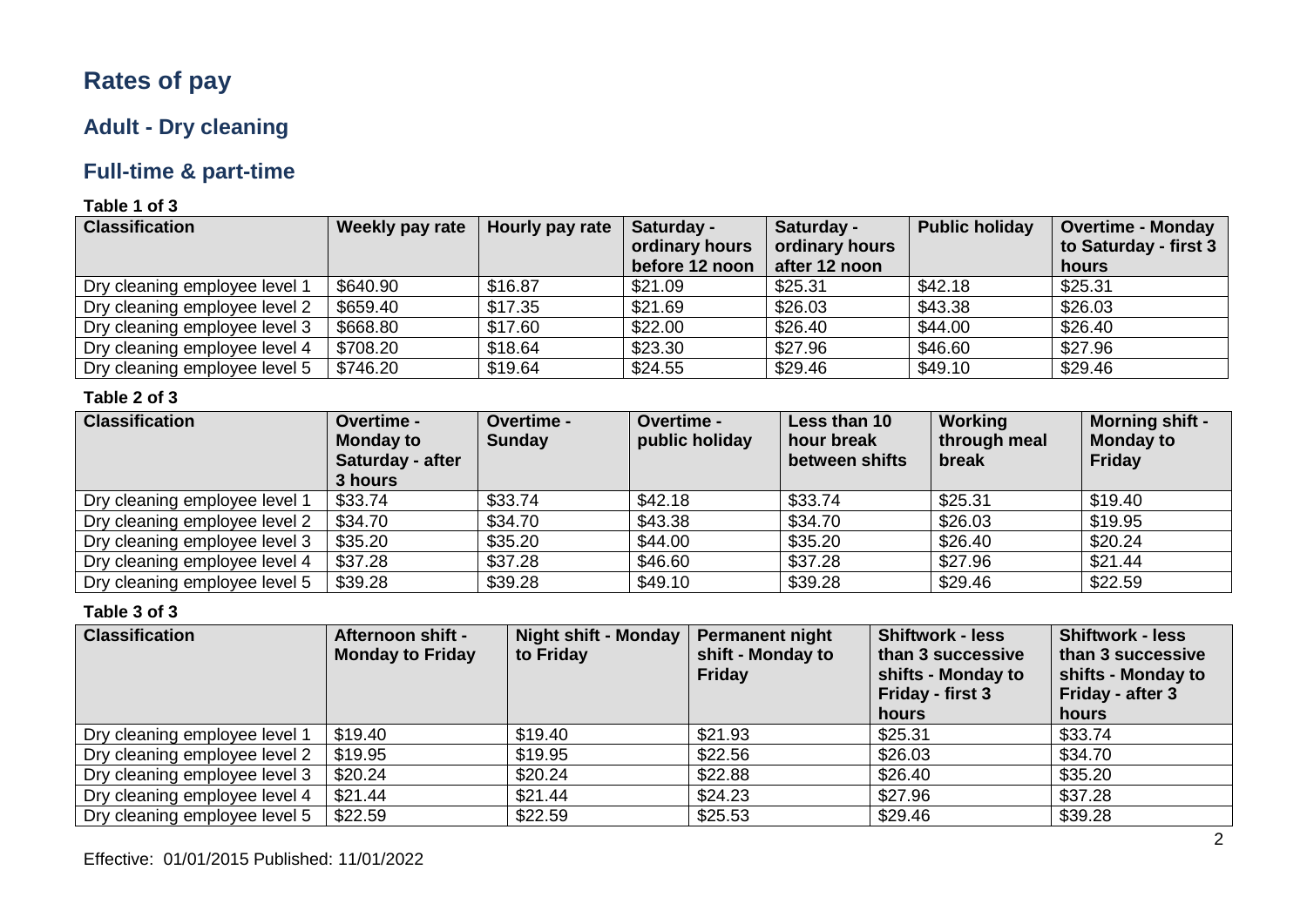### **Casual**

#### **Table 1 of 3**

| <b>Classification</b>         | Hourly pay rate | Saturday -<br>ordinary hours<br>before 12 noon | Saturday -<br>ordinary hours<br>after 12 noon | <b>Public holiday</b> | <b>Overtime -</b><br><b>Monday to</b><br>Saturday - first<br>3 hours | Overtime -<br><b>Monday to</b><br>Saturday - after<br>3 hours |
|-------------------------------|-----------------|------------------------------------------------|-----------------------------------------------|-----------------------|----------------------------------------------------------------------|---------------------------------------------------------------|
| Dry cleaning employee level 1 | \$21.09         | \$25.31                                        | \$29.52                                       | \$46.39               | \$29.52                                                              | \$37.96                                                       |
| Dry cleaning employee level 2 | \$21.69         | \$26.03                                        | \$30.36                                       | \$47.71               | \$30.36                                                              | \$39.04                                                       |
| Dry cleaning employee level 3 | \$22.00         | \$26.40                                        | \$30.80                                       | \$48.40               | \$30.80                                                              | \$39.60                                                       |
| Dry cleaning employee level 4 | \$23.30         | \$27.96                                        | \$32.62                                       | \$51.26               | \$32.62                                                              | \$41.94                                                       |
| Dry cleaning employee level 5 | \$24.55         | \$29.46                                        | \$34.37                                       | \$54.01               | \$34.37                                                              | \$44.19                                                       |

#### **Table 2 of 3**

| <b>Classification</b>         | Overtime -<br><b>Sunday</b> | Overtime -<br>public holiday | Less than 10<br>hour break<br>between shifts | Working<br>through meal<br>break | Morning shift -<br><b>Monday to</b><br>Friday | Afternoon shift -<br><b>Monday to</b><br><b>Friday</b> |
|-------------------------------|-----------------------------|------------------------------|----------------------------------------------|----------------------------------|-----------------------------------------------|--------------------------------------------------------|
| Dry cleaning employee level 1 | \$37.96                     | \$46.39                      | \$37.96                                      | \$29.52                          | \$23.62                                       | \$23.62                                                |
| Dry cleaning employee level 2 | \$39.04                     | \$47.71                      | \$39.04                                      | \$30.36                          | \$24.29                                       | \$24.29                                                |
| Dry cleaning employee level 3 | \$39.60                     | \$48.40                      | \$39.60                                      | \$30.80                          | \$24.64                                       | \$24.64                                                |
| Dry cleaning employee level 4 | \$41.94                     | \$51.26                      | \$41.94                                      | \$32.62                          | \$26.10                                       | \$26.10                                                |
| Dry cleaning employee level 5 | \$44.19                     | \$54.01                      | \$44.19                                      | \$34.37                          | \$27.50                                       | \$27.50                                                |

| <b>Classification</b>         | <b>Night shift - Monday to</b><br><b>Friday</b> | Permanent night shift -<br><b>Monday to Friday</b> | Shiftwork - less than 3<br>successive shifts -<br><b>Monday to Friday - first 3</b><br>hours | Shiftwork - less than 3<br>successive shifts -<br>Monday to Friday - after 3<br>hours |
|-------------------------------|-------------------------------------------------|----------------------------------------------------|----------------------------------------------------------------------------------------------|---------------------------------------------------------------------------------------|
| Dry cleaning employee level 1 | \$23.62                                         | \$26.15                                            | \$29.52                                                                                      | \$37.96                                                                               |
| Dry cleaning employee level 2 | \$24.29                                         | \$26.89                                            | \$30.36                                                                                      | \$39.04                                                                               |
| Dry cleaning employee level 3 | \$24.64                                         | \$27.28                                            | \$30.80                                                                                      | \$39.60                                                                               |
| Dry cleaning employee level 4 | \$26.10                                         | \$28.89                                            | \$32.62                                                                                      | \$41.94                                                                               |
| Dry cleaning employee level 5 | \$27.50                                         | \$30.44                                            | \$34.37                                                                                      | \$44.19                                                                               |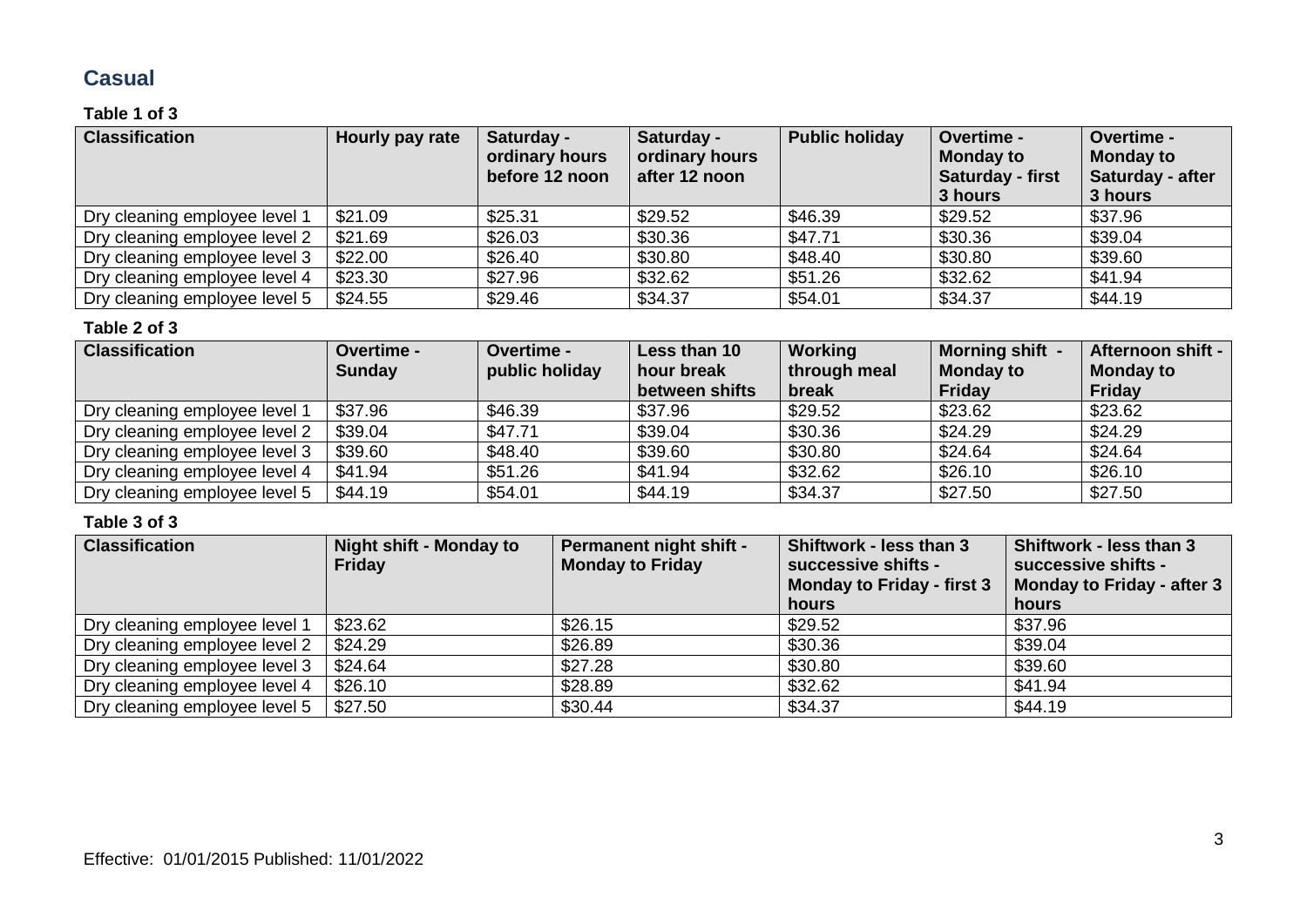# **Adult - Laundry Full-time & part-time**

### **Table 1 of 3**

| <b>Classification</b>    | Weekly pay rate | Hourly pay rate | <b>Public holiday</b> | <b>Overtime -</b><br><b>Monday to</b><br>Saturday - first<br>3 hours | <b>Overtime -</b><br><b>Monday to</b><br>Saturday - after<br>3 hours | <b>Overtime -</b><br><b>Sunday</b> |
|--------------------------|-----------------|-----------------|-----------------------|----------------------------------------------------------------------|----------------------------------------------------------------------|------------------------------------|
| Laundry employee level 1 | \$649.90        | \$17.10         | \$42.75               | \$25.65                                                              | \$34.20                                                              | \$34.20                            |
| Laundry employee level 2 | \$673.20        | \$17.72         | \$44.30               | \$26.58                                                              | \$35.44                                                              | \$35.44                            |
| Laundry employee level 3 | \$701.50        | \$18.46         | \$46.15               | \$27.69                                                              | \$36.92                                                              | \$36.92                            |
| Laundry employee level 4 | \$720.30        | \$18.96         | \$47.40               | \$28.44                                                              | \$37.92                                                              | \$37.92                            |

### **Table 2 of 3**

| <b>Classification</b>    | <b>Overtime -</b><br>public holiday | Less than 10<br>hour break<br>between shifts | Working<br>through meal<br>break | <b>Morning shift -</b><br><b>Monday to</b><br>Friday | <b>Afternoon shift -</b><br><b>Monday to</b><br>Friday | Night shift -<br><b>Monday to</b><br>Friday |
|--------------------------|-------------------------------------|----------------------------------------------|----------------------------------|------------------------------------------------------|--------------------------------------------------------|---------------------------------------------|
| Laundry employee level 1 | \$42.75                             | \$34.20                                      | \$25.65                          | \$19.67                                              | \$19.67                                                | \$19.67                                     |
| Laundry employee level 2 | \$44.30                             | \$35.44                                      | \$26.58                          | \$20.38                                              | \$20.38                                                | \$20.38                                     |
| Laundry employee level 3 | \$46.15                             | \$36.92                                      | \$27.69                          | \$21.23                                              | \$21.23                                                | \$21.23                                     |
| Laundry employee level 4 | \$47.40                             | \$37.92                                      | \$28.44                          | \$21.80                                              | \$21.80                                                | \$21.80                                     |

| <b>Classification</b>    | <b>Permanent</b><br>night shift -<br><b>Monday to</b><br><b>Friday</b> | <b>Shiftwork - less</b><br>than 5 successive<br>shifts (6 in six day<br>workshop) -<br><b>Monday to Friday</b><br>- first 3 hours | <b>Shiftwork - less</b><br>than 5 successive<br>shifts (6 in six day<br>workshop) -<br><b>Monday to Friday</b><br>- after 3 hours | <b>Saturday before</b><br>$12$ noon -<br>shiftworkers | Saturday after<br>12 noon -<br>shiftworkers | Sunday -<br>shiftwork |
|--------------------------|------------------------------------------------------------------------|-----------------------------------------------------------------------------------------------------------------------------------|-----------------------------------------------------------------------------------------------------------------------------------|-------------------------------------------------------|---------------------------------------------|-----------------------|
| Laundry employee level 1 | \$22.23                                                                | \$25.65                                                                                                                           | \$34.20                                                                                                                           | \$21.38                                               | \$25.65                                     | \$34.20               |
| Laundry employee level 2 | \$23.04                                                                | \$26.58                                                                                                                           | \$35.44                                                                                                                           | \$22.15                                               | \$26.58                                     | \$35.44               |
| Laundry employee level 3 | \$24.00                                                                | \$27.69                                                                                                                           | \$36.92                                                                                                                           | \$23.08                                               | \$27.69                                     | \$36.92               |
| Laundry employee level 4 | \$24.65                                                                | \$28.44                                                                                                                           | \$37.92                                                                                                                           | \$23.70                                               | \$28.44                                     | \$37.92               |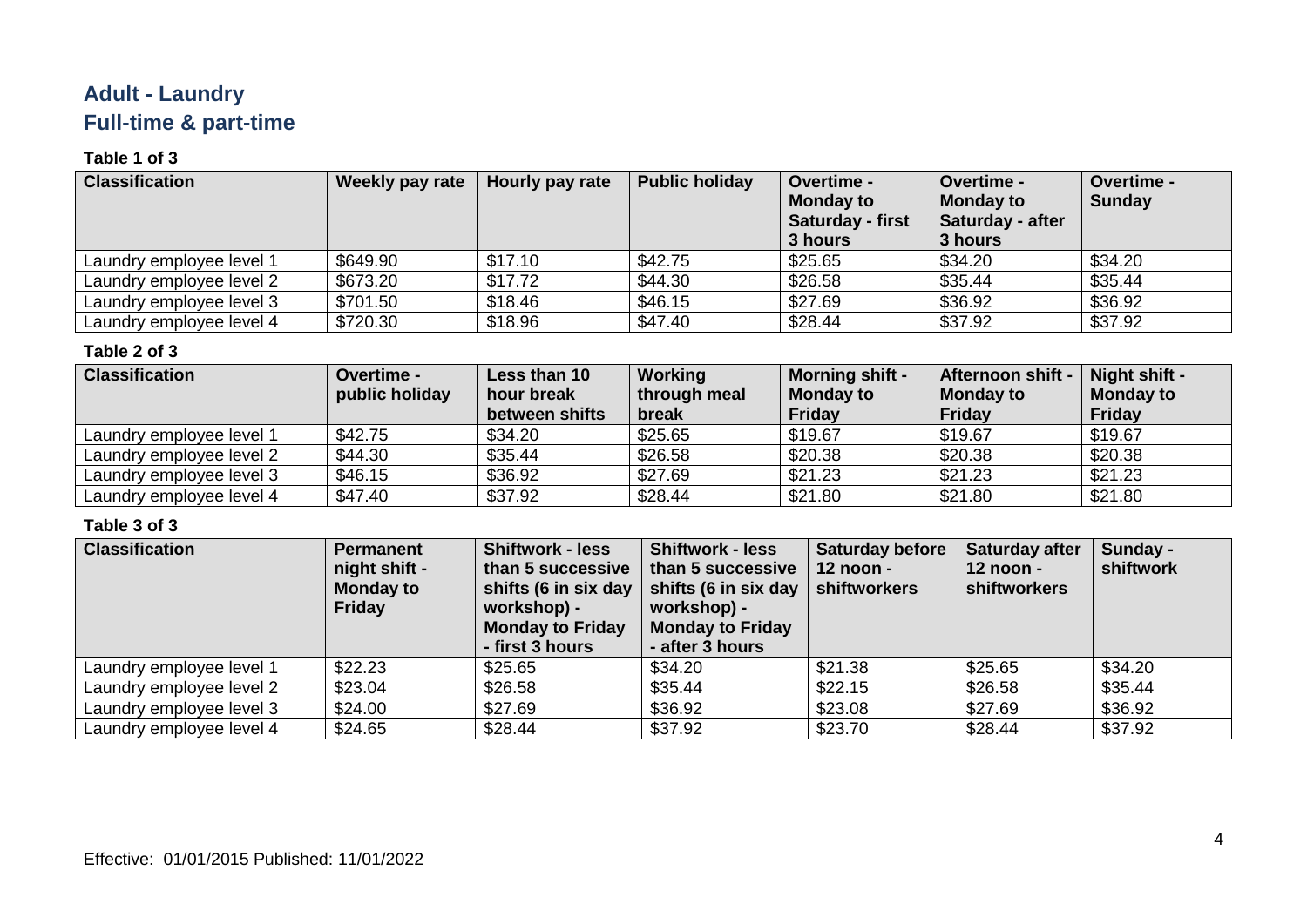### **Casual**

### **Table 1 of 3**

| <b>Classification</b>    | Hourly pay rate | <b>Public holiday</b> | <b>Overtime -</b><br><b>Monday to</b><br>Saturday - first<br>3 hours | <b>Overtime -</b><br><b>Monday to</b><br>Saturday - after<br>3 hours | Overtime -<br><b>Sunday</b> | Overtime -<br>public holiday |
|--------------------------|-----------------|-----------------------|----------------------------------------------------------------------|----------------------------------------------------------------------|-----------------------------|------------------------------|
| Laundry employee level 1 | \$21.38         | \$47.03               | \$29.93                                                              | \$38.48                                                              | \$38.48                     | \$47.03                      |
| Laundry employee level 2 | \$22.15         | \$48.73               | \$31.01                                                              | \$39.87                                                              | \$39.87                     | \$48.73                      |
| Laundry employee level 3 | \$23.08         | \$50.77               | \$32.31                                                              | \$41.54                                                              | \$41.54                     | \$50.77                      |
| Laundry employee level 4 | \$23.70         | \$52.14               | \$33.18                                                              | \$42.66                                                              | \$42.66                     | \$52.14                      |

#### **Table 2 of 3**

| <b>Classification</b>    | Less than 10   | Working      | <b>Morning shift -</b> | Afternoon shift - | Night shift -    | <b>Permanent night</b> |
|--------------------------|----------------|--------------|------------------------|-------------------|------------------|------------------------|
|                          | hour break     | through meal | <b>Monday to</b>       | <b>Monday to</b>  | <b>Monday to</b> | shift - Monday to      |
|                          | between shifts | break        | <b>Friday</b>          | <b>Friday</b>     | Friday           | Friday                 |
| Laundry employee level 1 | \$38.48        | \$29.93      | \$23.94                | \$23.94           | \$23.94          | \$26.51                |
| Laundry employee level 2 | \$39.87        | \$31.01      | \$24.81                | \$24.81           | \$24.81          | \$27.47                |
| Laundry employee level 3 | \$41.54        | \$32.31      | \$25.84                | \$25.84           | \$25.84          | \$28.61                |
| Laundry employee level 4 | \$42.66        | \$33.18      | \$26.54                | \$26.54           | \$26.54          | \$29.39                |

| <b>Classification</b>    | <b>Shiftwork - less</b><br>than 5 successive<br>shifts (6 in six day<br>workshop) -<br><b>Monday to Friday -</b><br>first 3 hours | <b>Shiftwork - less</b><br>than 5 successive<br>shifts (6 in six day<br>workshop) -<br><b>Monday to Friday -</b><br>after 3 hours | <b>Saturday before 12</b><br>noon - shiftworkers | <b>Saturday after 12</b><br>noon - shiftworkers | <b>Sunday - shiftwork</b> |
|--------------------------|-----------------------------------------------------------------------------------------------------------------------------------|-----------------------------------------------------------------------------------------------------------------------------------|--------------------------------------------------|-------------------------------------------------|---------------------------|
| Laundry employee level 1 | \$29.93                                                                                                                           | \$38.48                                                                                                                           | \$25.65                                          | \$29.93                                         | \$38.48                   |
| Laundry employee level 2 | \$31.01                                                                                                                           | \$39.87                                                                                                                           | \$26.58                                          | \$31.01                                         | \$39.87                   |
| Laundry employee level 3 | \$32.31                                                                                                                           | \$41.54                                                                                                                           | \$27.69                                          | \$32.31                                         | \$41.54                   |
| Laundry employee level 4 | \$33.18                                                                                                                           | \$42.66                                                                                                                           | \$28.44                                          | \$33.18                                         | \$42.66                   |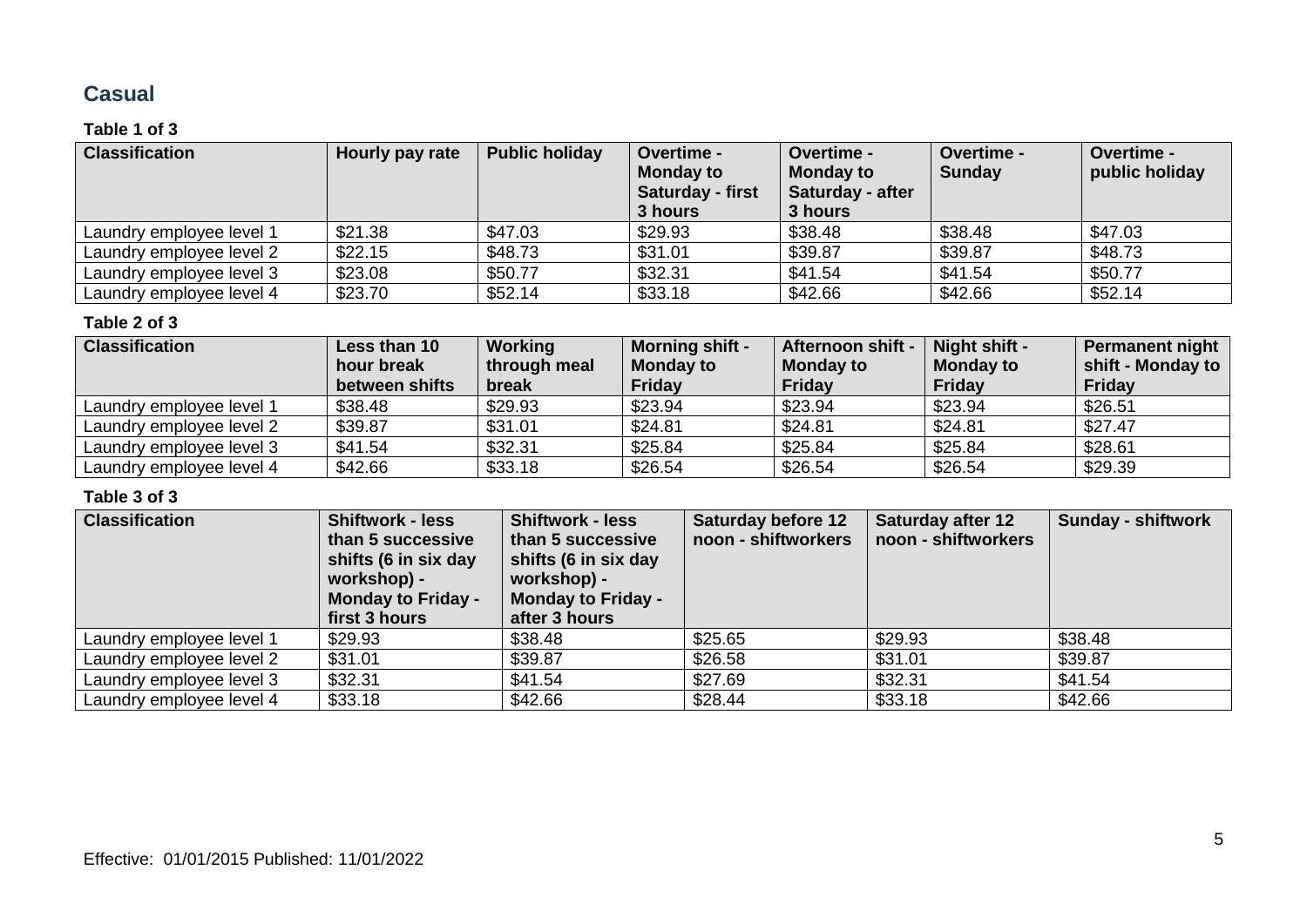# **Junior - Dry cleaning**

# **Full-time & part-time - Under 16 years**

### **Table 1 of 2**

| <b>Classification</b>         | Weekly pay rate | Hourly pay rate | Saturday -<br>ordinary hours<br>before 12 noon | Saturday -<br>ordinary hours<br>after 12 noon | <b>Public holiday</b> | Overtime -<br><b>Monday to</b><br><b>Saturday - first</b><br>3 hours |
|-------------------------------|-----------------|-----------------|------------------------------------------------|-----------------------------------------------|-----------------------|----------------------------------------------------------------------|
| Dry cleaning employee level 1 | \$320.45        | \$8.43          | \$10.54                                        | \$12.65                                       | \$21.08               | \$12.65                                                              |
| Dry cleaning employee level 2 | \$329.70        | \$8.68          | \$10.85                                        | \$13.02                                       | \$21.70               | \$13.02                                                              |
| Dry cleaning employee level 3 | \$334.40        | \$8.80          | \$11.00                                        | \$13.20                                       | \$22.00               | \$13.20                                                              |
| Dry cleaning employee level 4 | \$354.10        | \$9.32          | \$11.65                                        | \$13.98                                       | \$23.30               | \$13.98                                                              |
| Dry cleaning employee level 5 | \$373.10        | \$9.82          | \$12.28                                        | \$14.73                                       | \$24.55               | \$14.73                                                              |

| <b>Classification</b>         | <b>Overtime - Monday</b><br>to Saturday - after 3 | <b>Overtime - Sunday</b> | <b>Overtime - public</b><br>holiday | Less than 10 hour<br>break between | <b>Working through</b><br>meal break |
|-------------------------------|---------------------------------------------------|--------------------------|-------------------------------------|------------------------------------|--------------------------------------|
|                               | hours                                             |                          |                                     | shifts                             |                                      |
| Dry cleaning employee level 1 | \$16.86                                           | \$16.86                  | \$21.08                             | \$16.86                            | \$12.65                              |
| Dry cleaning employee level 2 | \$17.36                                           | \$17.36                  | \$21.70                             | \$17.36                            | \$13.02                              |
| Dry cleaning employee level 3 | \$17.60                                           | \$17.60                  | \$22.00                             | \$17.60                            | \$13.20                              |
| Dry cleaning employee level 4 | \$18.64                                           | \$18.64                  | \$23.30                             | \$18.64                            | \$13.98                              |
| Dry cleaning employee level 5 | \$19.64                                           | \$19.64                  | \$24.55                             | \$19.64                            | \$14.73                              |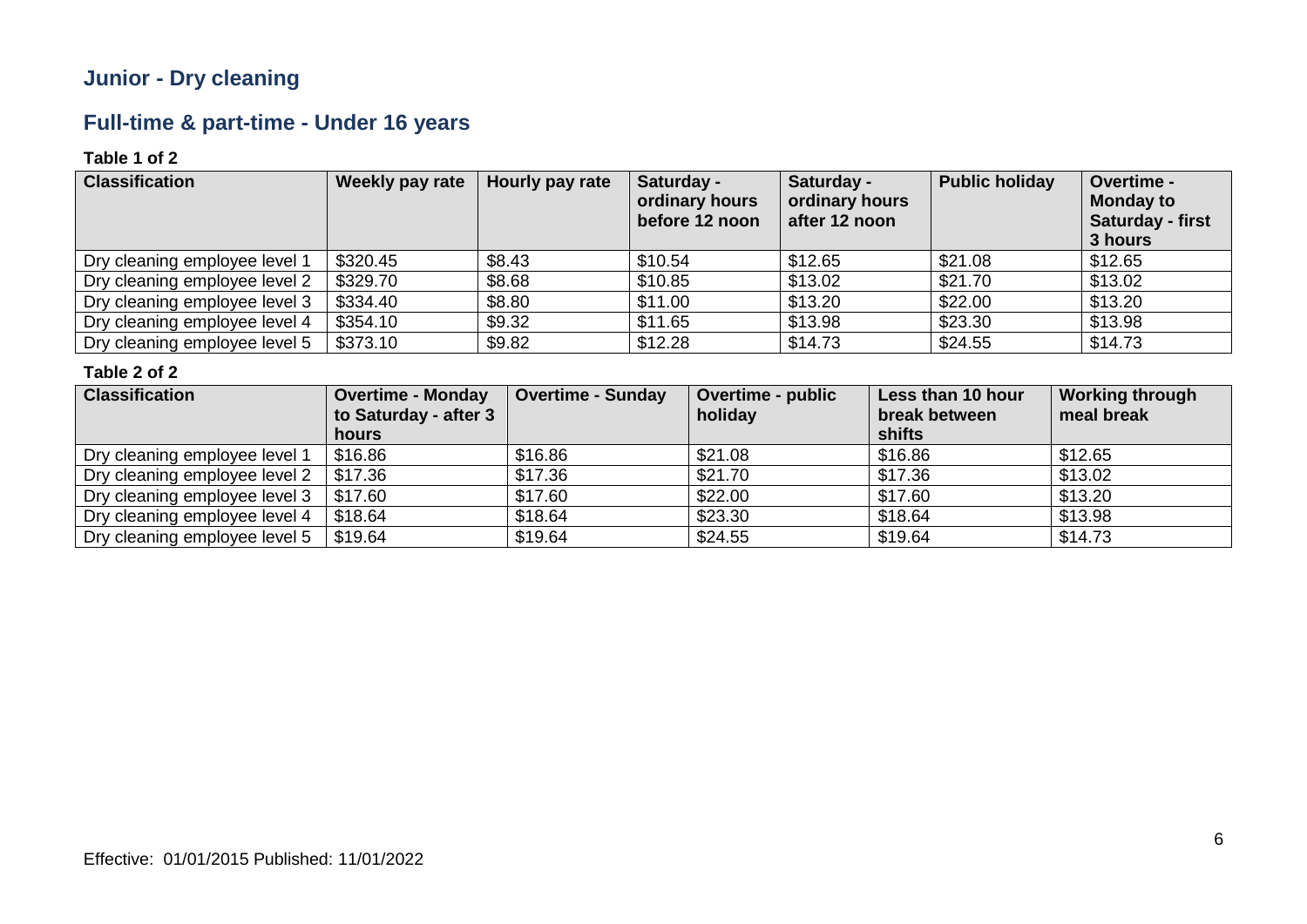# **Full-time & part-time - 16 years**

### **Table 1 of 2**

| <b>Classification</b>         | Weekly pay rate | Hourly pay rate | Saturday -<br>ordinary hours<br>before 12 noon | Saturday -<br>ordinary hours<br>after 12 noon | <b>Public holiday</b> | Overtime -<br><b>Monday to</b><br><b>Saturday - first</b><br>3 hours |
|-------------------------------|-----------------|-----------------|------------------------------------------------|-----------------------------------------------|-----------------------|----------------------------------------------------------------------|
| Dry cleaning employee level 1 | \$352.50        | \$9.28          | \$11.60                                        | \$13.92                                       | \$23.20               | \$13.92                                                              |
| Dry cleaning employee level 2 | \$362.67        | \$9.54          | \$11.93                                        | \$14.31                                       | \$23.85               | \$14.31                                                              |
| Dry cleaning employee level 3 | \$367.84        | \$9.68          | \$12.10                                        | \$14.52                                       | \$24.20               | \$14.52                                                              |
| Dry cleaning employee level 4 | \$389.51        | \$10.25         | \$12.81                                        | \$15.38                                       | \$25.63               | \$15.38                                                              |
| Dry cleaning employee level 5 | \$410.41        | \$10.80         | \$13.50                                        | \$16.20                                       | \$27.00               | \$16.20                                                              |

| <b>Classification</b>         | <b>Overtime - Monday</b><br>to Saturday - after 3 | <b>Overtime - Sunday</b> | <b>Overtime - public</b><br>holiday | Less than 10 hour<br>break between | <b>Working through</b><br>meal break |
|-------------------------------|---------------------------------------------------|--------------------------|-------------------------------------|------------------------------------|--------------------------------------|
|                               | hours                                             |                          |                                     | shifts                             |                                      |
| Dry cleaning employee level 1 | \$18.56                                           | \$18.56                  | \$23.20                             | \$18.56                            | \$13.92                              |
| Dry cleaning employee level 2 | \$19.08                                           | \$19.08                  | \$23.85                             | \$19.08                            | \$14.31                              |
| Dry cleaning employee level 3 | \$19.36                                           | \$19.36                  | \$24.20                             | \$19.36                            | \$14.52                              |
| Dry cleaning employee level 4 | \$20.50                                           | \$20.50                  | \$25.63                             | \$20.50                            | \$15.38                              |
| Dry cleaning employee level 5 | \$21.60                                           | \$21.60                  | \$27.00                             | \$21.60                            | \$16.20                              |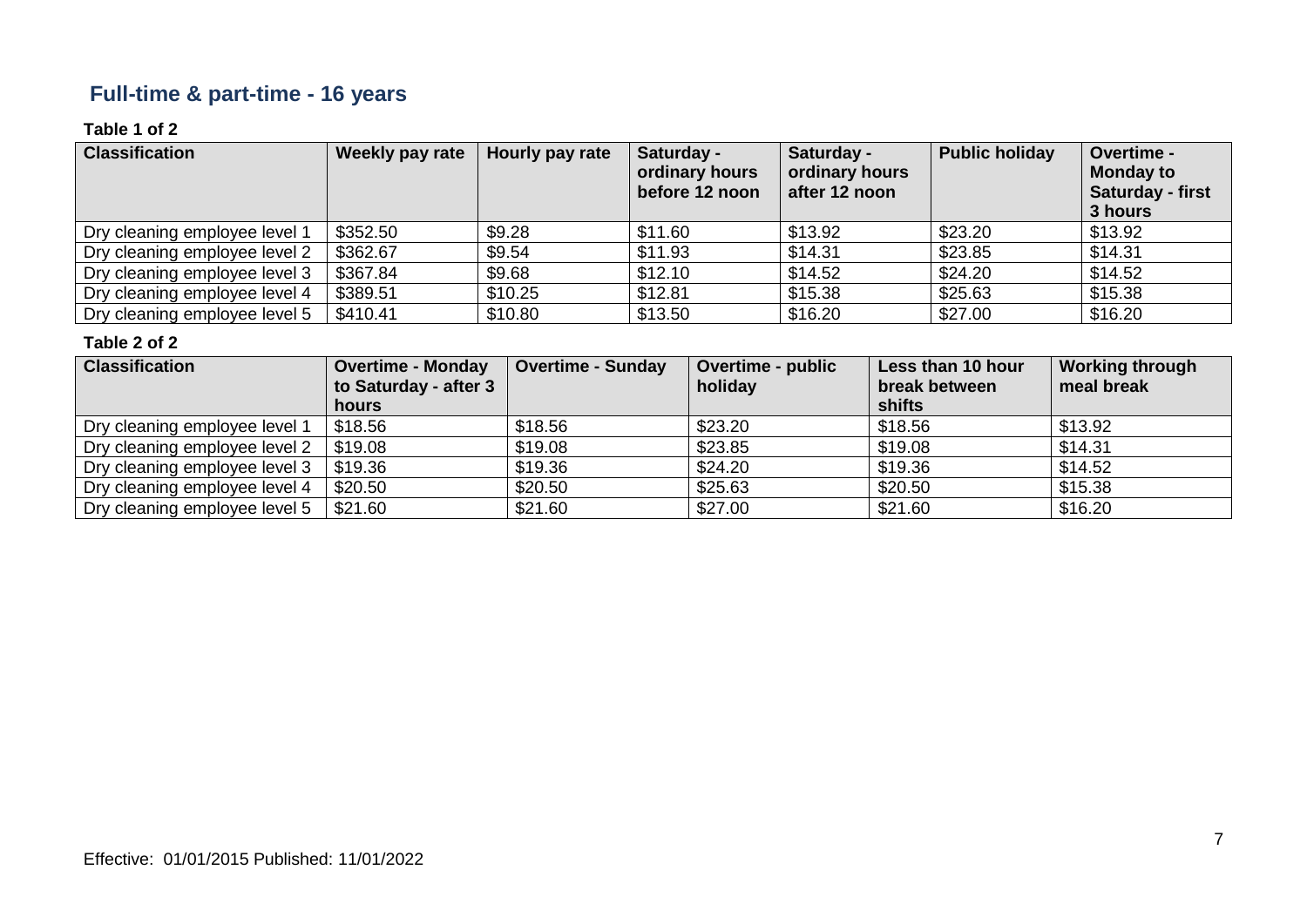# **Full-time & part-time - 17 years**

### **Table 1 of 2**

| <b>Classification</b>         | Weekly pay rate | Hourly pay rate | Saturday -<br>ordinary hours<br>before 12 noon | Saturday -<br>ordinary hours<br>after 12 noon | <b>Public holiday</b> | Overtime -<br><b>Monday to</b><br>Saturday - first<br>3 hours |
|-------------------------------|-----------------|-----------------|------------------------------------------------|-----------------------------------------------|-----------------------|---------------------------------------------------------------|
| Dry cleaning employee level 1 | \$416.59        | \$10.96         | \$13.70                                        | \$16.44                                       | \$27.40               | \$16.44                                                       |
| Dry cleaning employee level 2 | \$428.61        | \$11.28         | \$14.10                                        | \$16.92                                       | \$28.20               | \$16.92                                                       |
| Dry cleaning employee level 3 | \$434.72        | \$11.44         | \$14.30                                        | \$17.16                                       | \$28.60               | \$17.16                                                       |
| Dry cleaning employee level 4 | \$460.33        | \$12.11         | \$15.14                                        | \$18.17                                       | \$30.28               | \$18.17                                                       |
| Dry cleaning employee level 5 | \$485.03        | \$12.76         | \$15.95                                        | \$19.14                                       | \$31.90               | \$19.14                                                       |

| <b>Classification</b>         | <b>Overtime - Monday</b><br>to Saturday - after 3<br>hours | <b>Overtime - Sunday</b> | <b>Overtime - public</b><br>holiday | Less than 10 hour<br>break between<br>shifts | <b>Working through</b><br>meal break |
|-------------------------------|------------------------------------------------------------|--------------------------|-------------------------------------|----------------------------------------------|--------------------------------------|
| Dry cleaning employee level 1 | \$21.92                                                    | \$21.92                  | \$27.40                             | \$21.92                                      | \$16.44                              |
| Dry cleaning employee level 2 | \$22.56                                                    | \$22.56                  | \$28.20                             | \$22.56                                      | \$16.92                              |
| Dry cleaning employee level 3 | \$22.88                                                    | \$22.88                  | \$28.60                             | \$22.88                                      | \$17.16                              |
| Dry cleaning employee level 4 | \$24.22                                                    | \$24.22                  | \$30.28                             | \$24.22                                      | \$18.17                              |
| Dry cleaning employee level 5 | \$25.52                                                    | \$25.52                  | \$31.90                             | \$25.52                                      | \$19.14                              |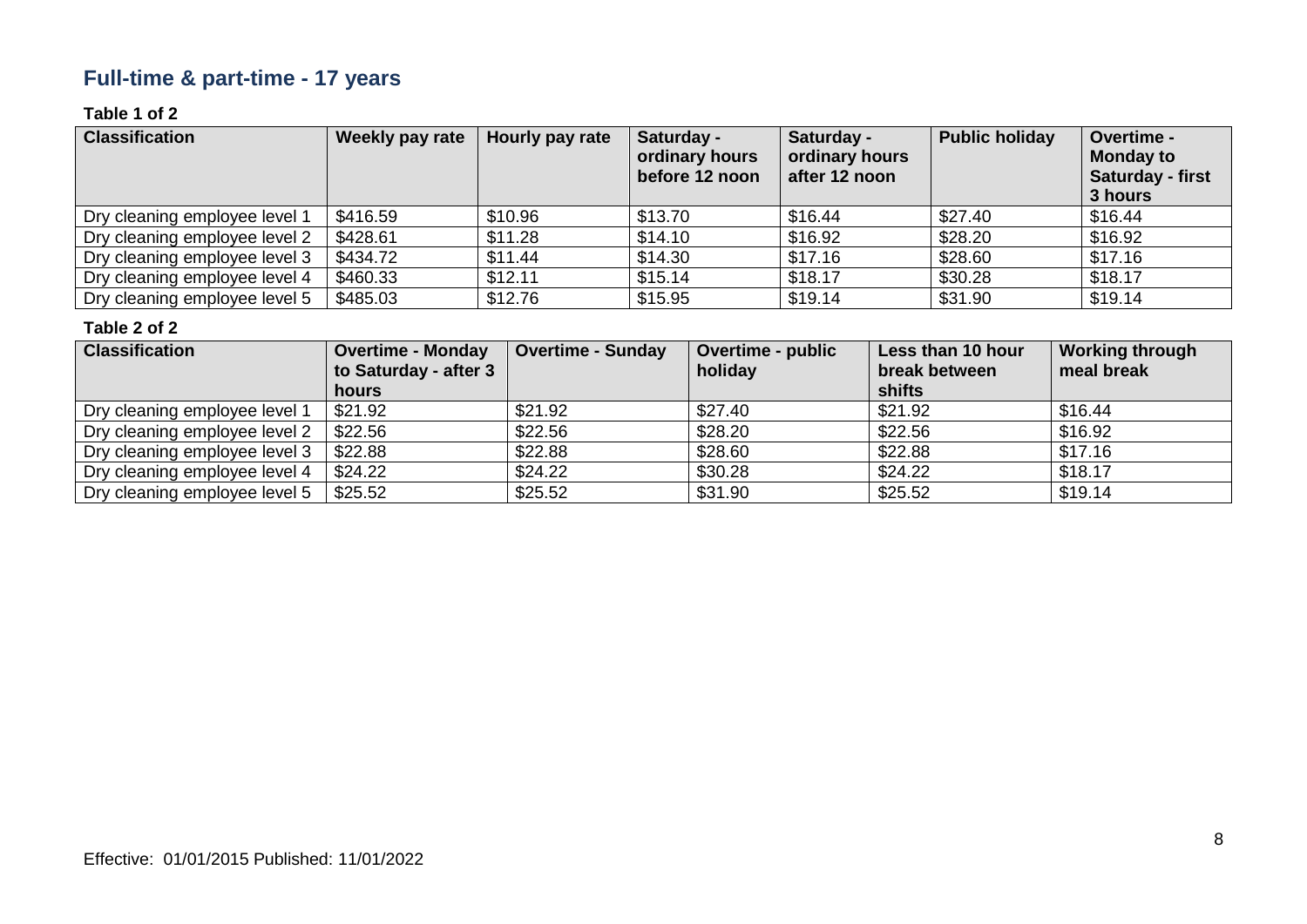# **Full-time & part-time - 18 years**

### **Table 1 of 3**

| <b>Classification</b>         | Weekly pay rate | Hourly pay rate | Saturday -<br>ordinary hours<br>before 12 noon | Saturday -<br>ordinary hours<br>after 12 noon | <b>Public holiday</b> | Overtime -<br><b>Monday to</b><br>Saturday - first<br>3 hours |
|-------------------------------|-----------------|-----------------|------------------------------------------------|-----------------------------------------------|-----------------------|---------------------------------------------------------------|
| Dry cleaning employee level 1 | \$480.68        | \$12.65         | \$15.81                                        | \$18.98                                       | \$31.63               | \$18.98                                                       |
| Dry cleaning employee level 2 | \$494.55        | \$13.01         | \$16.26                                        | \$19.52                                       | \$32.53               | \$19.52                                                       |
| Dry cleaning employee level 3 | \$501.60        | \$13.20         | \$16.50                                        | \$19.80                                       | \$33.00               | \$19.80                                                       |
| Dry cleaning employee level 4 | \$531.15        | \$13.98         | \$17.48                                        | \$20.97                                       | \$34.95               | \$20.97                                                       |
| Dry cleaning employee level 5 | \$559.65        | \$14.73         | \$18.41                                        | \$22.10                                       | \$36.83               | \$22.10                                                       |

#### **Table 2 of 3**

| <b>Classification</b>         | <b>Overtime -</b><br><b>Monday to</b><br>Saturday - after<br>3 hours | Overtime -<br><b>Sunday</b> | <b>Overtime -</b><br>public holiday | Less than 10<br>hour break<br>between shifts | Working<br>through meal<br>break | <b>Morning shift -</b><br><b>Monday to</b><br>Friday |
|-------------------------------|----------------------------------------------------------------------|-----------------------------|-------------------------------------|----------------------------------------------|----------------------------------|------------------------------------------------------|
| Dry cleaning employee level 1 | \$25.30                                                              | \$25.30                     | \$31.63                             | \$25.30                                      | \$18.98                          | \$14.55                                              |
| Dry cleaning employee level 2 | \$26.02                                                              | \$26.02                     | \$32.53                             | \$26.02                                      | \$19.52                          | \$14.96                                              |
| Dry cleaning employee level 3 | \$26.40                                                              | \$26.40                     | \$33.00                             | \$26.40                                      | \$19.80                          | \$15.18                                              |
| Dry cleaning employee level 4 | \$27.96                                                              | \$27.96                     | \$34.95                             | \$27.96                                      | \$20.97                          | \$16.08                                              |
| Dry cleaning employee level 5 | \$29.46                                                              | \$29.46                     | \$36.83                             | \$29.46                                      | \$22.10                          | \$16.94                                              |

| <b>Classification</b>         | <b>Afternoon shift -</b><br><b>Monday to Friday</b> | Night shift - Monday<br>to Friday | <b>Permanent night</b><br>shift - Monday to<br><b>Friday</b> | <b>Shiftwork - less</b><br>than 3 successive<br>shifts - Monday to<br>Friday - first 3<br>hours | <b>Shiftwork - less</b><br>than 3 successive<br>shifts - Monday to<br>Friday - after 3<br>hours |
|-------------------------------|-----------------------------------------------------|-----------------------------------|--------------------------------------------------------------|-------------------------------------------------------------------------------------------------|-------------------------------------------------------------------------------------------------|
| Dry cleaning employee level 1 | \$14.55                                             | \$14.55                           | \$16.45                                                      | \$18.98                                                                                         | \$25.30                                                                                         |
| Dry cleaning employee level 2 | \$14.96                                             | \$14.96                           | \$16.91                                                      | \$19.52                                                                                         | \$26.02                                                                                         |
| Dry cleaning employee level 3 | \$15.18                                             | \$15.18                           | \$17.16                                                      | \$19.80                                                                                         | \$26.40                                                                                         |
| Dry cleaning employee level 4 | \$16.08                                             | \$16.08                           | \$18.17                                                      | \$20.97                                                                                         | \$27.96                                                                                         |
| Dry cleaning employee level 5 | \$16.94                                             | \$16.94                           | \$19.15                                                      | \$22.10                                                                                         | \$29.46                                                                                         |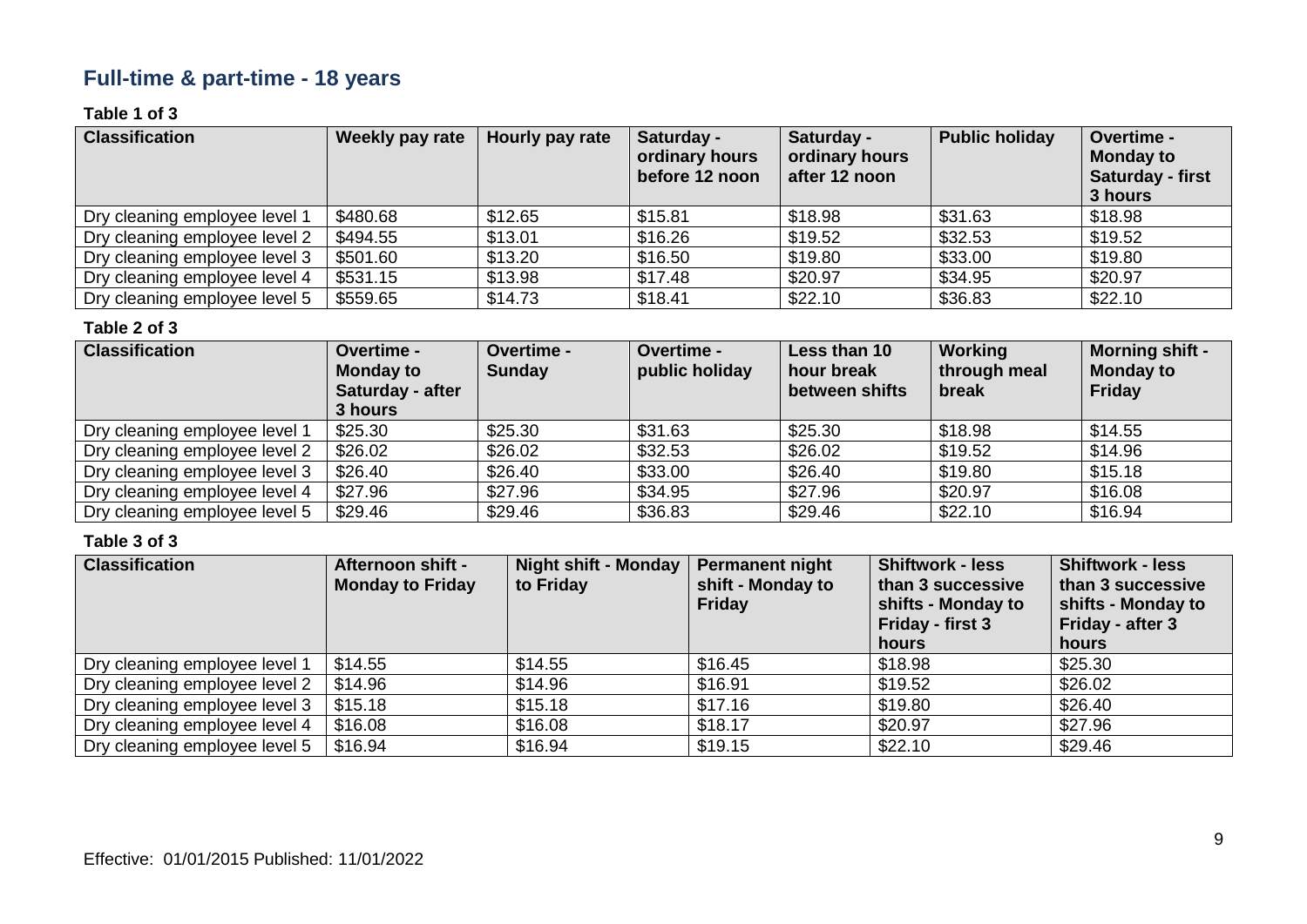# **Full-time & part-time - 19 years**

### **Table 1 of 3**

| <b>Classification</b>         | Weekly pay rate | Hourly pay rate | Saturday -<br>ordinary hours<br>before 12 noon | Saturday -<br>ordinary hours<br>after 12 noon | <b>Public holiday</b> | Overtime -<br><b>Monday to</b><br><b>Saturday - first</b><br>3 hours |
|-------------------------------|-----------------|-----------------|------------------------------------------------|-----------------------------------------------|-----------------------|----------------------------------------------------------------------|
| Dry cleaning employee level 1 | \$544.77        | \$14.34         | \$17.93                                        | \$21.51                                       | \$35.85               | \$21.51                                                              |
| Dry cleaning employee level 2 | \$560.49        | \$14.75         | \$18.44                                        | \$22.13                                       | \$36.88               | \$22.13                                                              |
| Dry cleaning employee level 3 | \$568.48        | \$14.96         | \$18.70                                        | \$22.44                                       | \$37.40               | \$22.44                                                              |
| Dry cleaning employee level 4 | \$601.97        | \$15.84         | \$19.80                                        | \$23.76                                       | \$39.60               | \$23.76                                                              |
| Dry cleaning employee level 5 | \$634.27        | \$16.69         | \$20.86                                        | \$25.04                                       | \$41.73               | \$25.04                                                              |

### **Table 2 of 3**

| <b>Classification</b>         | Overtime -<br><b>Monday to</b><br>Saturday - after<br>3 hours | Overtime -<br><b>Sunday</b> | <b>Overtime -</b><br>public holiday | Less than 10<br>hour break<br>between shifts | Working<br>through meal<br>break | Morning shift -<br><b>Monday to</b><br>Friday |
|-------------------------------|---------------------------------------------------------------|-----------------------------|-------------------------------------|----------------------------------------------|----------------------------------|-----------------------------------------------|
| Dry cleaning employee level 1 | \$28.68                                                       | \$28.68                     | \$35.85                             | \$28.68                                      | \$21.51                          | \$16.49                                       |
| Dry cleaning employee level 2 | \$29.50                                                       | \$29.50                     | \$36.88                             | \$29.50                                      | \$22.13                          | \$16.96                                       |
| Dry cleaning employee level 3 | \$29.92                                                       | \$29.92                     | \$37.40                             | \$29.92                                      | \$22.44                          | \$17.20                                       |
| Dry cleaning employee level 4 | \$31.68                                                       | \$31.68                     | \$39.60                             | \$31.68                                      | \$23.76                          | \$18.22                                       |
| Dry cleaning employee level 5 | \$33.38                                                       | \$33.38                     | \$41.73                             | \$33.38                                      | \$25.04                          | \$19.19                                       |

| <b>Classification</b>         | <b>Afternoon shift -</b><br><b>Monday to Friday</b> | <b>Night shift - Monday</b><br>to Friday | <b>Permanent night</b><br>shift - Monday to<br><b>Friday</b> | <b>Shiftwork - less</b><br>than 3 successive<br>shifts - Monday to<br>Friday - first 3<br>hours | <b>Shiftwork - less</b><br>than 3 successive<br>shifts - Monday to<br>Friday - after 3<br>hours |
|-------------------------------|-----------------------------------------------------|------------------------------------------|--------------------------------------------------------------|-------------------------------------------------------------------------------------------------|-------------------------------------------------------------------------------------------------|
| Dry cleaning employee level 1 | \$16.49                                             | \$16.49                                  | \$18.64                                                      | \$21.51                                                                                         | \$28.68                                                                                         |
| Dry cleaning employee level 2 | \$16.96                                             | \$16.96                                  | \$19.18                                                      | \$22.13                                                                                         | \$29.50                                                                                         |
| Dry cleaning employee level 3 | \$17.20                                             | \$17.20                                  | \$19.45                                                      | \$22.44                                                                                         | \$29.92                                                                                         |
| Dry cleaning employee level 4 | \$18.22                                             | \$18.22                                  | \$20.59                                                      | \$23.76                                                                                         | \$31.68                                                                                         |
| Dry cleaning employee level 5 | \$19.19                                             | \$19.19                                  | \$21.70                                                      | \$25.04                                                                                         | \$33.38                                                                                         |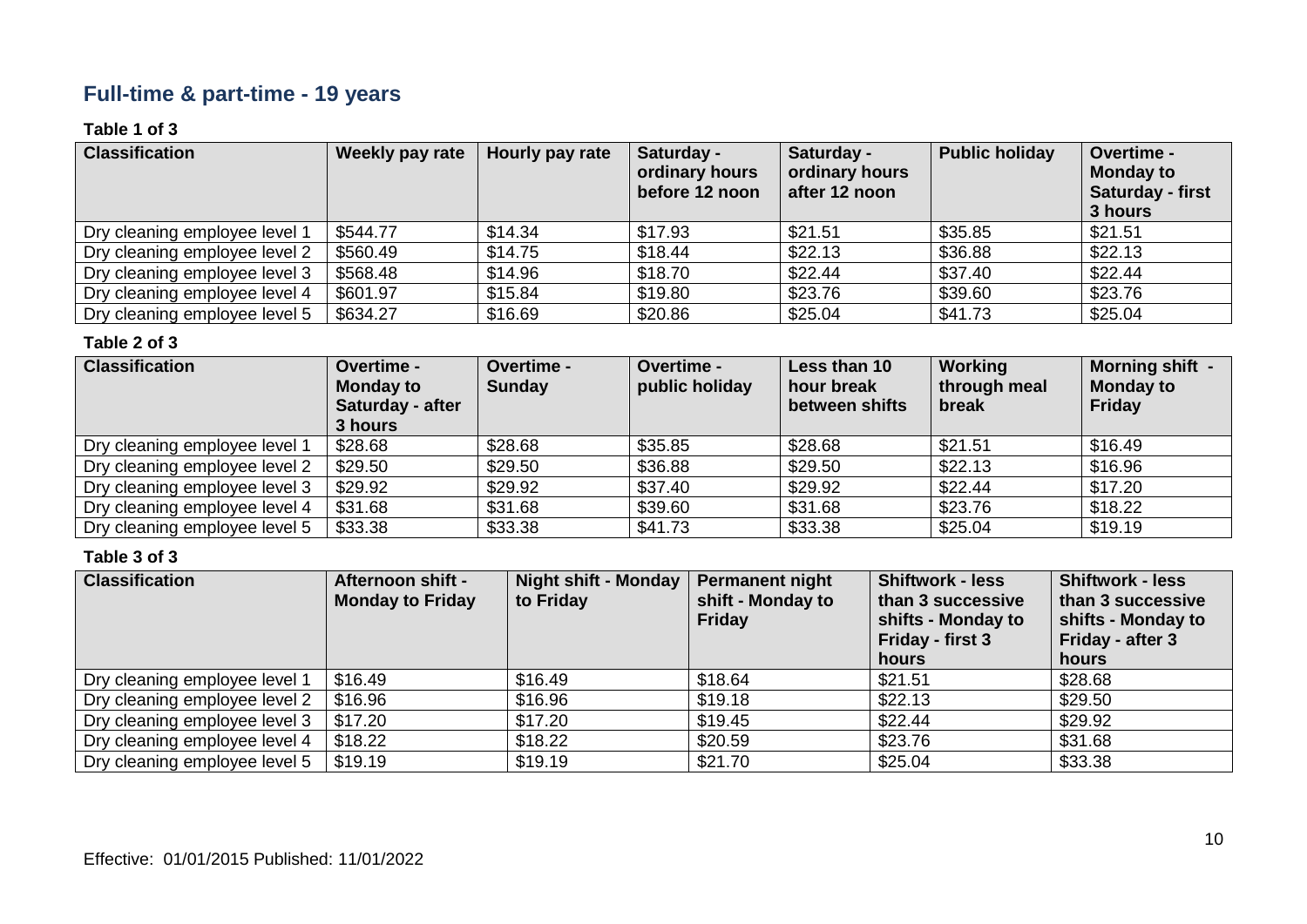# **Full-time & part-time - 20 years**

### **Table 1 of 3**

| <b>Classification</b>         | Weekly pay rate | Hourly pay rate | Saturday -<br>ordinary hours<br>before 12 noon | Saturday -<br>ordinary hours<br>after 12 noon | <b>Public holiday</b> | Overtime -<br><b>Monday to</b><br><b>Saturday - first</b><br>3 hours |
|-------------------------------|-----------------|-----------------|------------------------------------------------|-----------------------------------------------|-----------------------|----------------------------------------------------------------------|
| Dry cleaning employee level 1 | \$596.04        | \$15.69         | \$19.61                                        | \$23.54                                       | \$39.23               | \$23.54                                                              |
| Dry cleaning employee level 2 | \$613.24        | \$16.14         | \$20.18                                        | \$24.21                                       | \$40.35               | \$24.21                                                              |
| Dry cleaning employee level 3 | \$621.98        | \$16.37         | \$20.46                                        | \$24.56                                       | \$40.93               | \$24.56                                                              |
| Dry cleaning employee level 4 | \$658.63        | \$17.33         | \$21.66                                        | \$26.00                                       | \$43.33               | \$26.00                                                              |
| Dry cleaning employee level 5 | \$693.97        | \$18.26         | \$22.83                                        | \$27.39                                       | \$45.65               | \$27.39                                                              |

#### **Table 2 of 3**

| <b>Classification</b>         | <b>Overtime -</b><br><b>Monday to</b><br>Saturday - after<br>3 hours | Overtime -<br><b>Sunday</b> | <b>Overtime -</b><br>public holiday | Less than 10<br>hour break<br>between shifts | Working<br>through meal<br>break | <b>Morning shift -</b><br><b>Monday to</b><br><b>Friday</b> |
|-------------------------------|----------------------------------------------------------------------|-----------------------------|-------------------------------------|----------------------------------------------|----------------------------------|-------------------------------------------------------------|
| Dry cleaning employee level 1 | \$31.38                                                              | \$31.38                     | \$39.23                             | \$31.38                                      | \$23.54                          | \$18.04                                                     |
| Dry cleaning employee level 2 | \$32.28                                                              | \$32.28                     | \$40.35                             | \$32.28                                      | \$24.21                          | \$18.56                                                     |
| Dry cleaning employee level 3 | \$32.74                                                              | \$32.74                     | \$40.93                             | \$32.74                                      | \$24.56                          | \$18.83                                                     |
| Dry cleaning employee level 4 | \$34.66                                                              | \$34.66                     | \$43.33                             | \$34.66                                      | \$26.00                          | \$19.93                                                     |
| Dry cleaning employee level 5 | \$36.52                                                              | \$36.52                     | \$45.65                             | \$36.52                                      | \$27.39                          | \$21.00                                                     |

| <b>Classification</b>         | <b>Afternoon shift -</b><br><b>Monday to Friday</b> | <b>Night shift - Monday</b><br>to Friday | Permanent night<br>shift - Monday to<br>Friday | <b>Shiftwork - less</b><br>than 3 successive<br>shifts - Monday to<br>Friday - first 3<br>hours | <b>Shiftwork - less</b><br>than 3 successive<br>shifts - Monday to<br>Friday - after 3<br>hours |
|-------------------------------|-----------------------------------------------------|------------------------------------------|------------------------------------------------|-------------------------------------------------------------------------------------------------|-------------------------------------------------------------------------------------------------|
| Dry cleaning employee level 1 | \$18.04                                             | \$18.04                                  | \$20.40                                        | \$23.54                                                                                         | \$31.38                                                                                         |
| Dry cleaning employee level 2 | \$18.56                                             | \$18.56                                  | \$20.98                                        | \$24.21                                                                                         | \$32.28                                                                                         |
| Dry cleaning employee level 3 | \$18.83                                             | \$18.83                                  | \$21.28                                        | \$24.56                                                                                         | \$32.74                                                                                         |
| Dry cleaning employee level 4 | \$19.93                                             | \$19.93                                  | \$22.53                                        | \$26.00                                                                                         | \$34.66                                                                                         |
| Dry cleaning employee level 5 | \$21.00                                             | \$21.00                                  | \$23.74                                        | \$27.39                                                                                         | \$36.52                                                                                         |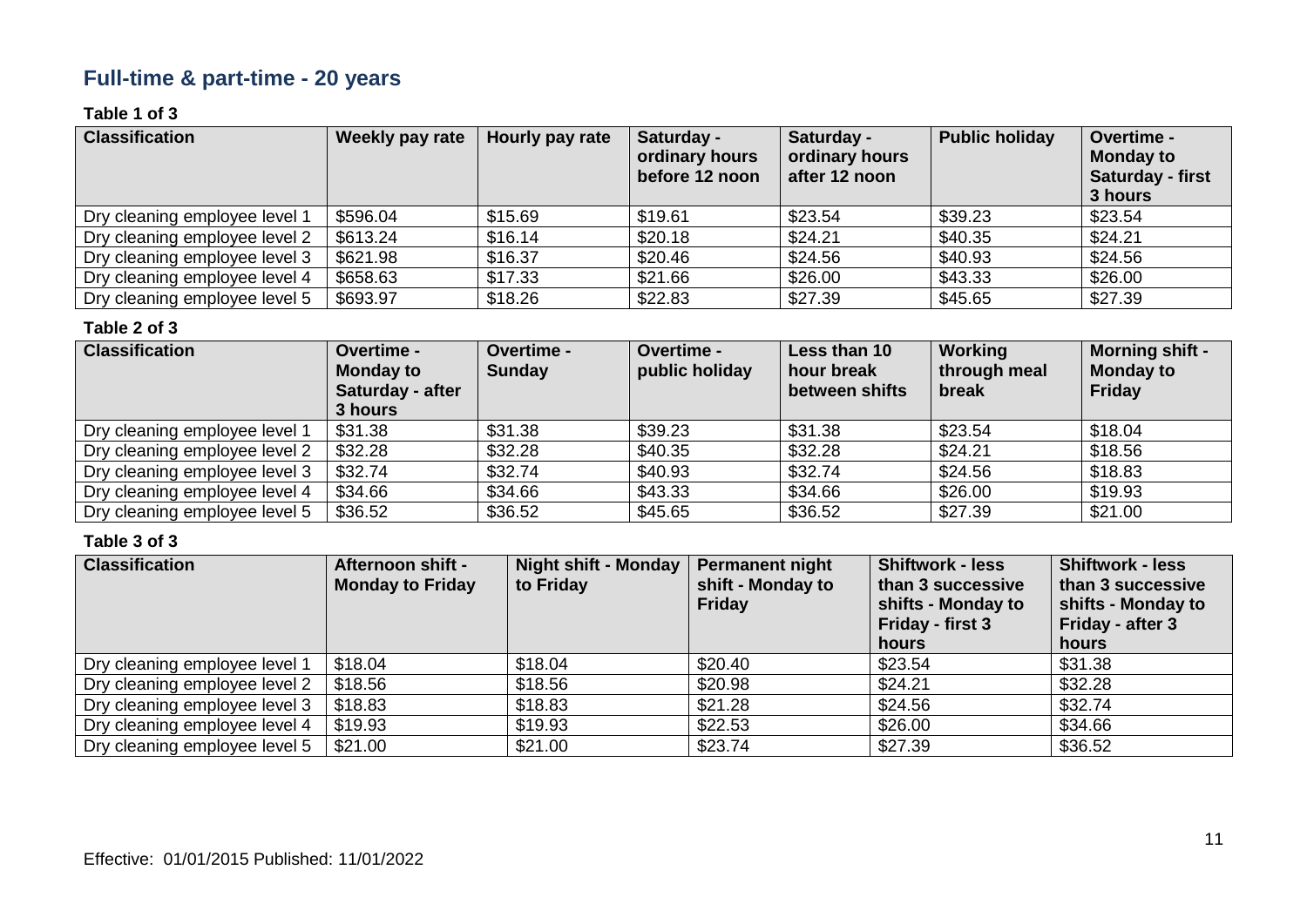# **Casual - Under 16 years**

### **Table 1 of 2**

| <b>Classification</b>         | Hourly pay rate | Saturday -<br>ordinary hours<br>before 12 noon | Saturday -<br>ordinary hours<br>after 12 noon | <b>Public holiday</b> | <b>Overtime - Monday</b><br>to Saturday - first 3<br>hours |
|-------------------------------|-----------------|------------------------------------------------|-----------------------------------------------|-----------------------|------------------------------------------------------------|
| Dry cleaning employee level 1 | \$10.54         | \$12.65                                        | \$14.75                                       | \$23.18               | \$14.75                                                    |
| Dry cleaning employee level 2 | \$10.85         | \$13.02                                        | \$15.19                                       | \$23.87               | \$15.19                                                    |
| Dry cleaning employee level 3 | \$11.00         | \$13.20                                        | \$15.40                                       | \$24.20               | \$15.40                                                    |
| Dry cleaning employee level 4 | \$11.65         | \$13.98                                        | \$16.31                                       | \$25.63               | \$16.31                                                    |
| Dry cleaning employee level 5 | \$12.28         | \$14.73                                        | \$17.19                                       | \$27.01               | \$17.19                                                    |

| <b>Classification</b>         | <b>Overtime - Monday</b> | <b>Overtime - Sunday</b> | <b>Overtime - public</b> | Less than 10 hour | <b>Working through</b> |
|-------------------------------|--------------------------|--------------------------|--------------------------|-------------------|------------------------|
|                               | to Saturday - after      |                          | holiday                  | break between     | meal break             |
|                               | 3 hours                  |                          |                          | shifts            |                        |
| Dry cleaning employee level 1 | \$18.97                  | \$18.97                  | \$23.18                  | \$18.97           | \$14.75                |
| Dry cleaning employee level 2 | \$19.53                  | \$19.53                  | \$23.87                  | \$19.53           | \$15.19                |
| Dry cleaning employee level 3 | \$19.80                  | \$19.80                  | \$24.20                  | \$19.80           | \$15.40                |
| Dry cleaning employee level 4 | \$20.97                  | \$20.97                  | \$25.63                  | \$20.97           | \$16.31                |
| Dry cleaning employee level 5 | \$22.10                  | \$22.10                  | \$27.01                  | \$22.10           | \$17.19                |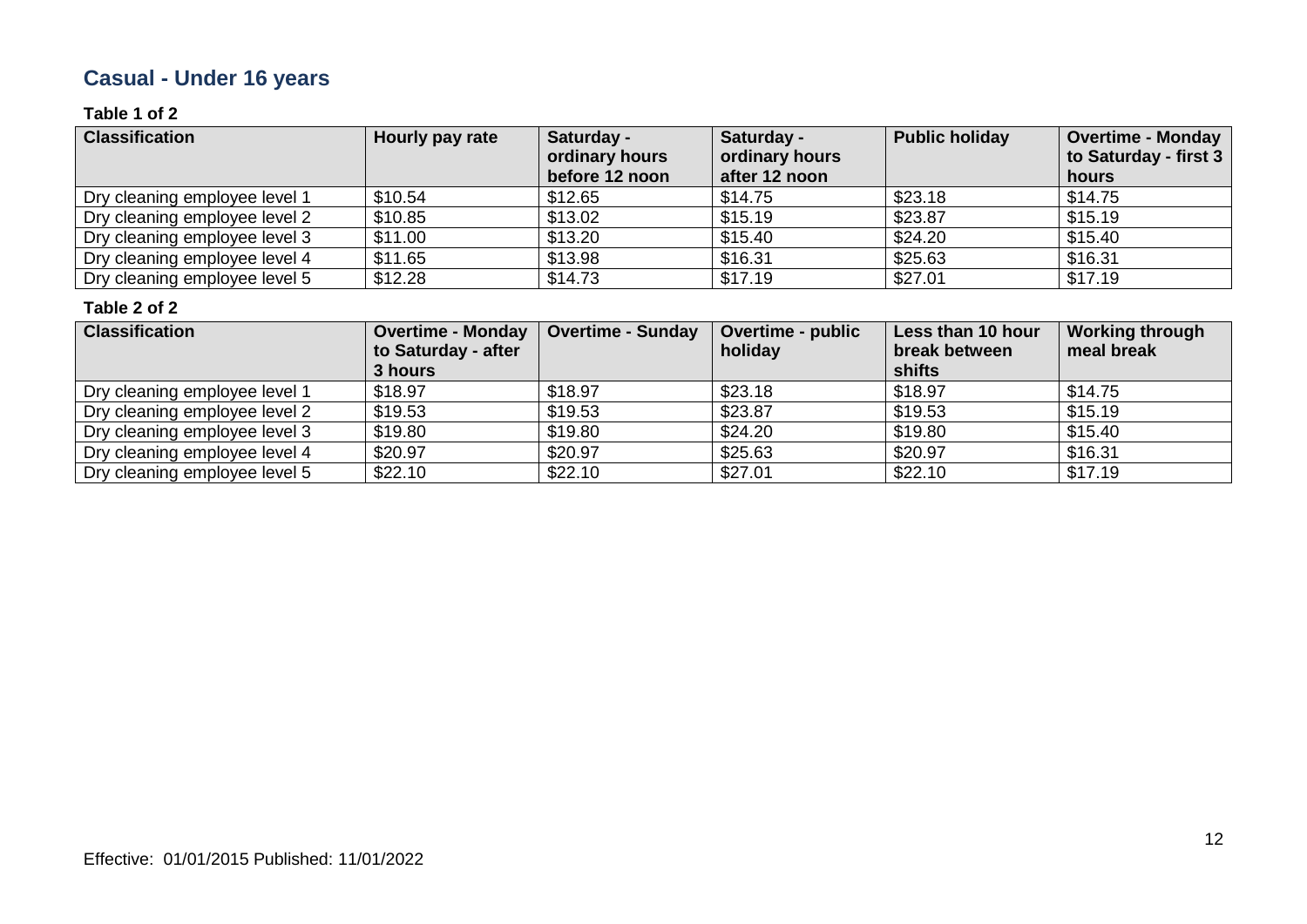# **Casual - 16 years**

### **Table 1 of 2**

| <b>Classification</b>         | Hourly pay rate | Saturday -<br>ordinary hours<br>before 12 noon | Saturday -<br>ordinary hours<br>after 12 noon | <b>Public holiday</b> | <b>Overtime - Monday</b><br>to Saturday - first 3<br>hours |
|-------------------------------|-----------------|------------------------------------------------|-----------------------------------------------|-----------------------|------------------------------------------------------------|
| Dry cleaning employee level 1 | \$11.60         | \$13.92                                        | \$16.24                                       | \$25.52               | \$16.24                                                    |
| Dry cleaning employee level 2 | \$11.93         | \$14.31                                        | \$16.70                                       | \$26.24               | \$16.70                                                    |
| Dry cleaning employee level 3 | \$12.10         | \$14.52                                        | \$16.94                                       | \$26.62               | \$16.94                                                    |
| Dry cleaning employee level 4 | \$12.81         | \$15.38                                        | \$17.94                                       | \$28.19               | \$17.94                                                    |
| Dry cleaning employee level 5 | \$13.50         | \$16.20                                        | \$18.90                                       | \$29.70               | \$18.90                                                    |

| <b>Classification</b>         | <b>Overtime - Monday</b> | <b>Overtime - Sunday</b> | <b>Overtime - public</b> | Less than 10 hour | <b>Working through</b> |
|-------------------------------|--------------------------|--------------------------|--------------------------|-------------------|------------------------|
|                               | to Saturday - after      |                          | holiday                  | break between     | meal break             |
|                               | 3 hours                  |                          |                          | shifts            |                        |
| Dry cleaning employee level 1 | \$20.88                  | \$20.88                  | \$25.52                  | \$20.88           | \$16.24                |
| Dry cleaning employee level 2 | \$21.47                  | \$21.47                  | \$26.24                  | \$21.47           | \$16.70                |
| Dry cleaning employee level 3 | \$21.78                  | \$21.78                  | \$26.62                  | \$21.78           | \$16.94                |
| Dry cleaning employee level 4 | \$23.06                  | \$23.06                  | \$28.19                  | \$23.06           | \$17.94                |
| Dry cleaning employee level 5 | \$24.30                  | \$24.30                  | \$29.70                  | \$24.30           | \$18.90                |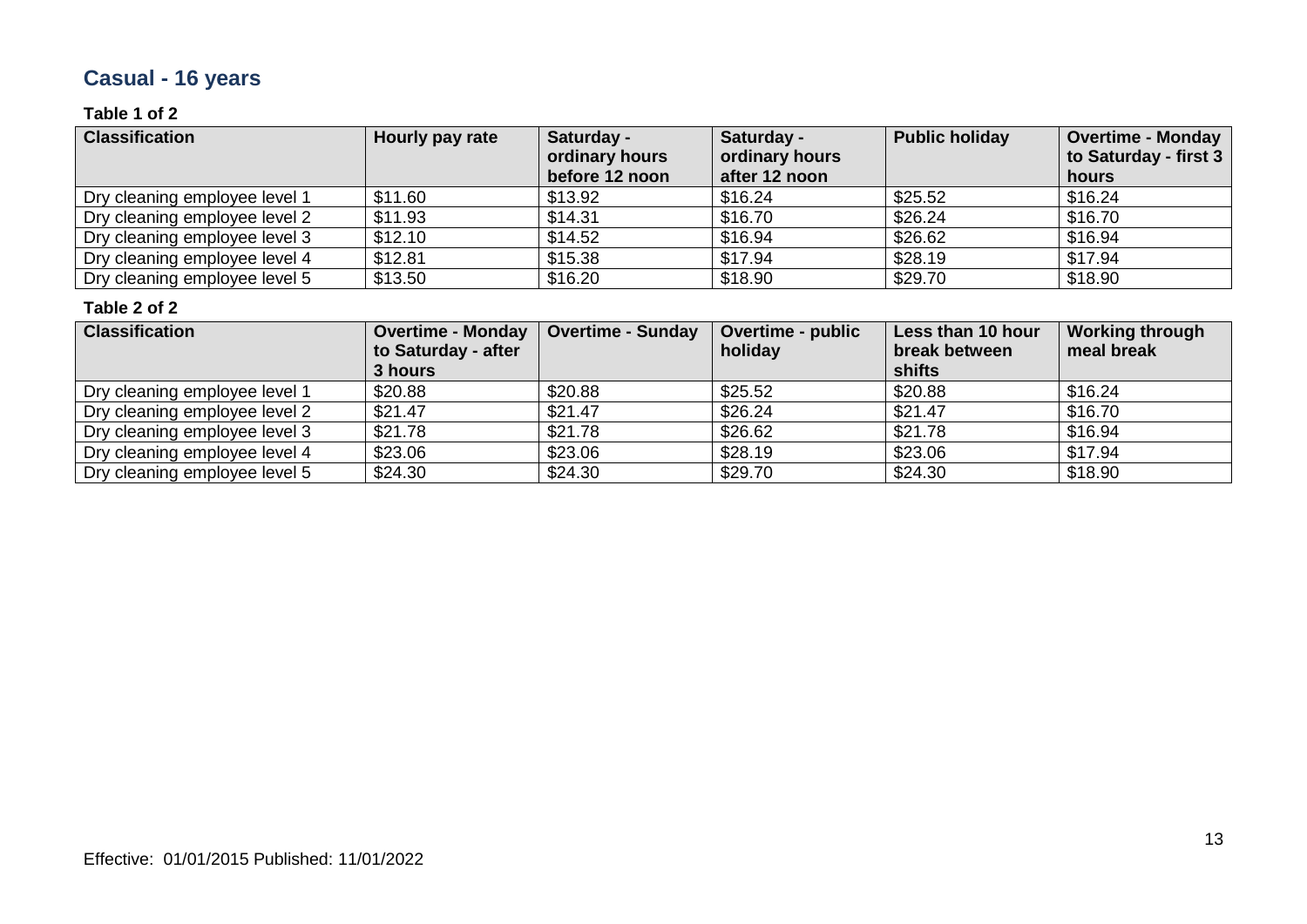# **Casual - 17 years**

### **Table 1 of 2**

| <b>Classification</b>         | Hourly pay rate | Saturday -<br>ordinary hours<br>before 12 noon | Saturday -<br>ordinary hours<br>after 12 noon | <b>Public holiday</b> | <b>Overtime - Monday</b><br>to Saturday - first 3<br>hours |
|-------------------------------|-----------------|------------------------------------------------|-----------------------------------------------|-----------------------|------------------------------------------------------------|
| Dry cleaning employee level 1 | \$13.70         | \$16.44                                        | \$19.18                                       | \$30.14               | \$19.18                                                    |
| Dry cleaning employee level 2 | \$14.10         | \$16.92                                        | \$19.74                                       | \$31.02               | \$19.74                                                    |
| Dry cleaning employee level 3 | \$14.30         | \$17.16                                        | \$20.02                                       | \$31.46               | \$20.02                                                    |
| Dry cleaning employee level 4 | \$15.14         | \$18.17                                        | \$21.19                                       | \$33.30               | \$21.19                                                    |
| Dry cleaning employee level 5 | \$15.95         | \$19.14                                        | \$22.33                                       | \$35.09               | \$22.33                                                    |

| <b>Classification</b>         | <b>Overtime - Monday</b> | <b>Overtime - Sunday</b> | <b>Overtime - public</b> | Less than 10 hour | <b>Working through</b> |
|-------------------------------|--------------------------|--------------------------|--------------------------|-------------------|------------------------|
|                               | to Saturday - after      |                          | holiday                  | break between     | meal break             |
|                               | 3 hours                  |                          |                          | shifts            |                        |
| Dry cleaning employee level 1 | \$24.66                  | \$24.66                  | \$30.14                  | \$24.66           | \$19.18                |
| Dry cleaning employee level 2 | \$25.38                  | \$25.38                  | \$31.02                  | \$25.38           | \$19.74                |
| Dry cleaning employee level 3 | \$25.74                  | \$25.74                  | \$31.46                  | \$25.74           | \$20.02                |
| Dry cleaning employee level 4 | \$27.25                  | \$27.25                  | \$33.30                  | \$27.25           | \$21.19                |
| Dry cleaning employee level 5 | \$28.71                  | \$28.71                  | \$35.09                  | \$28.71           | \$22.33                |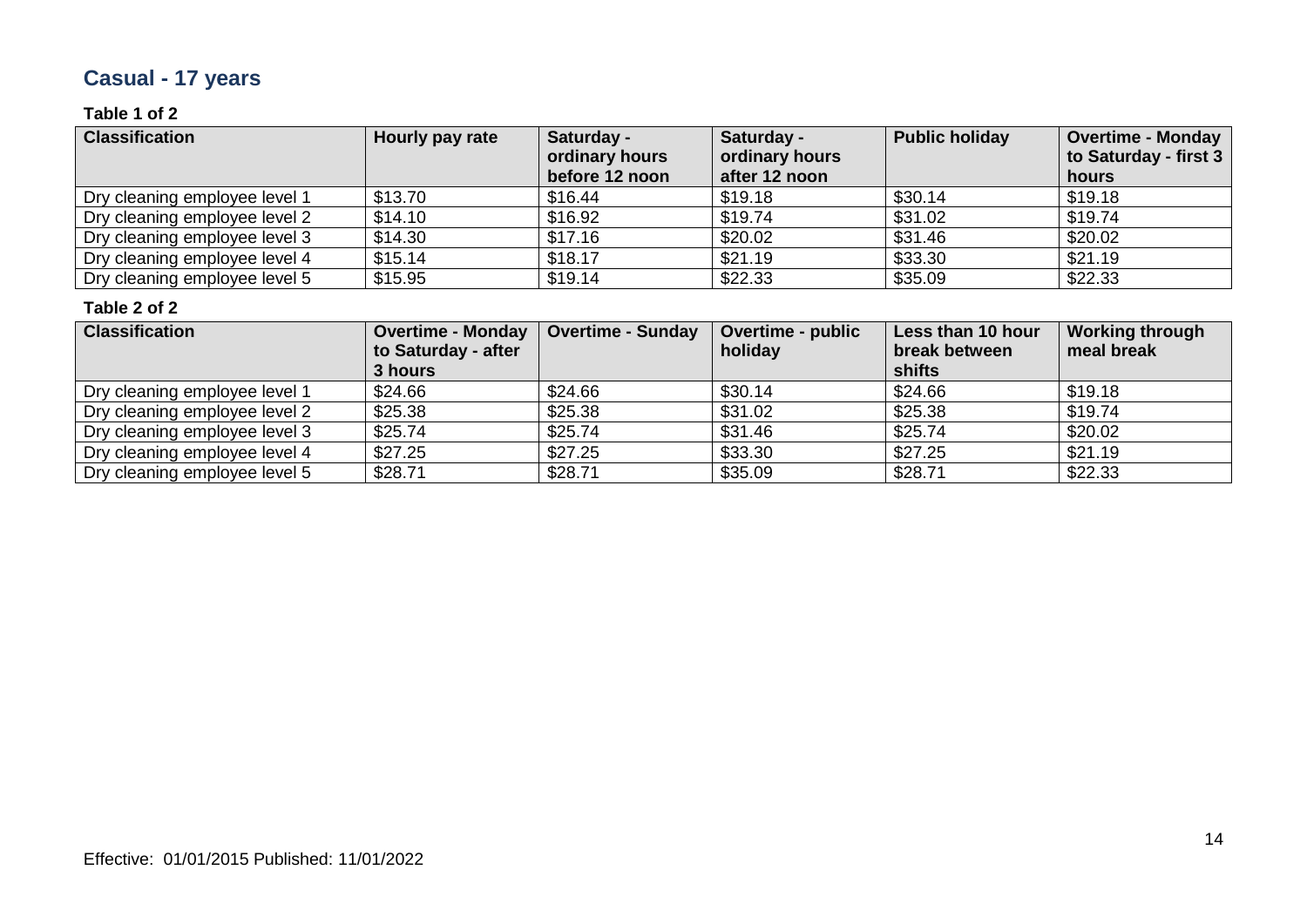# **Casual - 18 years**

### **Table 1 of 3**

| <b>Classification</b>         | Hourly pay rate | Saturday -<br>ordinary hours<br>before 12 noon | Saturday -<br>ordinary hours<br>after 12 noon | <b>Public holiday</b> | <b>Overtime -</b><br><b>Monday to</b><br>Saturday - first<br>3 hours | Overtime -<br><b>Monday to</b><br>Saturday - after<br>3 hours |
|-------------------------------|-----------------|------------------------------------------------|-----------------------------------------------|-----------------------|----------------------------------------------------------------------|---------------------------------------------------------------|
| Dry cleaning employee level 1 | \$15.81         | \$18.98                                        | \$22.14                                       | \$34.79               | \$22.14                                                              | \$28.46                                                       |
| Dry cleaning employee level 2 | \$16.26         | \$19.52                                        | \$22.77                                       | \$35.78               | \$22.77                                                              | \$29.27                                                       |
| Dry cleaning employee level 3 | \$16.50         | \$19.80                                        | \$23.10                                       | \$36.30               | \$23.10                                                              | \$29.70                                                       |
| Dry cleaning employee level 4 | \$17.48         | \$20.97                                        | \$24.47                                       | \$38.45               | \$24.47                                                              | \$31.46                                                       |
| Dry cleaning employee level 5 | \$18.41         | \$22.10                                        | \$25.78                                       | \$40.51               | \$25.78                                                              | \$33.14                                                       |

#### **Table 2 of 3**

| <b>Classification</b>         | <b>Overtime - Sunday</b> | Overtime - public<br>holiday | Less than 10 hour<br>break between<br>shifts | <b>Working through</b><br>meal break | <b>Morning shift -</b><br><b>Monday to Friday</b> |
|-------------------------------|--------------------------|------------------------------|----------------------------------------------|--------------------------------------|---------------------------------------------------|
| Dry cleaning employee level 1 | \$28.46                  | \$34.79                      | \$28.46                                      | \$22.14                              | \$17.71                                           |
| Dry cleaning employee level 2 | \$29.27                  | \$35.78                      | \$29.27                                      | \$22.77                              | \$18.21                                           |
| Dry cleaning employee level 3 | \$29.70                  | \$36.30                      | \$29.70                                      | \$23.10                              | \$18.48                                           |
| Dry cleaning employee level 4 | \$31.46                  | \$38.45                      | \$31.46                                      | \$24.47                              | \$19.57                                           |
| Dry cleaning employee level 5 | \$33.14                  | \$40.51                      | \$33.14                                      | \$25.78                              | \$20.62                                           |

| <b>Classification</b>         | Afternoon shift -<br><b>Monday to Friday</b> | Night shift -<br><b>Monday to Friday</b> | Permanent night<br>shift - Monday to<br><b>Friday</b> | <b>Shiftwork - less</b><br>than 3 successive<br>shifts - Monday to<br>Friday - first 3<br>hours | <b>Shiftwork - less</b><br>than 3 successive<br>shifts - Monday to<br>Friday - after 3<br>hours |
|-------------------------------|----------------------------------------------|------------------------------------------|-------------------------------------------------------|-------------------------------------------------------------------------------------------------|-------------------------------------------------------------------------------------------------|
| Dry cleaning employee level 1 | \$17.71                                      | \$17.71                                  | \$19.61                                               | \$22.14                                                                                         | \$28.46                                                                                         |
| Dry cleaning employee level 2 | \$18.21                                      | \$18.21                                  | \$20.17                                               | \$22.77                                                                                         | \$29.27                                                                                         |
| Dry cleaning employee level 3 | \$18.48                                      | \$18.48                                  | \$20.46                                               | \$23.10                                                                                         | \$29.70                                                                                         |
| Dry cleaning employee level 4 | \$19.57                                      | \$19.57                                  | \$21.67                                               | \$24.47                                                                                         | \$31.46                                                                                         |
| Dry cleaning employee level 5 | \$20.62                                      | \$20.62                                  | \$22.83                                               | \$25.78                                                                                         | \$33.14                                                                                         |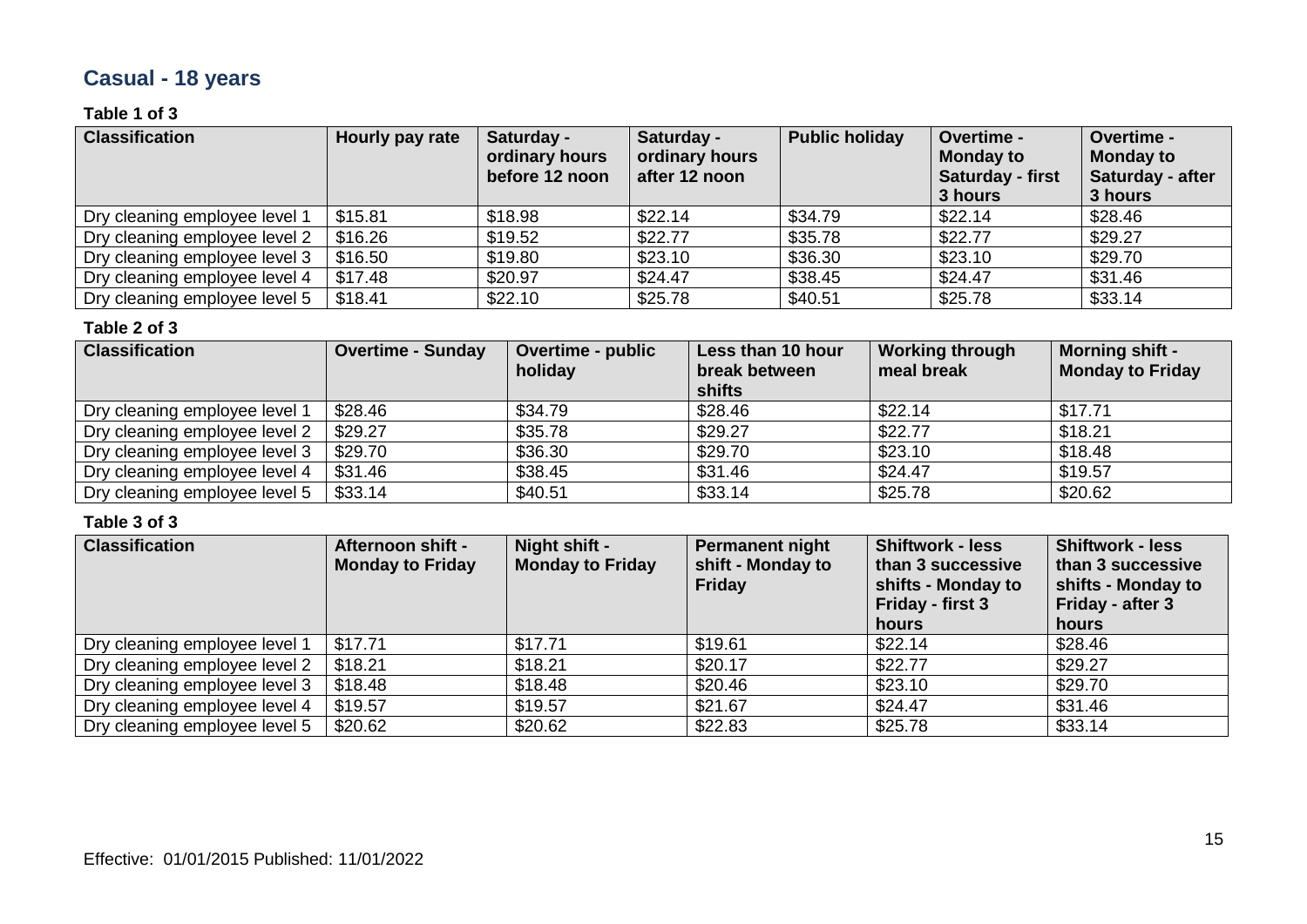# **Casual - 19 years**

### **Table 1 of 3**

| <b>Classification</b>         | Hourly pay rate | Saturday -<br>ordinary hours<br>before 12 noon | Saturday -<br>ordinary hours<br>after 12 noon | <b>Public holiday</b> | <b>Overtime -</b><br><b>Monday to</b><br>Saturday - first<br>3 hours | Overtime -<br><b>Monday to</b><br>Saturday - after<br>3 hours |
|-------------------------------|-----------------|------------------------------------------------|-----------------------------------------------|-----------------------|----------------------------------------------------------------------|---------------------------------------------------------------|
| Dry cleaning employee level 1 | \$17.93         | \$21.51                                        | \$25.10                                       | \$39.44               | \$25.10                                                              | \$32.27                                                       |
| Dry cleaning employee level 2 | \$18.44         | \$22.13                                        | \$25.81                                       | \$40.56               | \$25.81                                                              | \$33.19                                                       |
| Dry cleaning employee level 3 | \$18.70         | \$22.44                                        | \$26.18                                       | \$41.14               | \$26.18                                                              | \$33.66                                                       |
| Dry cleaning employee level 4 | \$19.80         | \$23.76                                        | \$27.72                                       | \$43.56               | \$27.72                                                              | \$35.64                                                       |
| Dry cleaning employee level 5 | \$20.86         | \$25.04                                        | \$29.21                                       | \$45.90               | \$29.21                                                              | \$37.55                                                       |

#### **Table 2 of 3**

| <b>Classification</b>         | <b>Overtime - Sunday</b> | <b>Overtime - public</b><br>holiday | Less than 10 hour<br>break between<br>shifts | <b>Working through</b><br>meal break | <b>Morning shift -</b><br><b>Monday to Friday</b> |
|-------------------------------|--------------------------|-------------------------------------|----------------------------------------------|--------------------------------------|---------------------------------------------------|
| Dry cleaning employee level 1 | \$32.27                  | \$39.44                             | \$32.27                                      | \$25.10                              | \$20.08                                           |
| Dry cleaning employee level 2 | \$33.19                  | \$40.56                             | \$33.19                                      | \$25.81                              | \$20.65                                           |
| Dry cleaning employee level 3 | \$33.66                  | \$41.14                             | \$33.66                                      | \$26.18                              | \$20.94                                           |
| Dry cleaning employee level 4 | \$35.64                  | \$43.56                             | \$35.64                                      | \$27.72                              | \$22.18                                           |
| Dry cleaning employee level 5 | \$37.55                  | \$45.90                             | \$37.55                                      | \$29.21                              | \$23.37                                           |

| <b>Classification</b>         | <b>Afternoon shift -</b><br><b>Monday to Friday</b> | <b>Night shift - Monday</b><br>to Friday | <b>Permanent night</b><br>shift - Monday to<br><b>Friday</b> | <b>Shiftwork - less</b><br>than 3 successive<br>shifts - Monday to<br>Friday - first 3<br>hours | <b>Shiftwork - less</b><br>than 3 successive<br>shifts - Monday to<br>Friday - after 3<br>hours |
|-------------------------------|-----------------------------------------------------|------------------------------------------|--------------------------------------------------------------|-------------------------------------------------------------------------------------------------|-------------------------------------------------------------------------------------------------|
| Dry cleaning employee level 1 | \$20.08                                             | \$20.08                                  | \$22.23                                                      | \$25.10                                                                                         | \$32.27                                                                                         |
| Dry cleaning employee level 2 | \$20.65                                             | \$20.65                                  | \$22.86                                                      | \$25.81                                                                                         | \$33.19                                                                                         |
| Dry cleaning employee level 3 | \$20.94                                             | \$20.94                                  | \$23.19                                                      | \$26.18                                                                                         | \$33.66                                                                                         |
| Dry cleaning employee level 4 | \$22.18                                             | \$22.18                                  | \$24.55                                                      | \$27.72                                                                                         | \$35.64                                                                                         |
| Dry cleaning employee level 5 | \$23.37                                             | \$23.37                                  | \$25.87                                                      | \$29.21                                                                                         | \$37.55                                                                                         |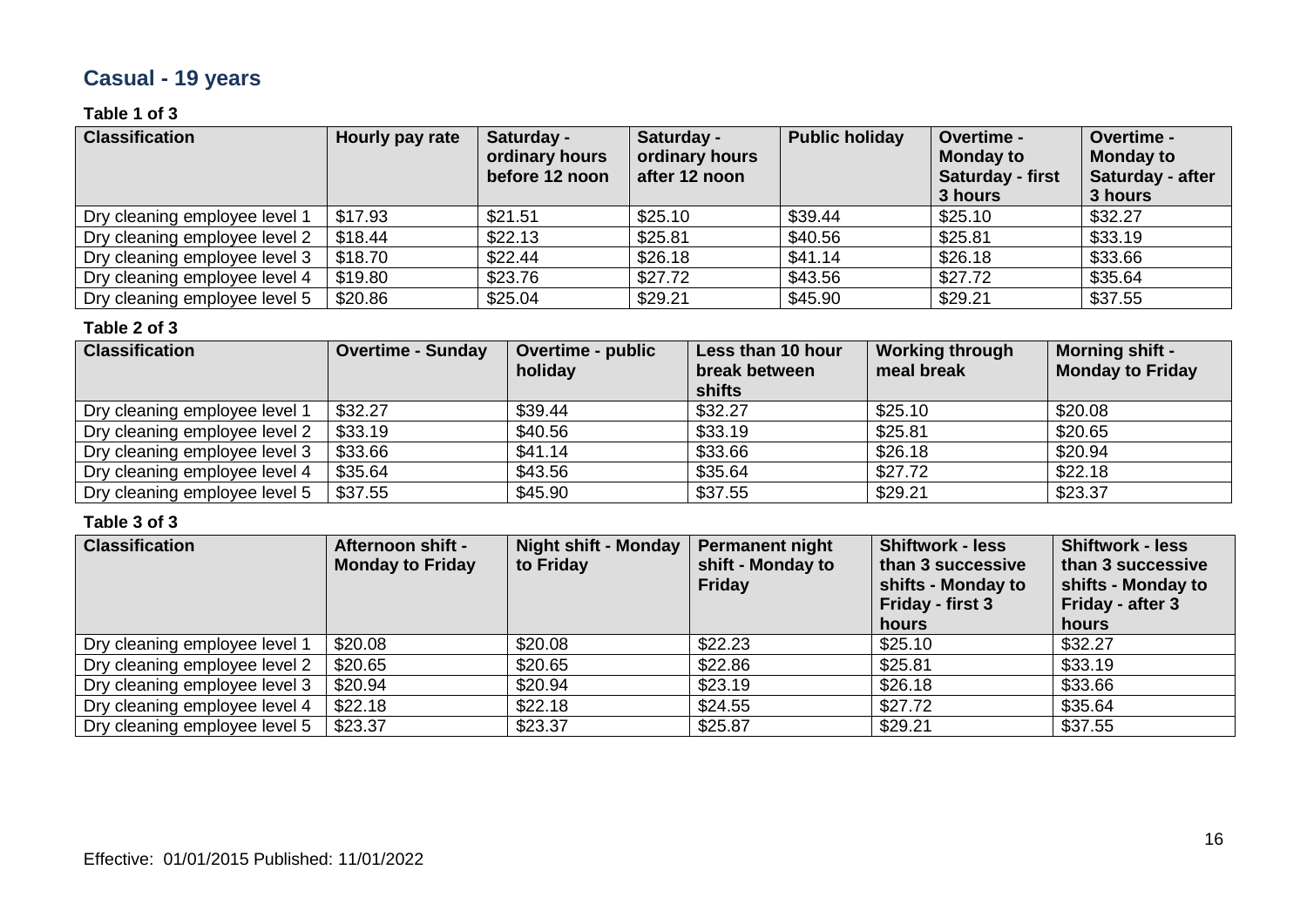# **Casual - 20 years**

### **Table 1 of 3**

| <b>Classification</b>         | Hourly pay rate | Saturday -<br>ordinary hours<br>before 12 noon | Saturday -<br>ordinary hours<br>after 12 noon | <b>Public holiday</b> | Overtime -<br><b>Monday to</b><br><b>Saturday - first</b><br>3 hours | Overtime -<br><b>Monday to</b><br>Saturday - after<br>3 hours |
|-------------------------------|-----------------|------------------------------------------------|-----------------------------------------------|-----------------------|----------------------------------------------------------------------|---------------------------------------------------------------|
| Dry cleaning employee level   | \$19.61         | \$23.54                                        | \$27.46                                       | \$43.15               | \$27.46                                                              | \$35.30                                                       |
| Dry cleaning employee level 2 | \$20.18         | \$24.21                                        | \$28.25                                       | \$44.39               | \$28.25                                                              | \$36.32                                                       |
| Dry cleaning employee level 3 | \$20.46         | \$24.56                                        | \$28.65                                       | \$45.02               | \$28.65                                                              | \$36.83                                                       |
| Dry cleaning employee level 4 | \$21.66         | \$26.00                                        | \$30.33                                       | \$47.66               | \$30.33                                                              | \$38.99                                                       |
| Dry cleaning employee level 5 | \$22.83         | \$27.39                                        | \$31.96                                       | \$50.22               | \$31.96                                                              | \$41.09                                                       |

#### **Table 2 of 3**

| <b>Classification</b>         | <b>Overtime - Sunday</b> | <b>Overtime - public</b><br>holiday | Less than 10 hour<br>break between<br>shifts | <b>Working through</b><br>meal break | <b>Morning shift -</b><br><b>Monday to Friday</b> |
|-------------------------------|--------------------------|-------------------------------------|----------------------------------------------|--------------------------------------|---------------------------------------------------|
| Dry cleaning employee level 1 | \$35.30                  | \$43.15                             | \$35.30                                      | \$27.46                              | \$21.97                                           |
| Dry cleaning employee level 2 | \$36.32                  | \$44.39                             | \$36.32                                      | \$28.25                              | \$22.60                                           |
| Dry cleaning employee level 3 | \$36.83                  | \$45.02                             | \$36.83                                      | \$28.65                              | \$22.92                                           |
| Dry cleaning employee level 4 | \$38.99                  | \$47.66                             | \$38.99                                      | \$30.33                              | \$24.26                                           |
| Dry cleaning employee level 5 | \$41.09                  | \$50.22                             | \$41.09                                      | \$31.96                              | \$25.56                                           |

| <b>Classification</b>         | Afternoon shift -<br><b>Monday to Friday</b> | Night shift -<br><b>Monday to Friday</b> | Permanent night<br>shift - Monday to<br><b>Friday</b> | <b>Shiftwork - less</b><br>than 3 successive<br>shifts - Monday to<br>Friday - first 3<br>hours | <b>Shiftwork - less</b><br>than 3 successive<br>shifts - Monday to<br>Friday - after 3<br>hours |
|-------------------------------|----------------------------------------------|------------------------------------------|-------------------------------------------------------|-------------------------------------------------------------------------------------------------|-------------------------------------------------------------------------------------------------|
| Dry cleaning employee level 1 | \$21.97                                      | \$21.97                                  | \$24.32                                               | \$27.46                                                                                         | \$35.30                                                                                         |
| Dry cleaning employee level 2 | \$22.60                                      | \$22.60                                  | \$25.02                                               | \$28.25                                                                                         | \$36.32                                                                                         |
| Dry cleaning employee level 3 | \$22.92                                      | \$22.92                                  | \$25.37                                               | \$28.65                                                                                         | \$36.83                                                                                         |
| Dry cleaning employee level 4 | \$24.26                                      | \$24.26                                  | \$26.86                                               | \$30.33                                                                                         | \$38.99                                                                                         |
| Dry cleaning employee level 5 | \$25.56                                      | \$25.56                                  | \$28.30                                               | \$31.96                                                                                         | \$41.09                                                                                         |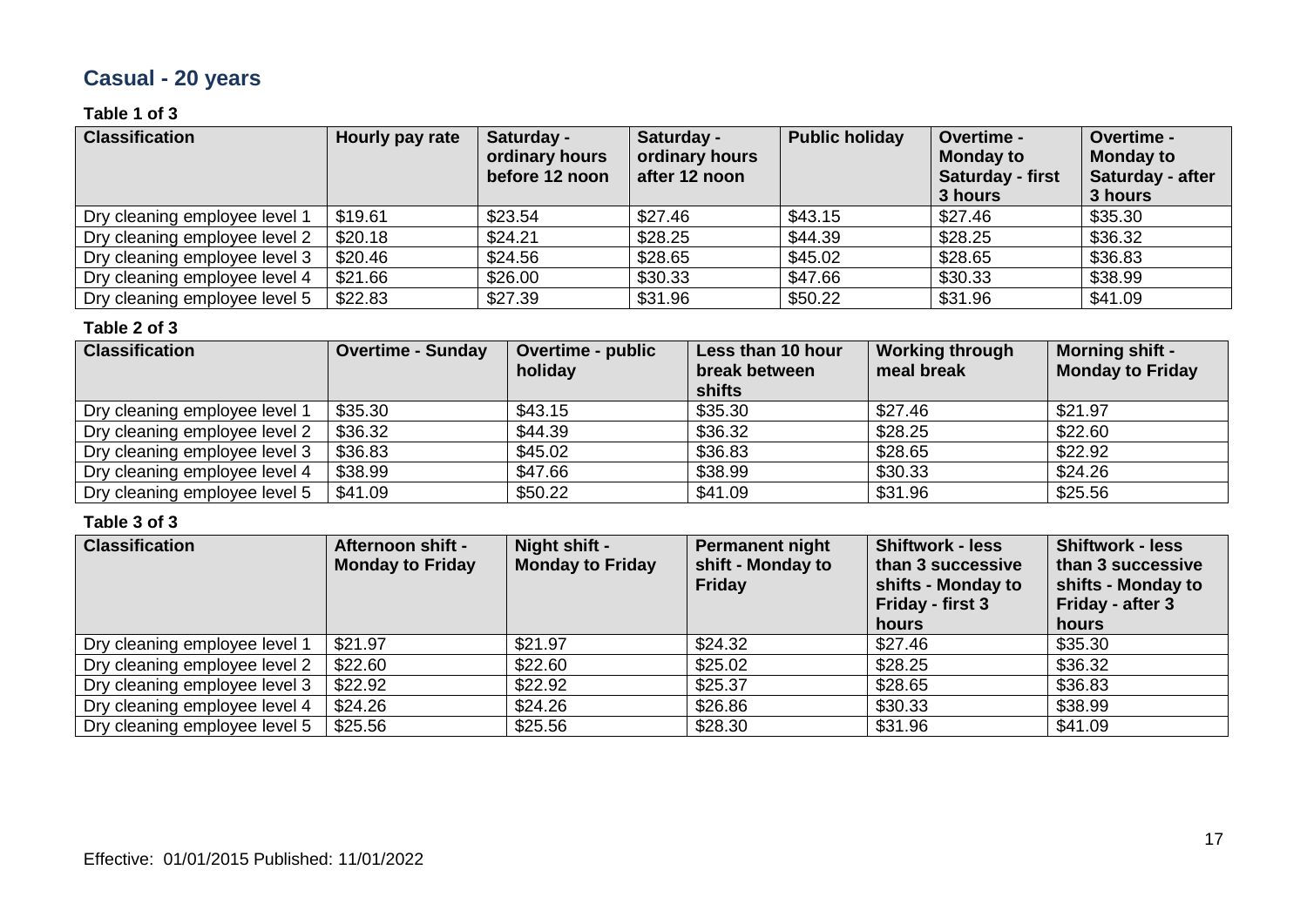# **Junior - Laundry**

# **Full-time & part-time - 17 years and under**

### **Table 1 of 2**

| <b>Classification</b>    | <b>Weekly pay rate</b> | Hourly pay rate | <b>Public holiday</b> | <b>Overtime - Monday</b><br>to Saturday - first 3<br>hours | <b>Overtime - Monday</b><br>to Saturday - after 3<br>hours |
|--------------------------|------------------------|-----------------|-----------------------|------------------------------------------------------------|------------------------------------------------------------|
| Laundry employee level 1 | \$389.94               | \$10.26         | \$25.65               | \$15.39                                                    | \$20.52                                                    |
| Laundry employee level 2 | \$403.92               | \$10.63         | \$26.58               | \$15.95                                                    | \$21.26                                                    |
| Laundry employee level 3 | \$420.90               | \$11.08         | \$27.70               | \$16.62                                                    | \$22.16                                                    |
| Laundry employee level 4 | \$432.18               | \$11.37         | \$28.43               | \$17.06                                                    | \$22.74                                                    |

| <b>Classification</b>    | Overtime - Sunday | Overtime - public holiday | Less than 10 hour break<br>between shifts | Working through meal<br>break |
|--------------------------|-------------------|---------------------------|-------------------------------------------|-------------------------------|
| Laundry employee level 1 | \$20.52           | \$25.65                   | \$20.52                                   | \$15.39                       |
| Laundry employee level 2 | \$21.26           | \$26.58                   | \$21.26                                   | \$15.95                       |
| Laundry employee level 3 | \$22.16           | \$27.70                   | \$22.16                                   | \$16.62                       |
| Laundry employee level 4 | \$22.74           | \$28.43                   | \$22.74                                   | \$17.06                       |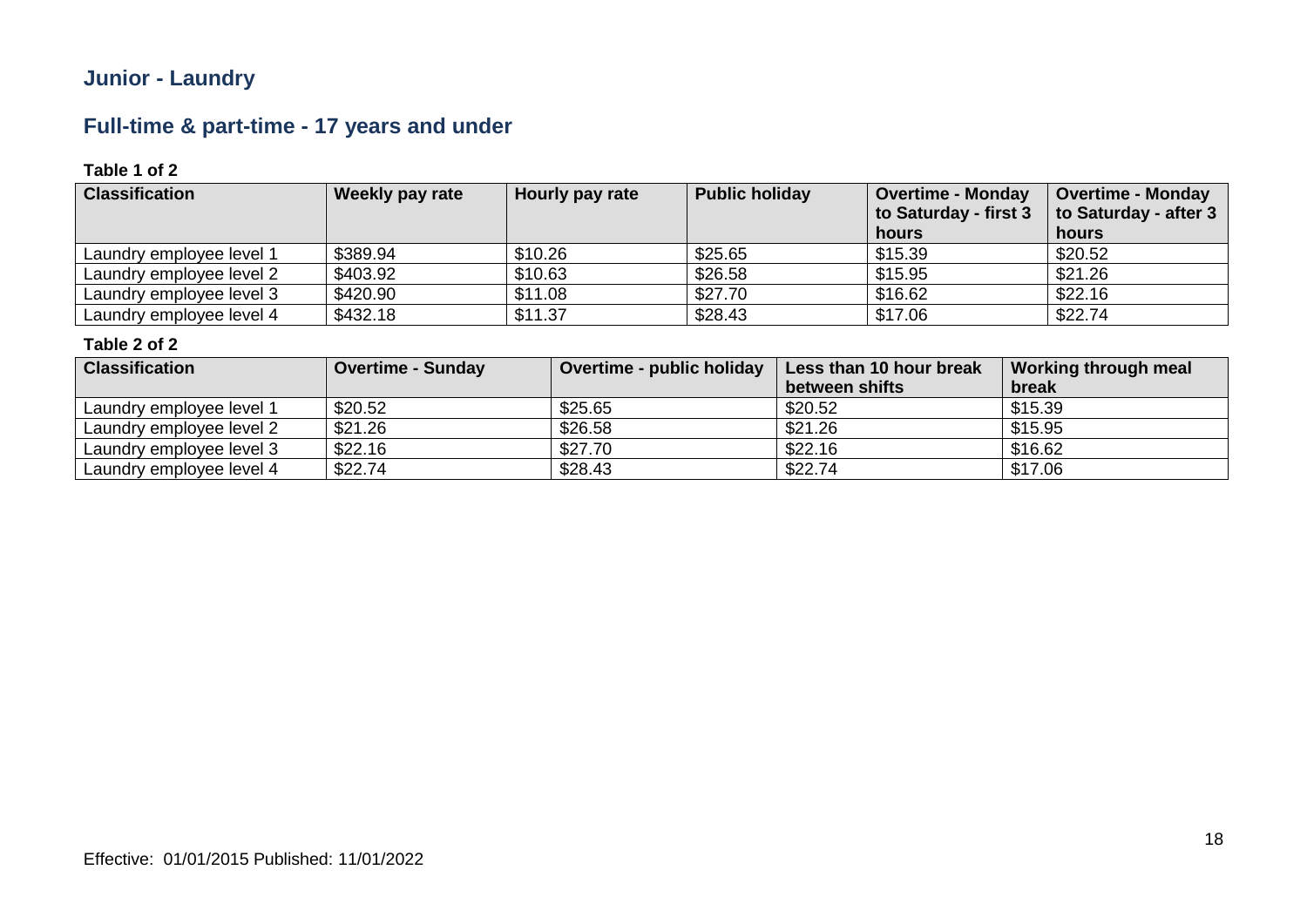# **Full-time & part-time - 18 years**

### **Table 1 of 3**

| <b>Classification</b>    | Weekly pay rate | Hourly pay rate | <b>Public holiday</b> | <b>Overtime -</b><br><b>Monday to</b><br><b>Saturday - first</b><br>3 hours | <b>Overtime -</b><br><b>Monday to</b><br>Saturday - after<br>3 hours | Overtime -<br><b>Sunday</b> |
|--------------------------|-----------------|-----------------|-----------------------|-----------------------------------------------------------------------------|----------------------------------------------------------------------|-----------------------------|
| Laundry employee level 1 | \$487.43        | \$12.83         | \$32.08               | \$19.25                                                                     | \$25.66                                                              | \$25.66                     |
| Laundry employee level 2 | \$504.90        | \$13.29         | \$33.23               | \$19.94                                                                     | \$26.58                                                              | \$26.58                     |
| Laundry employee level 3 | \$526.13        | \$13.85         | \$34.63               | \$20.78                                                                     | \$27.70                                                              | \$27.70                     |
| Laundry employee level 4 | \$540.23        | \$14.22         | \$35.55               | \$21.33                                                                     | \$28.44                                                              | \$28.44                     |

#### **Table 2 of 3**

| <b>Classification</b>    | <b>Overtime -</b> | Less than 10   | Working      | <b>Morning shift -</b> | Afternoon shift - | Night shift -    |
|--------------------------|-------------------|----------------|--------------|------------------------|-------------------|------------------|
|                          | public holiday    | hour break     | through meal | <b>Monday to</b>       | <b>Monday to</b>  | <b>Monday to</b> |
|                          |                   | between shifts | break        | <b>Friday</b>          | <b>Friday</b>     | <b>Friday</b>    |
| Laundry employee level 1 | \$32.08           | \$25.66        | \$19.25      | \$14.75                | \$14.75           | \$14.75          |
| Laundry employee level 2 | \$33.23           | \$26.58        | \$19.94      | \$15.28                | \$15.28           | \$15.28          |
| Laundry employee level 3 | \$34.63           | \$27.70        | \$20.78      | \$15.93                | \$15.93           | \$15.93          |
| Laundry employee level 4 | \$35.55           | \$28.44        | \$21.33      | \$16.35                | \$16.35           | \$16.35          |

| <b>Classification</b>    | <b>Permanent</b><br>night shift -<br><b>Monday to</b><br><b>Friday</b> | <b>Shiftwork - less</b><br>than 5 successive<br>shifts (6 in six day<br>workshop) -<br><b>Monday to Friday</b><br>- first 3 hours | <b>Shiftwork - less</b><br>than 5 successive<br>shifts (6 in six day $\vert$ shiftworkers<br>workshop) -<br><b>Monday to Friday</b><br>- after 3 hours | <b>Saturday before</b><br>$12$ noon - | <b>Saturday after</b><br>12 noon -<br><b>shiftworkers</b> | Sunday -<br>shiftwork |
|--------------------------|------------------------------------------------------------------------|-----------------------------------------------------------------------------------------------------------------------------------|--------------------------------------------------------------------------------------------------------------------------------------------------------|---------------------------------------|-----------------------------------------------------------|-----------------------|
| Laundry employee level 1 | \$16.68                                                                | \$19.25                                                                                                                           | \$25.66                                                                                                                                                | \$16.04                               | \$19.25                                                   | \$25.66               |
| Laundry employee level 2 | \$17.28                                                                | \$19.94                                                                                                                           | \$26.58                                                                                                                                                | \$16.61                               | \$19.94                                                   | \$26.58               |
| Laundry employee level 3 | \$18.01                                                                | \$20.78                                                                                                                           | \$27.70                                                                                                                                                | \$17.31                               | \$20.78                                                   | \$27.70               |
| Laundry employee level 4 | \$18.49                                                                | \$21.33                                                                                                                           | \$28.44                                                                                                                                                | \$17.78                               | \$21.33                                                   | \$28.44               |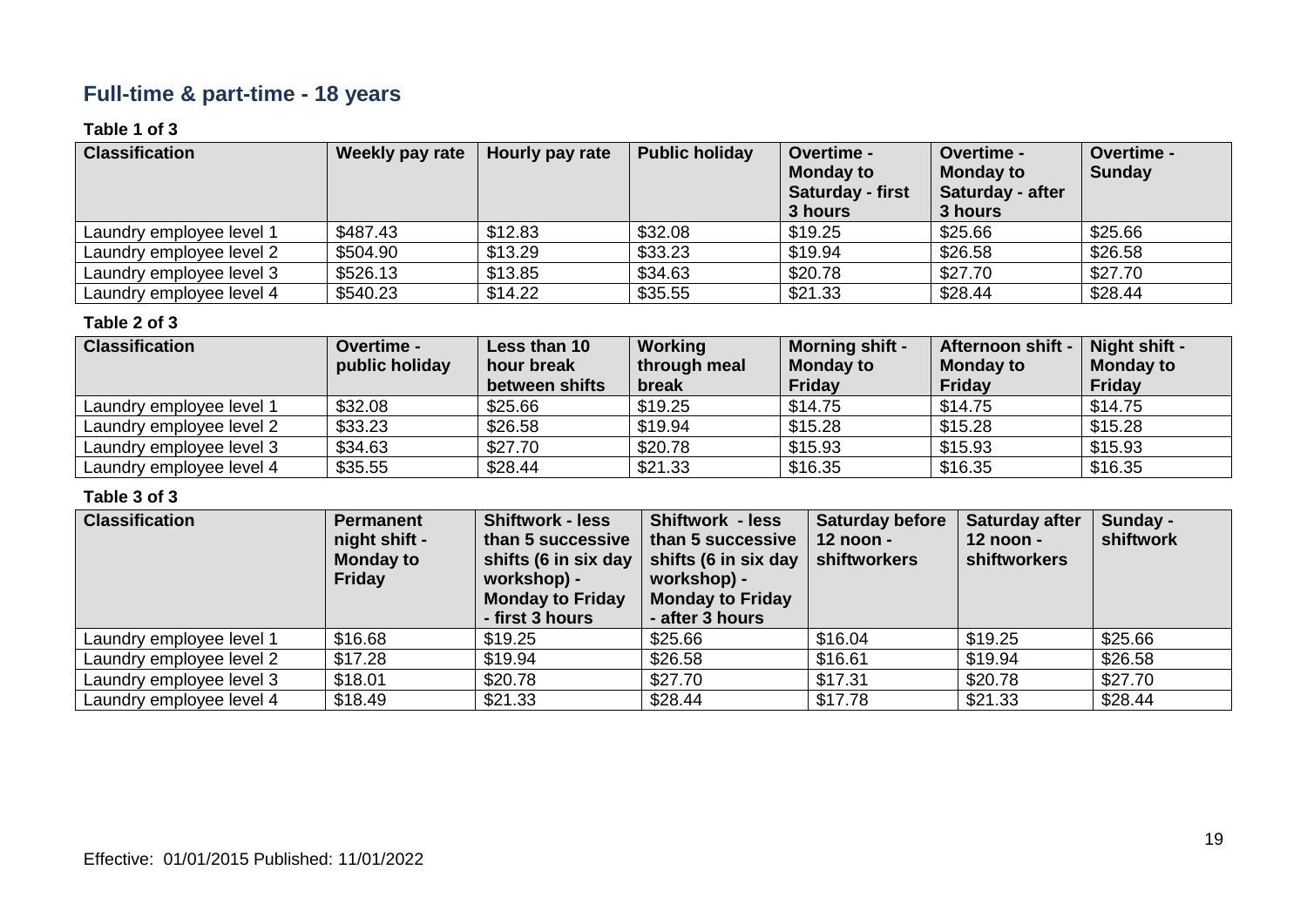# **Full-time & part-time - 19 years**

### **Table 1 of 3**

| <b>Classification</b>    | Weekly pay rate | Hourly pay rate | <b>Public holiday</b> | <b>Overtime -</b><br><b>Monday to</b><br><b>Saturday - first</b><br>3 hours | <b>Overtime -</b><br><b>Monday to</b><br>Saturday - after<br>3 hours | Overtime -<br>Sunday |
|--------------------------|-----------------|-----------------|-----------------------|-----------------------------------------------------------------------------|----------------------------------------------------------------------|----------------------|
| Laundry emplovee level 1 | \$584.91        | \$15.39         | \$38.48               | \$23.09                                                                     | \$30.78                                                              | \$30.78              |
| Laundry employee level 2 | \$605.88        | \$15.94         | \$39.85               | \$23.91                                                                     | \$31.88                                                              | \$31.88              |
| Laundry employee level 3 | \$631.35        | \$16.61         | \$41.53               | \$24.92                                                                     | \$33.22                                                              | \$33.22              |
| Laundry employee level 4 | \$648.27        | \$17.06         | \$42.65               | \$25.59                                                                     | \$34.12                                                              | \$34.12              |

#### **Table 2 of 3**

| <b>Classification</b>    | <b>Overtime -</b><br>public holiday | Less than 10<br>hour break<br>between shifts | Working<br>through meal<br>break | <b>Morning shift -</b><br><b>Monday to</b><br><b>Friday</b> | Afternoon shift -<br>Monday to<br>Friday | Night shift -<br><b>Monday to</b><br>Friday |
|--------------------------|-------------------------------------|----------------------------------------------|----------------------------------|-------------------------------------------------------------|------------------------------------------|---------------------------------------------|
| Laundry employee level 1 | \$38.48                             | \$30.78                                      | \$23.09                          | \$17.70                                                     | \$17.70                                  | \$17.70                                     |
| Laundry employee level 2 | \$39.85                             | \$31.88                                      | \$23.91                          | \$18.33                                                     | \$18.33                                  | \$18.33                                     |
| Laundry employee level 3 | \$41.53                             | \$33.22                                      | \$24.92                          | \$19.10                                                     | \$19.10                                  | \$19.10                                     |
| Laundry employee level 4 | \$42.65                             | \$34.12                                      | \$25.59                          | \$19.62                                                     | \$19.62                                  | \$19.62                                     |

| <b>Classification</b>    | <b>Permanent</b><br>night shift -<br><b>Monday to</b><br><b>Friday</b> | <b>Shiftwork - less</b><br>than 5 successive<br>shifts (6 in six day<br>workshop) -<br><b>Monday to Friday</b><br>- first 3 hours | <b>Shiftwork - less</b><br>than 5 successive<br>shifts (6 in six day<br>workshop) -<br><b>Monday to Friday</b><br>- after 3 hours | <b>Saturday before</b><br>$12$ noon -<br>shiftworkers | <b>Saturday after</b><br>$12$ noon -<br><b>shiftworkers</b> | Sunday -<br>shiftwork |
|--------------------------|------------------------------------------------------------------------|-----------------------------------------------------------------------------------------------------------------------------------|-----------------------------------------------------------------------------------------------------------------------------------|-------------------------------------------------------|-------------------------------------------------------------|-----------------------|
| Laundry employee level 1 | \$20.01                                                                | \$23.09                                                                                                                           | \$30.78                                                                                                                           | \$19.24                                               | \$23.09                                                     | \$30.78               |
| Laundry employee level 2 | \$20.72                                                                | \$23.91                                                                                                                           | \$31.88                                                                                                                           | \$19.93                                               | \$23.91                                                     | \$31.88               |
| Laundry employee level 3 | \$21.59                                                                | \$24.92                                                                                                                           | \$33.22                                                                                                                           | \$20.76                                               | \$24.92                                                     | \$33.22               |
| Laundry employee level 4 | \$22.18                                                                | \$25.59                                                                                                                           | \$34.12                                                                                                                           | \$21.33                                               | \$25.59                                                     | \$34.12               |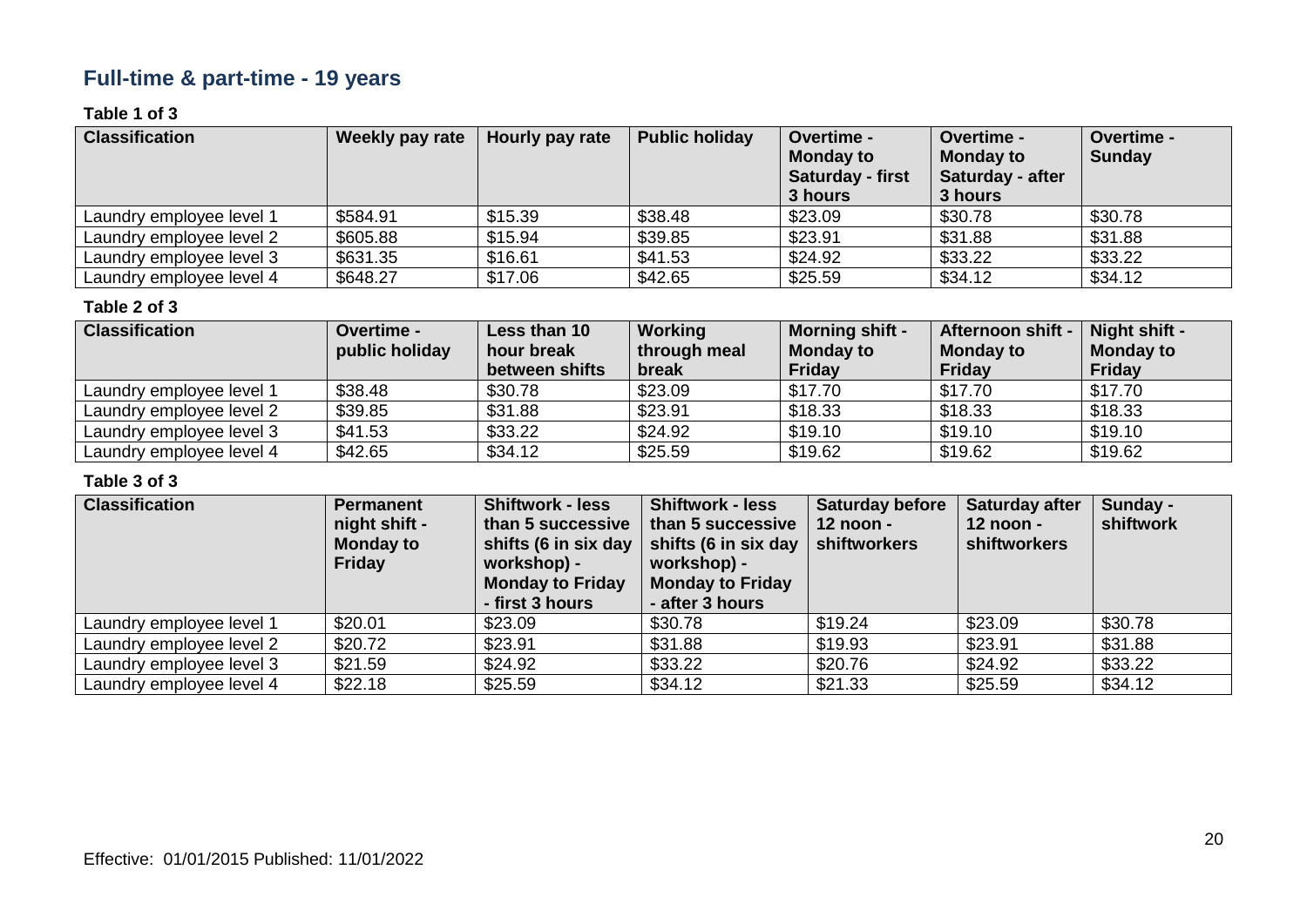# **Casual - 17 years and under**

### **Table 1 of 2**

| <b>Classification</b>    | Hourly pay rate | <b>Public holiday</b> | <b>Overtime - Monday to</b><br><b>Saturday - first 3 hours</b> | <b>Overtime - Monday to</b><br><b>Saturday - after 3 hours</b> |
|--------------------------|-----------------|-----------------------|----------------------------------------------------------------|----------------------------------------------------------------|
| Laundry employee level 1 | \$12.83         | \$28.22               | \$17.96                                                        | \$23.09                                                        |
| Laundry employee level 2 | \$13.29         | \$29.23               | \$18.60                                                        | \$23.92                                                        |
| Laundry employee level 3 | \$13.85         | \$30.47               | \$19.39                                                        | \$24.93                                                        |
| Laundry employee level 4 | \$14.21         | \$31.27               | \$19.90                                                        | \$25.58                                                        |

| <b>Classification</b>    | Overtime - Sunday | Overtime - public holiday | Less than 10 hour break | Working through meal |
|--------------------------|-------------------|---------------------------|-------------------------|----------------------|
|                          |                   |                           | between shifts          | break                |
| Laundry employee level 1 | \$23.09           | \$28.22                   | \$23.09                 | \$17.96              |
| Laundry employee level 2 | \$23.92           | \$29.23                   | \$23.92                 | \$18.60              |
| Laundry employee level 3 | \$24.93           | \$30.47                   | \$24.93                 | \$19.39              |
| Laundry employee level 4 | \$25.58           | \$31.27                   | \$25.58                 | \$19.90              |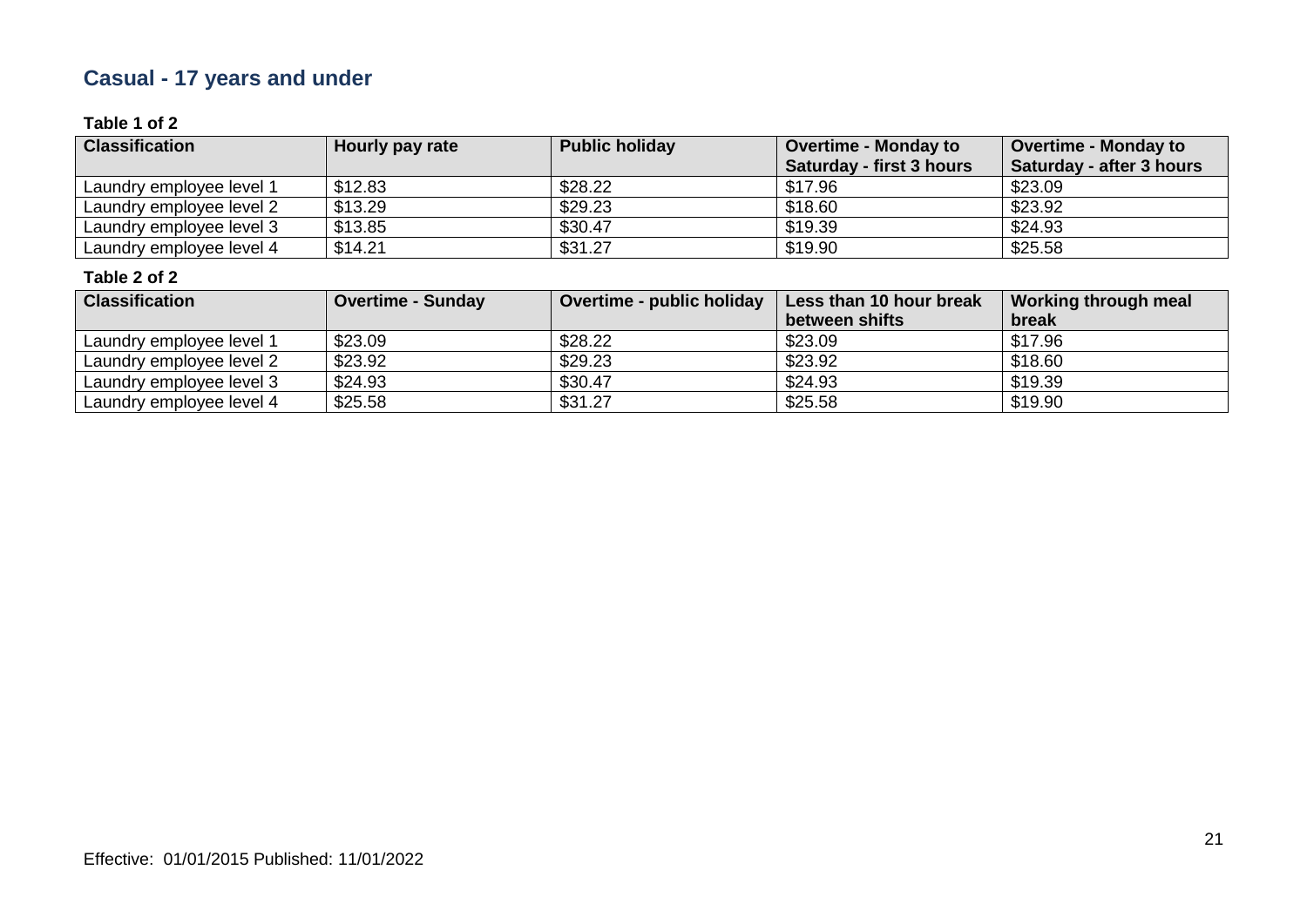# **Casual - 18 years**

### **Table 1 of 3**

| <b>Classification</b>    | Hourly pay rate | <b>Public holiday</b> | <b>Overtime -</b><br><b>Monday to</b><br>Saturday - first<br>3 hours | <b>Overtime -</b><br><b>Monday to</b><br>Saturday - after<br>3 hours | Overtime -<br><b>Sunday</b> | <b>Overtime -</b><br>public holiday |
|--------------------------|-----------------|-----------------------|----------------------------------------------------------------------|----------------------------------------------------------------------|-----------------------------|-------------------------------------|
| Laundry employee level 1 | \$16.04         | \$35.28               | \$22.45                                                              | \$28.87                                                              | \$28.87                     | \$35.28                             |
| Laundry employee level 2 | \$16.61         | \$36.55               | \$23.26                                                              | \$29.90                                                              | \$29.90                     | \$36.55                             |
| Laundry employee level 3 | \$17.31         | \$38.09               | \$24.24                                                              | \$31.16                                                              | \$31.16                     | \$38.09                             |
| Laundry employee level 4 | \$17.78         | \$39.11               | \$24.89                                                              | \$32.00                                                              | \$32.00                     | \$39.11                             |

#### **Table 2 of 3**

| <b>Classification</b>    | Less than 10<br>hour break<br>between shifts | Working<br>through meal<br>break | <b>Morning shift -</b><br><b>Monday to</b><br>Friday | <b>Afternoon shift -</b><br><b>Monday to</b><br><b>Friday</b> | Night shift -<br><b>Monday to</b><br><b>Friday</b> | <b>Permanent night</b><br>shift - Monday to<br><b>Friday</b> |
|--------------------------|----------------------------------------------|----------------------------------|------------------------------------------------------|---------------------------------------------------------------|----------------------------------------------------|--------------------------------------------------------------|
| Laundry employee level 1 | \$28.87                                      | \$22.45                          | \$17.96                                              | \$17.96                                                       | \$17.96                                            | \$19.89                                                      |
| Laundry employee level 2 | \$29.90                                      | \$23.26                          | \$18.61                                              | \$18.61                                                       | \$18.61                                            | \$20.60                                                      |
| Laundry employee level 3 | \$31.16                                      | \$24.24                          | \$19.39                                              | \$19.39                                                       | \$19.39                                            | \$21.47                                                      |
| Laundry employee level 4 | \$32.00                                      | \$24.89                          | \$19.91                                              | \$19.91                                                       | \$19.91                                            | \$22.04                                                      |

| <b>Classification</b>    | <b>Shiftwork - less</b><br>than 5 successive<br>shifts (6 in six day<br>workshop) -<br><b>Monday to Friday -</b><br>first 3 hours | <b>Shiftwork - less</b><br>than 5 successive<br>shifts (6 in six day<br>workshop) -<br><b>Monday to Friday -</b><br>after 3 hours | <b>Saturday before 12</b><br>noon - shiftworkers | <b>Saturday after 12</b><br>noon - shiftworkers | <b>Sunday - shiftwork</b> |
|--------------------------|-----------------------------------------------------------------------------------------------------------------------------------|-----------------------------------------------------------------------------------------------------------------------------------|--------------------------------------------------|-------------------------------------------------|---------------------------|
| Laundry employee level 1 | \$22.45                                                                                                                           | \$28.87                                                                                                                           | \$19.25                                          | \$22.45                                         | \$28.87                   |
| Laundry employee level 2 | \$23.26                                                                                                                           | \$29.90                                                                                                                           | \$19.94                                          | \$23.26                                         | \$29.90                   |
| Laundry employee level 3 | \$24.24                                                                                                                           | \$31.16                                                                                                                           | \$20.78                                          | \$24.24                                         | \$31.16                   |
| Laundry employee level 4 | \$24.89                                                                                                                           | \$32.00                                                                                                                           | \$21.33                                          | \$24.89                                         | \$32.00                   |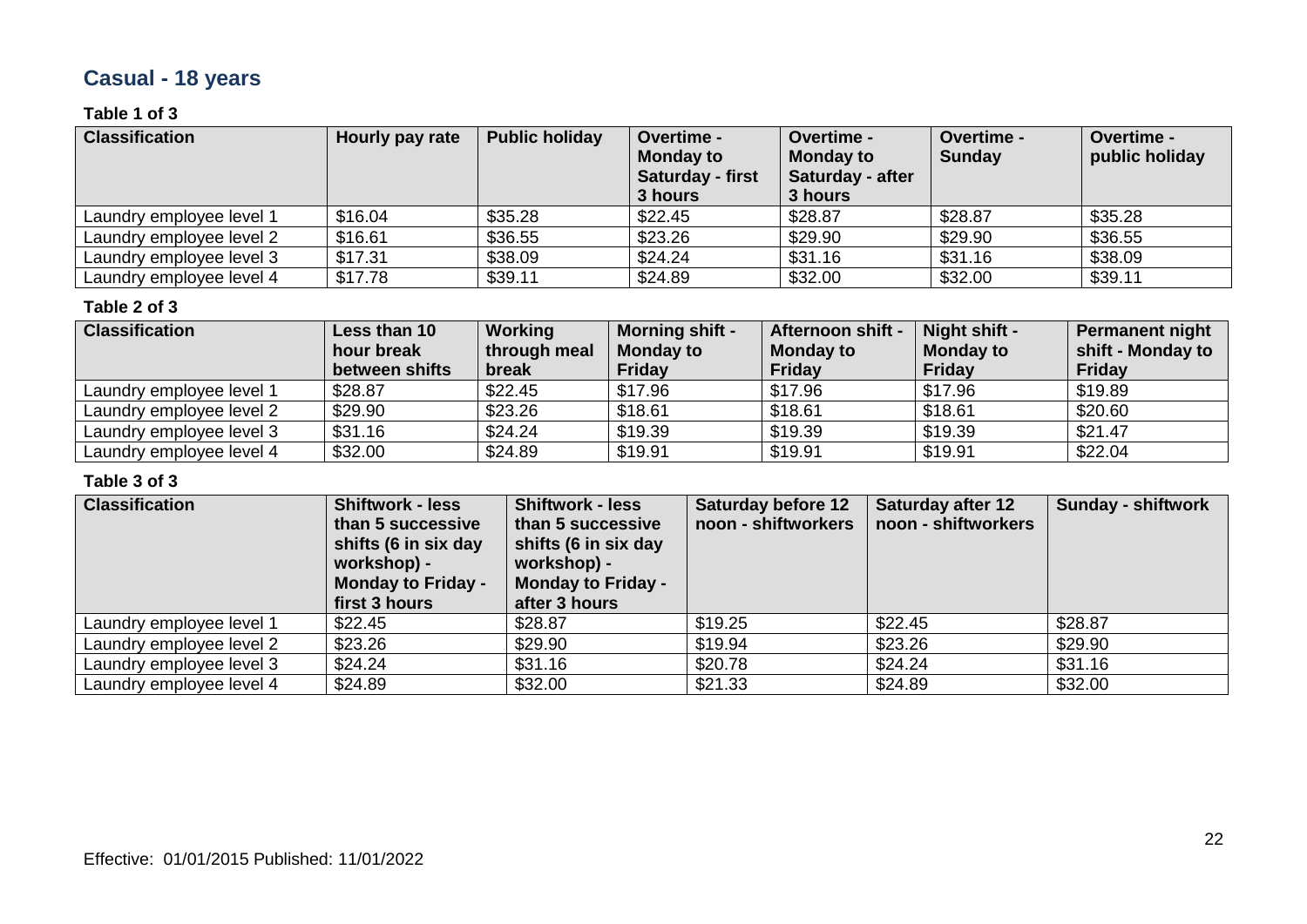# **Casual - 19 years**

### **Table 1 of 3**

| <b>Classification</b>    | Hourly pay rate | <b>Public holiday</b> | <b>Overtime -</b><br><b>Monday to</b><br>Saturday - first<br>3 hours | <b>Overtime -</b><br><b>Monday to</b><br>Saturday - after<br>3 hours | Overtime -<br><b>Sunday</b> | <b>Overtime -</b><br>public holiday |
|--------------------------|-----------------|-----------------------|----------------------------------------------------------------------|----------------------------------------------------------------------|-----------------------------|-------------------------------------|
| Laundry employee level 1 | \$19.24         | \$42.32               | \$26.93                                                              | \$34.63                                                              | \$34.63                     | \$42.32                             |
| Laundry employee level 2 | \$19.93         | \$43.84               | \$27.90                                                              | \$35.87                                                              | \$35.87                     | \$43.84                             |
| Laundry employee level 3 | \$20.76         | \$45.68               | \$29.07                                                              | \$37.37                                                              | \$37.37                     | \$45.68                             |
| Laundry employee level 4 | \$21.33         | \$46.92               | \$29.86                                                              | \$38.39                                                              | \$38.39                     | \$46.92                             |

#### **Table 2 of 3**

| <b>Classification</b>    | Less than 10<br>hour break<br>between shifts | Working<br>through meal<br>break | <b>Morning shift -</b><br><b>Monday to</b><br><b>Friday</b> | <b>Afternoon shift -</b><br><b>Monday to</b><br><b>Friday</b> | Night shift -<br><b>Monday to</b><br><b>Friday</b> | Permanent night<br>shift - Monday to<br>Friday |
|--------------------------|----------------------------------------------|----------------------------------|-------------------------------------------------------------|---------------------------------------------------------------|----------------------------------------------------|------------------------------------------------|
| Laundry employee level 1 | \$34.63                                      | \$26.93                          | \$21.55                                                     | \$21.55                                                       | \$21.55                                            | \$23.85                                        |
| Laundry employee level 2 | \$35.87                                      | \$27.90                          | \$22.32                                                     | \$22.32                                                       | \$22.32                                            | \$24.71                                        |
| Laundry employee level 3 | \$37.37                                      | \$29.07                          | \$23.25                                                     | \$23.25                                                       | \$23.25                                            | \$25.75                                        |
| Laundry employee level 4 | \$38.39                                      | \$29.86                          | \$23.88                                                     | \$23.88                                                       | \$23.88                                            | \$26.44                                        |

| <b>Classification</b>    | <b>Shiftwork - less</b><br>than 5 successive<br>shifts (6 in six day<br>workshop) -<br><b>Monday to Friday -</b><br>first 3 hours | <b>Shiftwork - less</b><br>than 5 successive<br>shifts (6 in six day<br>workshop) -<br><b>Monday to Friday -</b><br>after 3 hours | <b>Saturday before 12</b><br>noon - shiftworkers | <b>Saturday after 12</b><br>noon - shiftworkers | <b>Sunday - shiftwork</b> |
|--------------------------|-----------------------------------------------------------------------------------------------------------------------------------|-----------------------------------------------------------------------------------------------------------------------------------|--------------------------------------------------|-------------------------------------------------|---------------------------|
| Laundry employee level 1 | \$26.93                                                                                                                           | \$34.63                                                                                                                           | \$23.09                                          | \$26.93                                         | \$34.63                   |
| Laundry employee level 2 | \$27.90                                                                                                                           | \$35.87                                                                                                                           | \$23.91                                          | \$27.90                                         | \$35.87                   |
| Laundry employee level 3 | \$29.07                                                                                                                           | \$37.37                                                                                                                           | \$24.92                                          | \$29.07                                         | \$37.37                   |
| Laundry employee level 4 | \$29.86                                                                                                                           | \$38.39                                                                                                                           | \$25.59                                          | \$29.86                                         | \$38.39                   |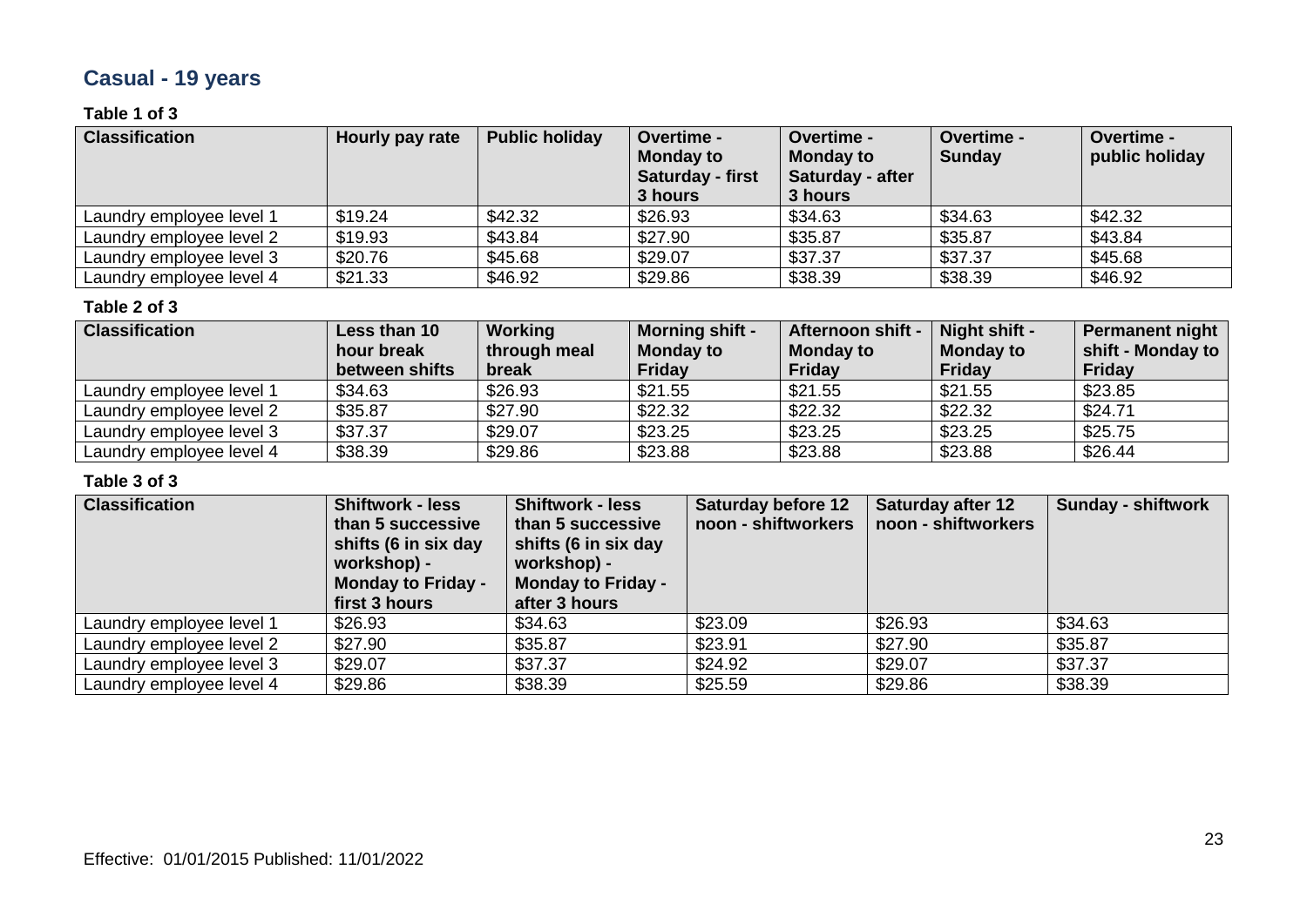### **Apprentices - Dry cleaning**

Note: Employees under the age of 18 years cannot work shiftwork.

### **Apprentice - Started before 1 Jan 2014**

#### **Table 1 of 3**

| <b>Classification</b>      | Weekly pay<br>rate | Hourly pay<br>rate | Saturday -<br>ordinary hours<br>before 12 noon | Saturday -<br>ordinary hours<br>after 12 noon | <b>Public holiday</b> | <b>Overtime - Monday</b><br>to Saturday - first 3<br>hours |
|----------------------------|--------------------|--------------------|------------------------------------------------|-----------------------------------------------|-----------------------|------------------------------------------------------------|
| 1st year - first 6 months  | \$335.80           | \$8.84             | \$11.05                                        | \$13.26                                       | \$22.10               | \$13.26                                                    |
| 1st year - second 6 months | \$373.10           | \$9.82             | \$12.28                                        | \$14.73                                       | \$24.55               | \$14.73                                                    |
| 2nd year                   | \$447.70           | \$11.78            | \$14.73                                        | \$17.67                                       | \$29.45               | \$17.67                                                    |
| 3rd year - first 6 months  | \$559.65           | \$14.73            | \$18.41                                        | \$22.10                                       | \$36.83               | \$22.10                                                    |
| 3rd year - second 6 months | \$671.60           | \$17.67            | \$22.09                                        | \$26.51                                       | \$44.18               | \$26.51                                                    |

#### **Table 2 of 3**

| <b>Classification</b>      | <b>Overtime - Monday</b><br>to Saturday - after | <b>Overtime -</b><br><b>Sunday</b> | <b>Overtime -</b><br>public holiday | Less than 10<br>hour break | Working<br>through meal | <b>Morning shift -</b><br><b>Monday to</b> |
|----------------------------|-------------------------------------------------|------------------------------------|-------------------------------------|----------------------------|-------------------------|--------------------------------------------|
|                            | 3 hours                                         |                                    |                                     | between shifts             | break                   | <b>Friday</b>                              |
| 1st year - first 6 months  | \$17.68                                         | \$17.68                            | \$22.10                             | \$17.68                    | \$13.26                 | \$10.17                                    |
| 1st year - second 6 months | \$19.64                                         | \$19.64                            | \$24.55                             | \$19.64                    | \$14.73                 | \$11.29                                    |
| 2nd year                   | \$23.56                                         | \$23.56                            | \$29.45                             | \$23.56                    | \$17.67                 | \$13.55                                    |
| 3rd year - first 6 months  | \$29.46                                         | \$29.46                            | \$36.83                             | \$29.46                    | \$22.10                 | \$16.94                                    |
| 3rd year - second 6 months | \$35.34                                         | \$35.34                            | \$44.18                             | \$35.34                    | \$26.51                 | \$20.32                                    |

| <b>Classification</b>      | <b>Afternoon shift -</b><br><b>Monday to Friday</b> | <b>Night shift - Monday</b><br>to Friday | <b>Permanent night</b><br>shift - Monday to<br><b>Friday</b> | <b>Shiftwork - less than</b><br>3 successive shifts -<br><b>Monday to Friday -</b><br>first 3 hours | Shiftwork - less than<br>3 successive shifts -<br><b>Monday to Friday -</b><br>after 3 hours |
|----------------------------|-----------------------------------------------------|------------------------------------------|--------------------------------------------------------------|-----------------------------------------------------------------------------------------------------|----------------------------------------------------------------------------------------------|
| 1st year - first 6 months  | \$10.17                                             | \$10.17                                  | \$11.49                                                      | \$13.26                                                                                             | \$17.68                                                                                      |
| 1st year - second 6 months | \$11.29                                             | \$11.29                                  | \$12.77                                                      | \$14.73                                                                                             | \$19.64                                                                                      |
| 2nd year                   | \$13.55                                             | \$13.55                                  | \$15.31                                                      | \$17.67                                                                                             | \$23.56                                                                                      |
| 3rd year - first 6 months  | \$16.94                                             | \$16.94                                  | \$19.15                                                      | \$22.10                                                                                             | \$29.46                                                                                      |
| 3rd year - second 6 months | \$20.32                                             | \$20.32                                  | \$22.97                                                      | \$26.51                                                                                             | \$35.34                                                                                      |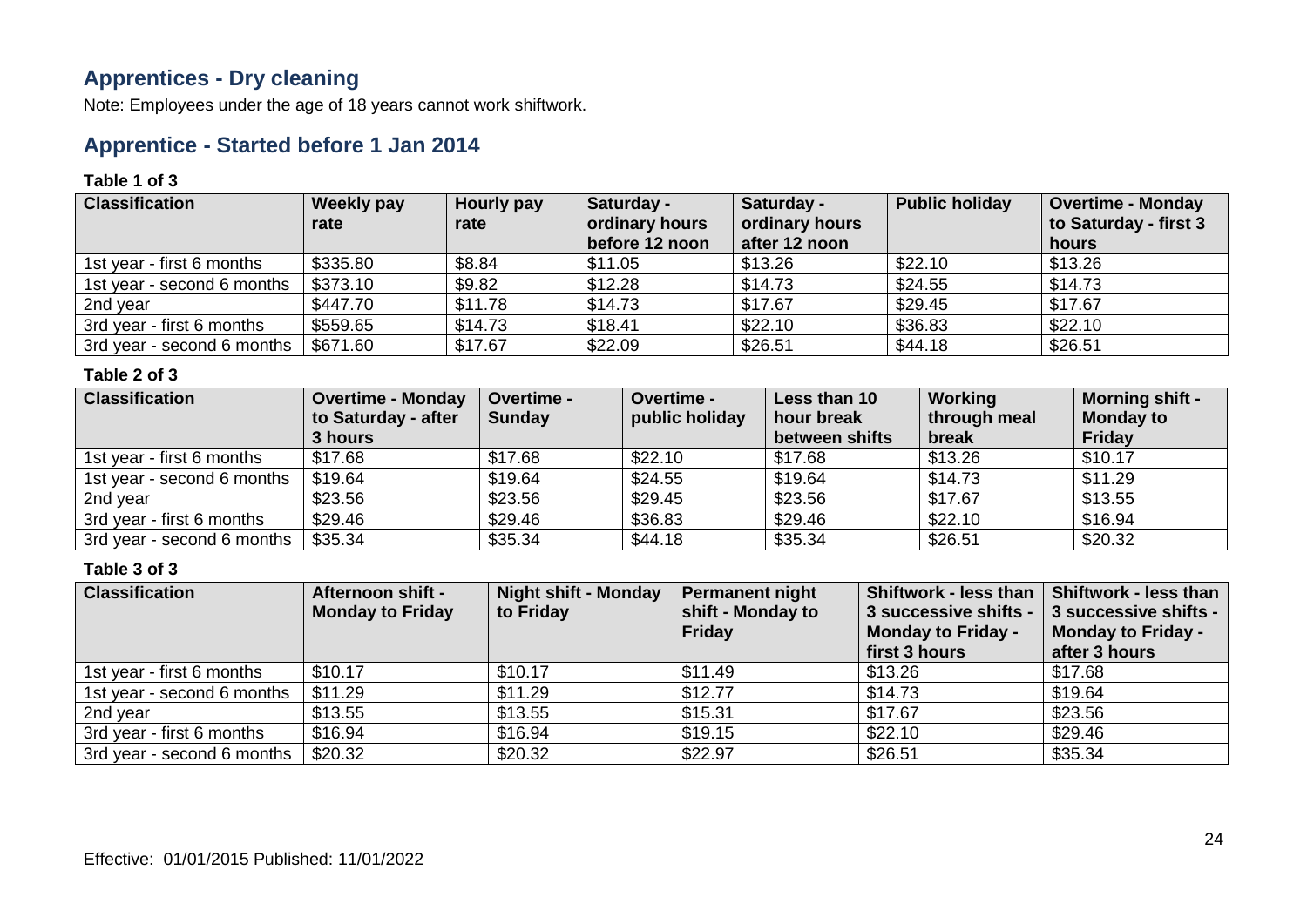# **Apprentice - Started after 1 Jan 2014 - Did not complete year 12**

### **Table 1 of 3**

| <b>Classification</b>      | Weekly pay<br>rate | Hourly pay<br>rate | Saturday -<br>ordinary hours<br>before 12 noon | Saturday -<br>ordinary hours<br>after 12 noon | <b>Public holiday</b> | <b>Overtime - Monday</b><br>to Saturday - first 3<br>hours |
|----------------------------|--------------------|--------------------|------------------------------------------------|-----------------------------------------------|-----------------------|------------------------------------------------------------|
| 1st year                   | \$373.10           | \$9.82             | \$12.28                                        | \$14.73                                       | \$24.55               | \$14.73                                                    |
| 2nd year                   | \$447.70           | \$11.78            | \$14.73                                        | \$17.67                                       | \$29.45               | \$17.67                                                    |
| 3rd year - first 6 months  | \$559.65           | \$14.73            | \$18.41                                        | \$22.10                                       | \$36.83               | \$22.10                                                    |
| 3rd year - second 6 months | \$671.60           | \$17.67            | \$22.09                                        | \$26.51                                       | \$44.18               | \$26.51                                                    |

### **Table 2 of 3**

| <b>Classification</b>      | <b>Overtime - Monday</b><br>to Saturday - after<br>3 hours | <b>Overtime -</b><br><b>Sunday</b> | <b>Overtime -</b><br>public holiday | Less than 10<br>hour break<br>between shifts | Working<br>through meal<br>break | <b>Morning shift -</b><br><b>Monday to</b><br>Friday |
|----------------------------|------------------------------------------------------------|------------------------------------|-------------------------------------|----------------------------------------------|----------------------------------|------------------------------------------------------|
| 1st year                   | \$19.64                                                    | \$19.64                            | \$24.55                             | \$19.64                                      | \$14.73                          | \$11.29                                              |
| 2nd year                   | \$23.56                                                    | \$23.56                            | \$29.45                             | \$23.56                                      | \$17.67                          | \$13.55                                              |
| 3rd year - first 6 months  | \$29.46                                                    | \$29.46                            | \$36.83                             | \$29.46                                      | \$22.10                          | \$16.94                                              |
| 3rd year - second 6 months | \$35.34                                                    | \$35.34                            | \$44.18                             | \$35.34                                      | \$26.51                          | \$20.32                                              |

| <b>Classification</b>      | <b>Afternoon shift -</b><br><b>Monday to Friday</b> | <b>Night shift - Monday</b><br>to Friday | <b>Permanent night</b><br>shift - Monday to<br><b>Friday</b> | Shiftwork - less than<br>3 successive shifts -<br><b>Monday to Friday -</b><br>first 3 hours | <b>Shiftwork - less</b><br>than 3 successive<br>shifts - Monday to<br>Friday - after 3 |
|----------------------------|-----------------------------------------------------|------------------------------------------|--------------------------------------------------------------|----------------------------------------------------------------------------------------------|----------------------------------------------------------------------------------------|
|                            |                                                     |                                          |                                                              |                                                                                              | hours                                                                                  |
| 1st year                   | \$11.29                                             | \$11.29                                  | \$12.77                                                      | \$14.73                                                                                      | \$19.64                                                                                |
| 2nd year                   | \$13.55                                             | \$13.55                                  | \$15.31                                                      | \$17.67                                                                                      | \$23.56                                                                                |
| 3rd year - first 6 months  | \$16.94                                             | \$16.94                                  | \$19.15                                                      | \$22.10                                                                                      | \$29.46                                                                                |
| 3rd year - second 6 months | \$20.32                                             | \$20.32                                  | \$22.97                                                      | \$26.51                                                                                      | \$35.34                                                                                |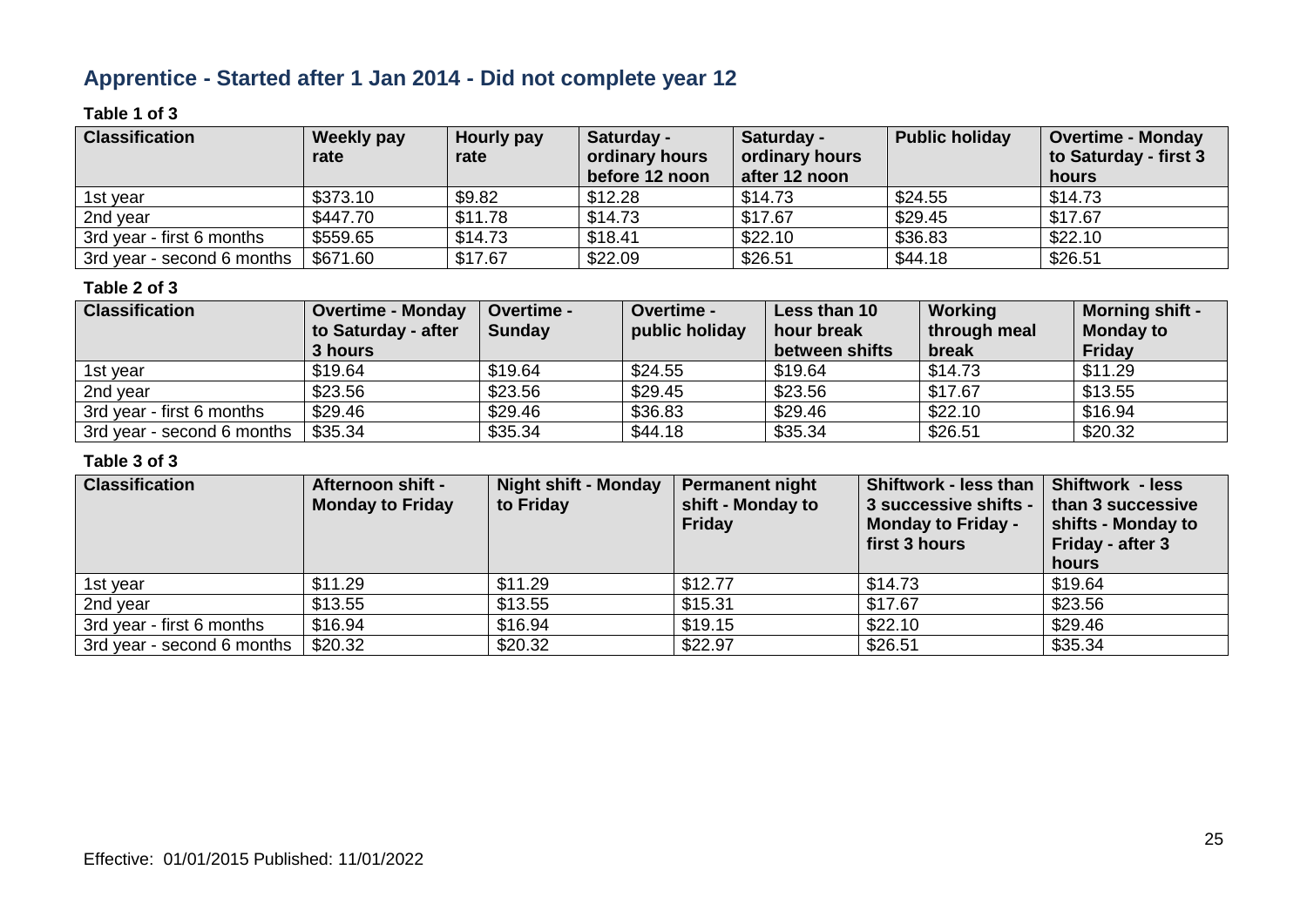# **Apprentice - Started after 1 Jan 2014 - Completed year 12**

### **Table 1 of 3**

| <b>Classification</b>      | Weekly pay<br>rate | Hourly pay<br>rate | Saturday -<br>ordinary hours<br>before 12 noon | Saturday -<br>ordinary hours<br>after 12 noon | <b>Public holiday</b> | <b>Overtime - Monday</b><br>to Saturday - first 3<br>hours |
|----------------------------|--------------------|--------------------|------------------------------------------------|-----------------------------------------------|-----------------------|------------------------------------------------------------|
| 1st year                   | \$410.40           | \$10.80            | \$13.50                                        | \$16.20                                       | \$27.00               | \$16.20                                                    |
| 2nd year                   | \$485.05           | \$12.76            | \$15.95                                        | \$19.14                                       | \$31.90               | \$19.14                                                    |
| 3rd year - first 6 months  | \$559.65           | \$14.73            | \$18.41                                        | \$22.10                                       | \$36.83               | \$22.10                                                    |
| 3rd year - second 6 months | \$671.60           | \$17.67            | \$22.09                                        | \$26.51                                       | \$44.18               | \$26.51                                                    |

### **Table 2 of 3**

| <b>Classification</b>      | <b>Overtime - Monday</b><br>to Saturday - after<br>3 hours | <b>Overtime -</b><br><b>Sunday</b> | <b>Overtime -</b><br>public holiday | Less than 10<br>hour break<br>between shifts | Working<br>through meal<br>break | <b>Morning shift -</b><br><b>Monday to</b><br>Friday |
|----------------------------|------------------------------------------------------------|------------------------------------|-------------------------------------|----------------------------------------------|----------------------------------|------------------------------------------------------|
| 1st year                   | \$21.60                                                    | \$21.60                            | \$27.00                             | \$21.60                                      | \$16.20                          | \$12.42                                              |
| 2nd year                   | \$25.52                                                    | \$25.52                            | \$31.90                             | \$25.52                                      | \$19.14                          | \$14.67                                              |
| 3rd year - first 6 months  | \$29.46                                                    | \$29.46                            | \$36.83                             | \$29.46                                      | \$22.10                          | \$16.94                                              |
| 3rd year - second 6 months | \$35.34                                                    | \$35.34                            | \$44.18                             | \$35.34                                      | \$26.51                          | \$20.32                                              |

| <b>Classification</b>      | <b>Afternoon shift -</b><br><b>Monday to Friday</b> | <b>Night shift - Monday</b><br>to Friday | <b>Permanent night</b><br>shift - Monday to<br>Friday | <b>Shiftwork - less than</b><br>3 successive shifts -<br><b>Monday to Friday -</b> | Shiftwork - less than<br>3 successive shifts -<br><b>Monday to Friday -</b> |
|----------------------------|-----------------------------------------------------|------------------------------------------|-------------------------------------------------------|------------------------------------------------------------------------------------|-----------------------------------------------------------------------------|
|                            |                                                     |                                          |                                                       | first 3 hours                                                                      | after 3 hours                                                               |
| 1st year                   | \$12.42                                             | \$12.42                                  | \$14.04                                               | \$16.20                                                                            | \$21.60                                                                     |
| 2nd year                   | \$14.67                                             | \$14.67                                  | \$16.59                                               | \$19.14                                                                            | \$25.52                                                                     |
| 3rd year - first 6 months  | \$16.94                                             | \$16.94                                  | \$19.15                                               | \$22.10                                                                            | \$29.46                                                                     |
| 3rd year - second 6 months | \$20.32                                             | \$20.32                                  | \$22.97                                               | \$26.51                                                                            | \$35.34                                                                     |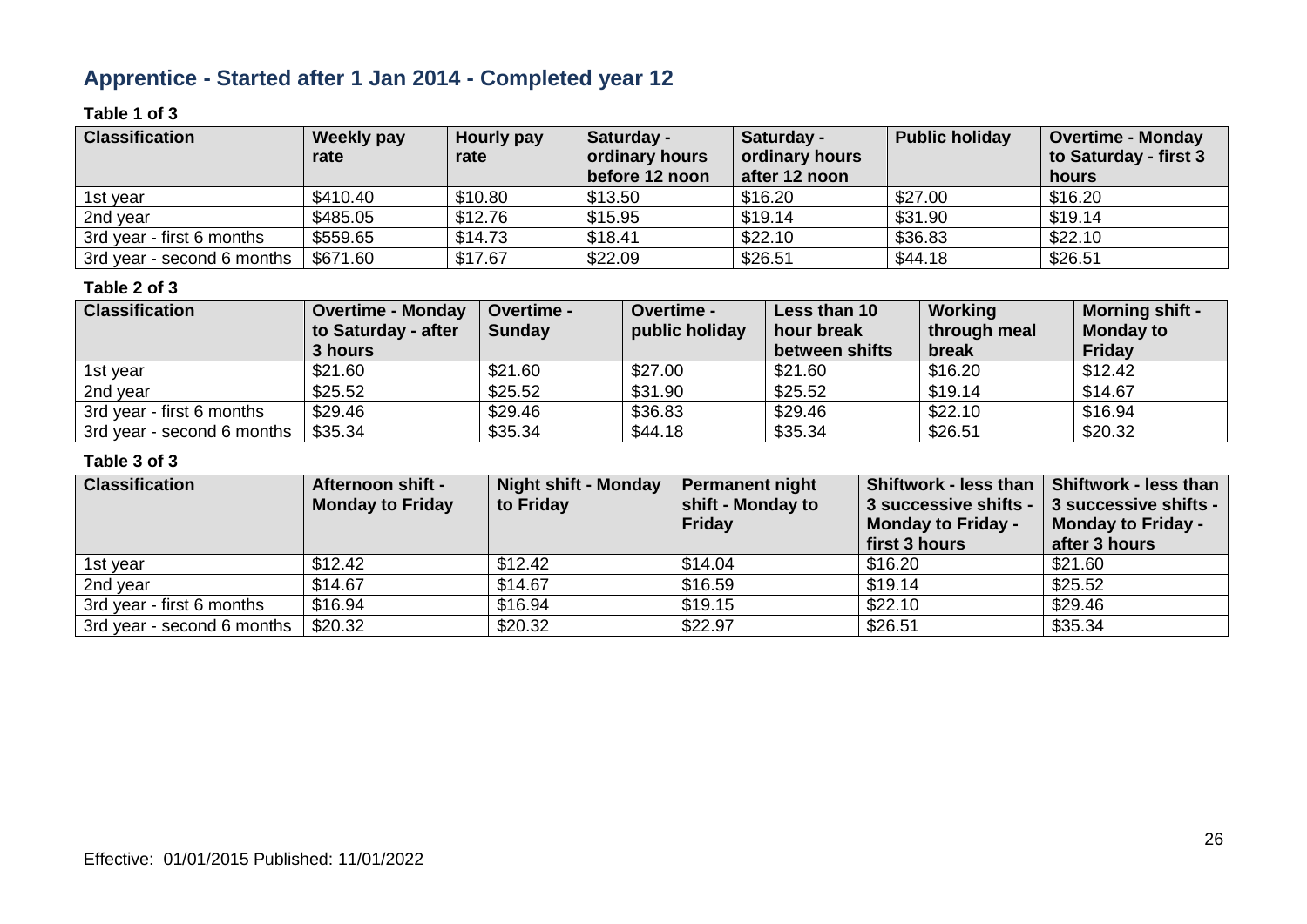# **Adult apprentice - Started before 1 Jan 2014**

### **Table 1 of 3**

| <b>Classification</b>      | Weekly pay<br>rate | Hourly pay<br>rate | Saturday -<br>ordinary hours<br>before 12 noon | Saturday -<br>ordinary hours<br>after 12 noon | <b>Public holiday</b> | <b>Overtime - Monday</b><br>to Saturday - first 3<br>hours |
|----------------------------|--------------------|--------------------|------------------------------------------------|-----------------------------------------------|-----------------------|------------------------------------------------------------|
| 1st year - first 6 months  | \$335.80           | \$8.84             | \$11.05                                        | \$13.26                                       | \$22.10               | \$13.26                                                    |
| 1st year - second 6 months | \$373.10           | \$9.82             | \$12.28                                        | \$14.73                                       | \$24.55               | \$14.73                                                    |
| 2nd year                   | \$447.70           | \$11.78            | \$14.73                                        | \$17.67                                       | \$29.45               | \$17.67                                                    |
| 3rd year - first 6 months  | \$559.65           | \$14.73            | \$18.41                                        | \$22.10                                       | \$36.83               | \$22.10                                                    |
| 3rd year - second 6 months | \$671.60           | \$17.67            | \$22.09                                        | \$26.51                                       | \$44.18               | \$26.51                                                    |

#### **Table 2 of 3**

| <b>Classification</b>      | <b>Overtime - Monday</b><br>to Saturday - after<br>3 hours | Overtime -<br><b>Sunday</b> | Overtime -<br>public holiday | Less than 10<br>hour break<br>between shifts | Working<br>through meal<br>break | <b>Morning shift -</b><br><b>Monday to</b><br><b>Friday</b> |
|----------------------------|------------------------------------------------------------|-----------------------------|------------------------------|----------------------------------------------|----------------------------------|-------------------------------------------------------------|
| 1st year - first 6 months  | \$17.68                                                    | \$17.68                     | \$22.10                      | \$17.68                                      | \$13.26                          | \$10.17                                                     |
| 1st year - second 6 months | \$19.64                                                    | \$19.64                     | \$24.55                      | \$19.64                                      | \$14.73                          | \$11.29                                                     |
| 2nd year                   | \$23.56                                                    | \$23.56                     | \$29.45                      | \$23.56                                      | \$17.67                          | \$13.55                                                     |
| 3rd year - first 6 months  | \$29.46                                                    | \$29.46                     | \$36.83                      | \$29.46                                      | \$22.10                          | \$16.94                                                     |
| 3rd year - second 6 months | \$35.34                                                    | \$35.34                     | \$44.18                      | \$35.34                                      | \$26.51                          | \$20.32                                                     |

| <b>Classification</b>      | Afternoon shift -<br><b>Monday to Friday</b> | <b>Night shift - Monday</b><br>to Friday | <b>Permanent night</b><br>shift - Monday to<br><b>Friday</b> | <b>Shiftwork - less than</b><br>3 successive shifts -<br><b>Monday to Friday -</b><br>first 3 hours | <b>Shiftwork - less than</b><br>3 successive shifts -<br>Monday to Friday -<br>after 3 hours |
|----------------------------|----------------------------------------------|------------------------------------------|--------------------------------------------------------------|-----------------------------------------------------------------------------------------------------|----------------------------------------------------------------------------------------------|
| 1st year - first 6 months  | \$10.17                                      | \$10.17                                  | \$11.49                                                      | \$13.26                                                                                             | \$17.68                                                                                      |
| 1st year - second 6 months | \$11.29                                      | \$11.29                                  | \$12.77                                                      | \$14.73                                                                                             | \$19.64                                                                                      |
| 2nd year                   | \$13.55                                      | \$13.55                                  | \$15.31                                                      | \$17.67                                                                                             | \$23.56                                                                                      |
| 3rd year - first 6 months  | \$16.94                                      | \$16.94                                  | \$19.15                                                      | \$22.10                                                                                             | \$29.46                                                                                      |
| 3rd year - second 6 months | \$20.32                                      | \$20.32                                  | \$22.97                                                      | \$26.51                                                                                             | \$35.34                                                                                      |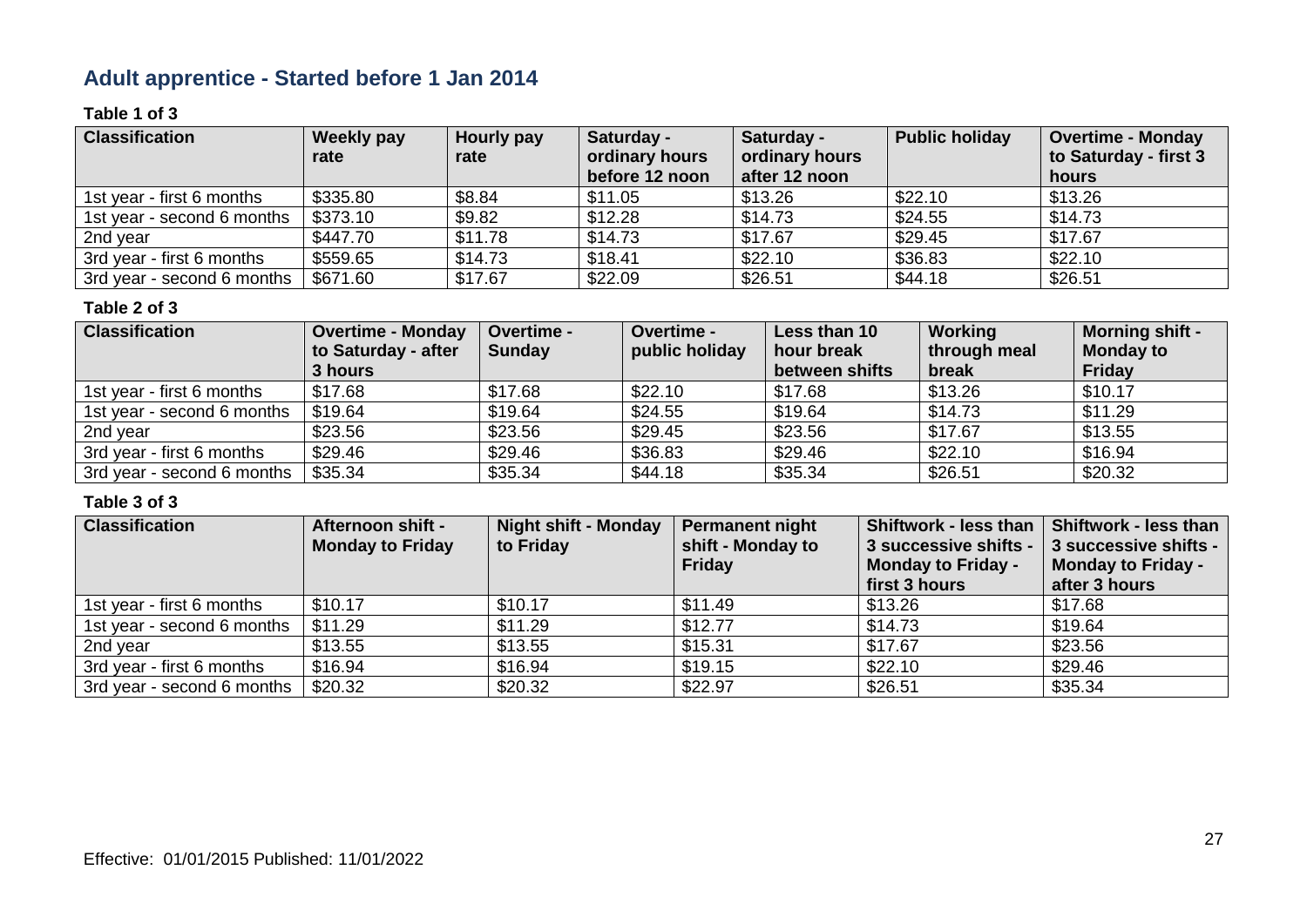# **Adult apprentice - Started after 1 Jan 2014**

### **Table 1 of 3**

| <b>Classification</b>      | Weekly pay<br>rate | Hourly pay<br>rate | Saturday -<br>ordinary hours | Saturday -<br>ordinary hours | <b>Public holiday</b> | <b>Overtime - Monday</b><br>to Saturday - first 3 |
|----------------------------|--------------------|--------------------|------------------------------|------------------------------|-----------------------|---------------------------------------------------|
|                            |                    |                    | before 12 noon               | after 12 noon                |                       | hours                                             |
| 1st year                   | \$596.96           | \$15.71            | \$19.64                      | \$23.57                      | \$39.28               | \$23.57                                           |
| 2nd year                   | \$640.90           | \$16.87            | \$21.09                      | \$25.31                      | \$42.18               | \$25.31                                           |
| 3rd year - first 6 months  | \$640.90           | \$16.87            | \$21.09                      | \$25.31                      | \$42.18               | \$25.31                                           |
| 3rd year - second 6 months | \$671.60           | \$17.67            | \$22.09                      | \$26.51                      | \$44.18               | \$26.51                                           |

### **Table 2 of 3**

| <b>Classification</b>      | <b>Overtime - Monday</b><br>to Saturday - after | <b>Overtime -</b><br><b>Sunday</b> | <b>Overtime -</b><br>public holiday | Less than 10<br>hour break | Working<br>through meal | <b>Morning shift -</b><br><b>Monday to</b> |
|----------------------------|-------------------------------------------------|------------------------------------|-------------------------------------|----------------------------|-------------------------|--------------------------------------------|
|                            | 3 hours                                         |                                    |                                     | between shifts             | break                   | Friday                                     |
| 1st year                   | \$31.42                                         | \$31.42                            | \$39.28                             | \$31.42                    | \$23.57                 | \$18.07                                    |
| 2nd year                   | \$33.74                                         | \$33.74                            | \$42.18                             | \$33.74                    | \$25.31                 | \$19.40                                    |
| 3rd year - first 6 months  | \$33.74                                         | \$33.74                            | \$42.18                             | \$33.74                    | \$25.31                 | \$19.40                                    |
| 3rd year - second 6 months | \$35.34                                         | \$35.34                            | \$44.18                             | \$35.34                    | \$26.51                 | \$20.32                                    |

| <b>Classification</b>      | <b>Afternoon shift -</b><br><b>Monday to Friday</b> | <b>Night shift - Monday</b><br>to Friday | <b>Permanent night</b><br>shift - Monday to<br><b>Friday</b> | <b>Shiftwork - less than</b><br>3 successive shifts -<br><b>Monday to Friday -</b><br>first 3 hours | Shiftwork - less than<br>3 successive shifts -<br><b>Monday to Friday -</b><br>after 3 hours |
|----------------------------|-----------------------------------------------------|------------------------------------------|--------------------------------------------------------------|-----------------------------------------------------------------------------------------------------|----------------------------------------------------------------------------------------------|
| 1st year                   | \$18.07                                             | \$18.07                                  | \$20.42                                                      | \$23.57                                                                                             | \$31.42                                                                                      |
| 2nd year                   | \$19.40                                             | \$19.40                                  | \$21.93                                                      | \$25.31                                                                                             | \$33.74                                                                                      |
| 3rd year - first 6 months  | \$19.40                                             | \$19.40                                  | \$21.93                                                      | \$25.31                                                                                             | \$33.74                                                                                      |
| 3rd year - second 6 months | \$20.32                                             | \$20.32                                  | \$22.97                                                      | \$26.51                                                                                             | \$35.34                                                                                      |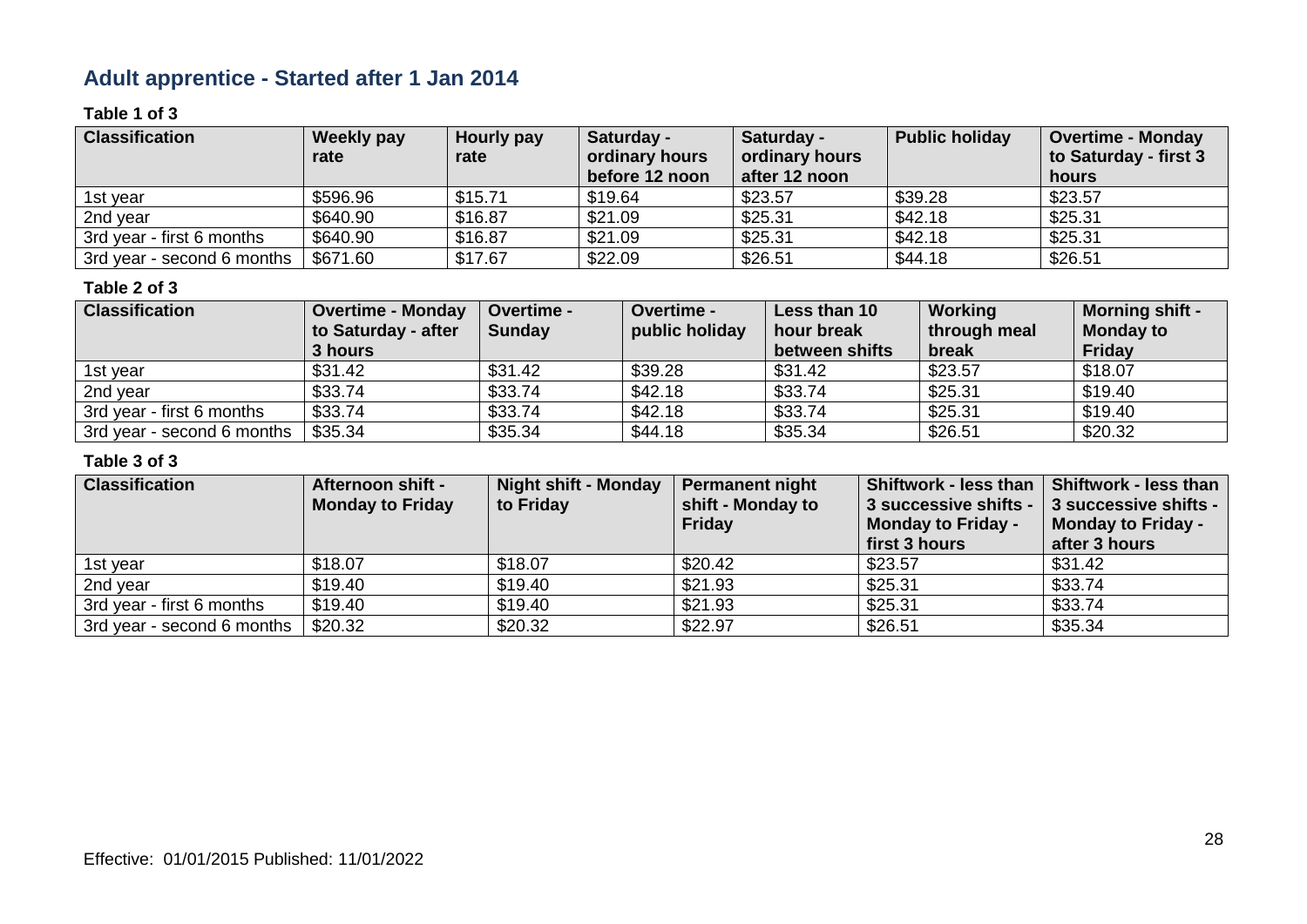### **Apprentices - Laundry**

Note: Employees under the age of 18 years cannot work shiftwork.

### **Apprentice - Started before 1 Jan 2014**

#### **Table 1 of 3**

| <b>Classification</b>      | Weekly pay | Hourly pay | <b>Public holiday</b> | <b>Overtime - Monday</b> | <b>Overtime - Monday</b> | <b>Overtime -</b> |
|----------------------------|------------|------------|-----------------------|--------------------------|--------------------------|-------------------|
|                            | rate       | rate       |                       | to Saturday - first 3    | to Saturday - after      | <b>Sunday</b>     |
|                            |            |            |                       | hours                    | 3 hours                  |                   |
| 1st year - first 6 months  | \$335.80   | \$8.84     | \$22.10               | \$13.26                  | \$17.68                  | \$17.68           |
| 1st year - second 6 months | \$373.10   | \$9.82     | \$24.55               | \$14.73                  | \$19.64                  | \$19.64           |
| 2nd year                   | \$447.70   | \$11.78    | \$29.45               | \$17.67                  | \$23.56                  | \$23.56           |
| 3rd year - first 6 months  | \$559.65   | \$14.73    | \$36.83               | \$22.10                  | \$29.46                  | \$29.46           |
| 3rd year - second 6 months | \$671.60   | \$17.67    | \$44.18               | \$26.51                  | \$35.34                  | \$35.34           |

### **Table 2 of 3**

| <b>Classification</b>      | <b>Overtime -</b><br>public holiday | Less than 10<br>hour break<br>between shifts | Working<br>through meal<br>break | <b>Morning shift -</b><br><b>Monday to</b><br><b>Friday</b> | <b>Afternoon shift -</b><br><b>Monday to</b><br><b>Friday</b> | Night shift -<br><b>Monday to</b><br><b>Friday</b> |
|----------------------------|-------------------------------------|----------------------------------------------|----------------------------------|-------------------------------------------------------------|---------------------------------------------------------------|----------------------------------------------------|
| 1st year - first 6 months  | \$22.10                             | \$17.68                                      | \$13.26                          | \$10.17                                                     | \$10.17                                                       | \$10.17                                            |
| 1st year - second 6 months | \$24.55                             | \$19.64                                      | \$14.73                          | \$11.29                                                     | \$11.29                                                       | \$11.29                                            |
| 2nd year                   | \$29.45                             | \$23.56                                      | \$17.67                          | \$13.55                                                     | \$13.55                                                       | \$13.55                                            |
| 3rd year - first 6 months  | \$36.83                             | \$29.46                                      | \$22.10                          | \$16.94                                                     | \$16.94                                                       | \$16.94                                            |
| 3rd year - second 6 months | \$44.18                             | \$35.34                                      | \$26.51                          | \$20.32                                                     | \$20.32                                                       | \$20.32                                            |

| <b>Classification</b>      | <b>Permanent night</b><br>shift - Monday to<br><b>Friday</b> | <b>Shiftwork - less</b><br>than 5 successive<br>workshop) -<br><b>Monday to Friday</b><br>- first 3 hours | <b>Shiftwork - less</b><br>than 5 successive<br>shifts (6 in six day   shifts (6 in six day<br>workshop) -<br><b>Monday to Friday</b><br>- after 3 hours | <b>Saturday before</b><br>$12$ noon -<br>shiftworkers | <b>Saturday after</b><br>$12$ noon -<br><b>shiftworkers</b> | Sunday -<br>shiftwork |
|----------------------------|--------------------------------------------------------------|-----------------------------------------------------------------------------------------------------------|----------------------------------------------------------------------------------------------------------------------------------------------------------|-------------------------------------------------------|-------------------------------------------------------------|-----------------------|
| 1st year - first 6 months  | \$11.49                                                      | \$13.26                                                                                                   | \$17.68                                                                                                                                                  | \$11.05                                               | \$13.26                                                     | \$17.68               |
| 1st year - second 6 months | \$12.77                                                      | \$14.73                                                                                                   | \$19.64                                                                                                                                                  | \$12.28                                               | \$14.73                                                     | \$19.64               |
| 2nd year                   | \$15.31                                                      | \$17.67                                                                                                   | \$23.56                                                                                                                                                  | \$14.73                                               | \$17.67                                                     | \$23.56               |
| 3rd year - first 6 months  | \$19.15                                                      | \$22.10                                                                                                   | \$29.46                                                                                                                                                  | \$18.41                                               | \$22.10                                                     | \$29.46               |
| 3rd year - second 6 months | \$22.97                                                      | \$26.51                                                                                                   | \$35.34                                                                                                                                                  | \$22.09                                               | \$26.51                                                     | \$35.34               |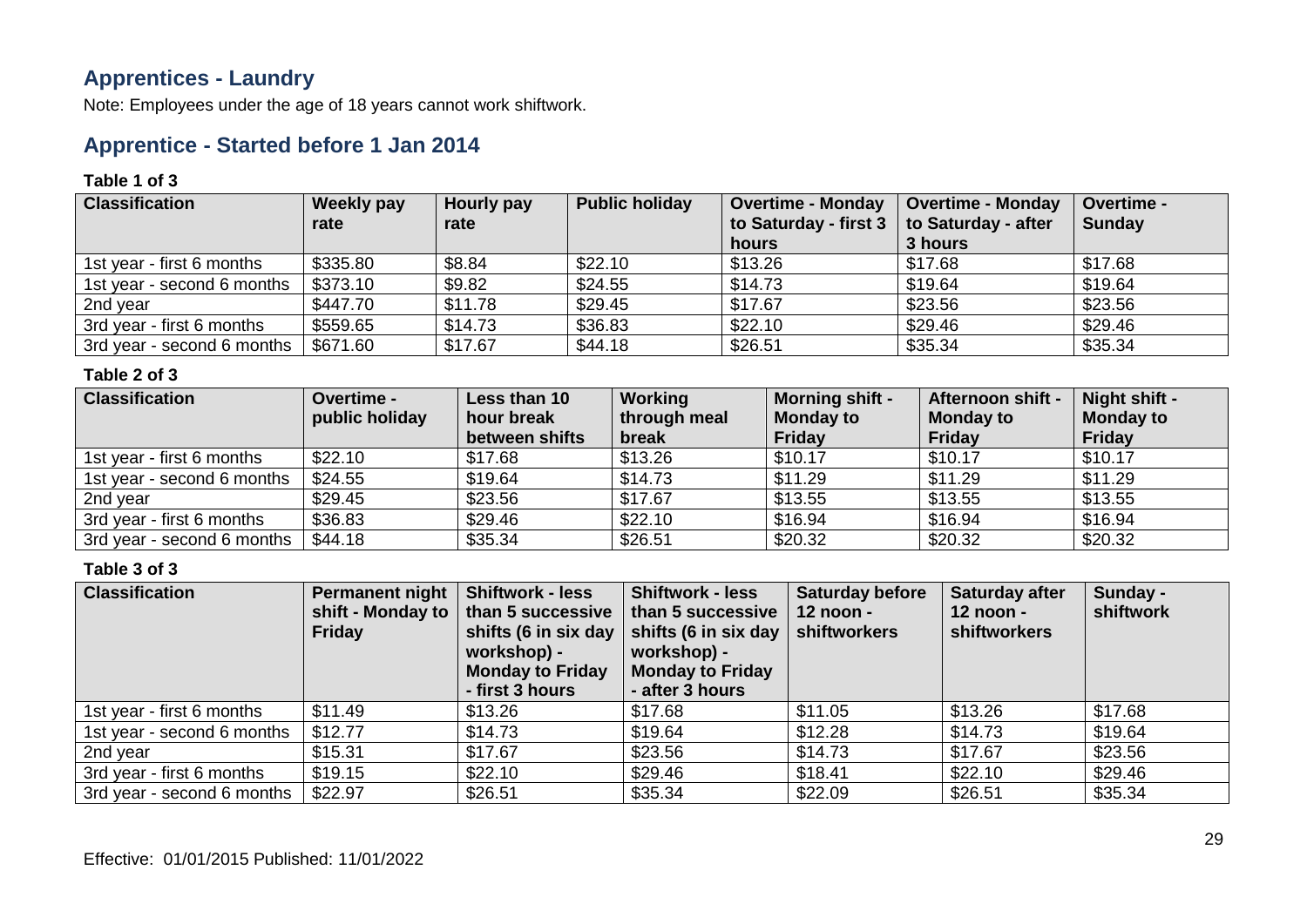# **Apprentice - Started after 1 Jan 2014 - Did not complete year 12**

### **Table 1 of 3**

| <b>Classification</b>      | Weekly pay | Hourly pay | <b>Public holiday</b> | <b>Overtime - Monday</b>                         | <b>Overtime - Monday</b> | <b>Overtime -</b> |
|----------------------------|------------|------------|-----------------------|--------------------------------------------------|--------------------------|-------------------|
|                            | rate       | rate       |                       | to Saturday - first $3 \mid$ to Saturday - after |                          | <b>Sunday</b>     |
|                            |            |            |                       | hours                                            | 3 hours                  |                   |
| 1st year                   | \$373.10   | \$9.82     | \$24.55               | \$14.73                                          | \$19.64                  | \$19.64           |
| 2nd year                   | \$447.70   | \$11.78    | \$29.45               | \$17.67                                          | \$23.56                  | \$23.56           |
| 3rd year - first 6 months  | \$559.65   | \$14.73    | \$36.83               | \$22.10                                          | \$29.46                  | \$29.46           |
| 3rd year - second 6 months | \$671.60   | \$17.67    | \$44.18               | \$26.51                                          | \$35.34                  | \$35.34           |

### **Table 2 of 3**

| <b>Classification</b>      | <b>Overtime -</b><br>public holiday | Less than 10<br>hour break | Working<br>through meal | <b>Morning shift -</b><br><b>Monday to</b> | Afternoon shift -<br><b>Monday to</b> | Night shift -<br><b>Monday to</b> |
|----------------------------|-------------------------------------|----------------------------|-------------------------|--------------------------------------------|---------------------------------------|-----------------------------------|
|                            |                                     | between shifts             | break                   | Friday                                     | Friday                                | Friday                            |
| 1st year                   | \$24.55                             | \$19.64                    | \$14.73                 | \$11.29                                    | \$11.29                               | \$11.29                           |
| 2nd year                   | \$29.45                             | \$23.56                    | \$17.67                 | \$13.55                                    | \$13.55                               | \$13.55                           |
| 3rd year - first 6 months  | \$36.83                             | \$29.46                    | \$22.10                 | \$16.94                                    | \$16.94                               | \$16.94                           |
| 3rd year - second 6 months | \$44.18                             | \$35.34                    | \$26.51                 | \$20.32                                    | \$20.32                               | \$20.32                           |

| <b>Classification</b>      | <b>Permanent night</b><br>shift - Monday to<br><b>Friday</b> | <b>Shiftwork - less</b><br>than 5 successive<br>workshop) -<br><b>Monday to Friday</b><br>- first 3 hours | <b>Shiftwork - less</b><br>than 5 successive<br>shifts (6 in six day $\vert$ shifts (6 in six day<br>workshop) -<br><b>Monday to Friday</b><br>- after 3 hours | <b>Saturday before</b><br>$12$ noon -<br>shiftworkers | Saturday after<br>12 noon -<br>shiftworkers | Sunday -<br>shiftwork |
|----------------------------|--------------------------------------------------------------|-----------------------------------------------------------------------------------------------------------|----------------------------------------------------------------------------------------------------------------------------------------------------------------|-------------------------------------------------------|---------------------------------------------|-----------------------|
| 1st year                   | \$12.77                                                      | \$14.73                                                                                                   | \$19.64                                                                                                                                                        | \$12.28                                               | \$14.73                                     | \$19.64               |
| 2nd year                   | \$15.31                                                      | \$17.67                                                                                                   | \$23.56                                                                                                                                                        | \$14.73                                               | \$17.67                                     | \$23.56               |
| 3rd year - first 6 months  | \$19.15                                                      | \$22.10                                                                                                   | \$29.46                                                                                                                                                        | \$18.41                                               | \$22.10                                     | \$29.46               |
| 3rd year - second 6 months | \$22.97                                                      | \$26.51                                                                                                   | \$35.34                                                                                                                                                        | \$22.09                                               | \$26.51                                     | \$35.34               |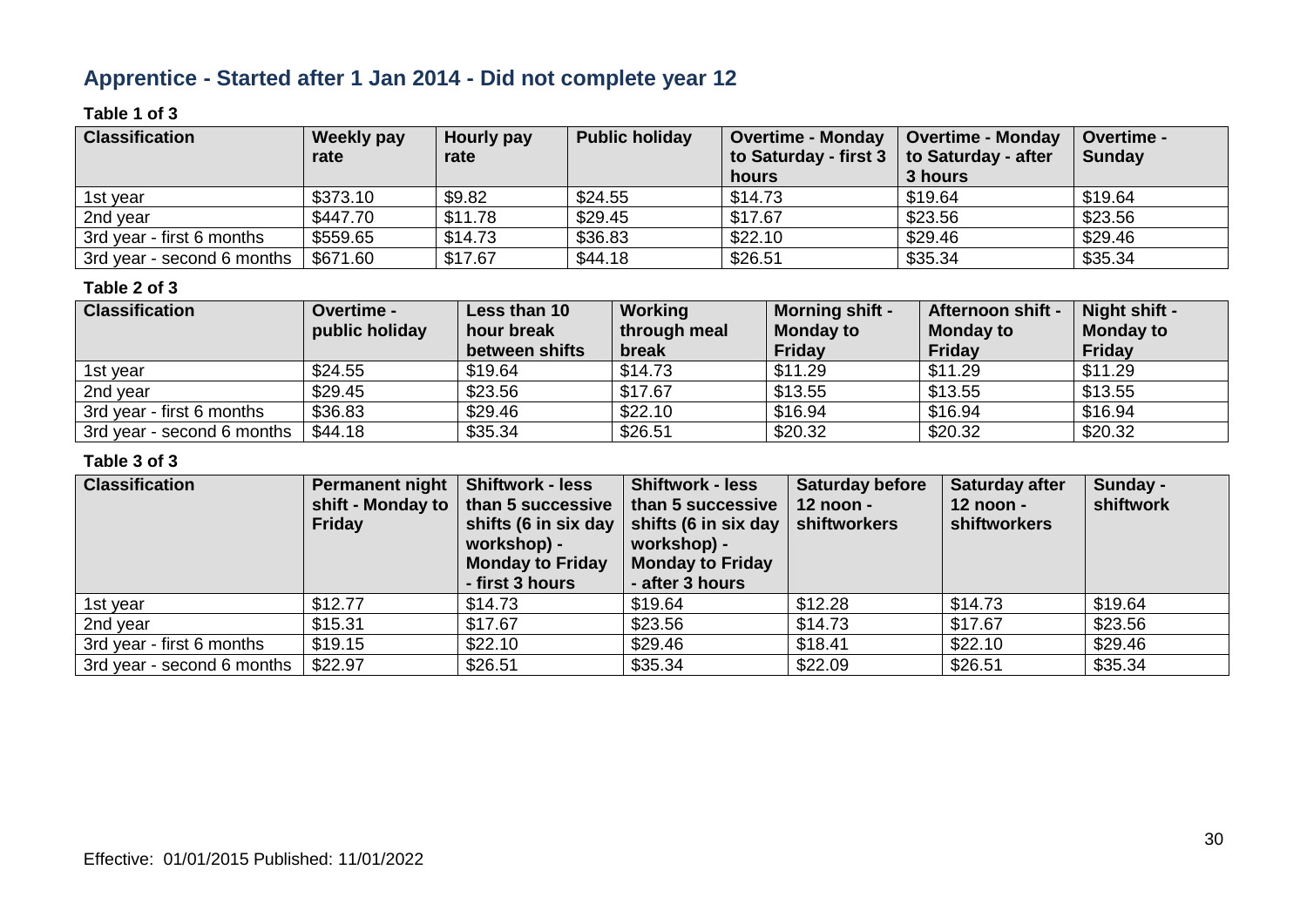# **Apprentice - Started after 1 Jan 2014 - Completed year 12**

### **Table 1 of 3**

| <b>Classification</b>      | Weekly pay | Hourly pay | <b>Public holiday</b> | Overtime - Monday     | <b>Overtime - Monday</b> | <b>Overtime -</b> |
|----------------------------|------------|------------|-----------------------|-----------------------|--------------------------|-------------------|
|                            | rate       | rate       |                       | to Saturday - first 3 | to Saturday - after      | <b>Sunday</b>     |
|                            |            |            |                       | hours                 | 3 hours                  |                   |
| 1st vear                   | \$410.40   | \$10.80    | \$27.00               | \$16.20               | \$21.60                  | \$21.60           |
| 2nd year                   | \$485.05   | \$12.76    | \$31.90               | \$19.14               | \$25.52                  | \$25.52           |
| 3rd year - first 6 months  | \$559.65   | \$14.73    | \$36.83               | \$22.10               | \$29.46                  | \$29.46           |
| 3rd year - second 6 months | \$671.60   | \$17.67    | \$44.18               | \$26.51               | \$35.34                  | \$35.34           |

### **Table 2 of 3**

| <b>Classification</b>      | <b>Overtime -</b><br>public holiday | Less than 10<br>hour break<br>between shifts | Working<br>through meal<br>break | <b>Morning shift -</b><br><b>Monday to</b><br>Friday | Afternoon shift -<br><b>Monday to</b><br><b>Friday</b> | Night shift -<br><b>Monday to</b><br>Friday |
|----------------------------|-------------------------------------|----------------------------------------------|----------------------------------|------------------------------------------------------|--------------------------------------------------------|---------------------------------------------|
| 1st year                   | \$27.00                             | \$21.60                                      | \$16.20                          | \$12.42                                              | \$12.42                                                | \$12.42                                     |
| 2nd year                   | \$31.90                             | \$25.52                                      | \$19.14                          | \$14.67                                              | \$14.67                                                | \$14.67                                     |
| 3rd year - first 6 months  | \$36.83                             | \$29.46                                      | \$22.10                          | \$16.94                                              | \$16.94                                                | \$16.94                                     |
| 3rd year - second 6 months | \$44.18                             | \$35.34                                      | \$26.51                          | \$20.32                                              | \$20.32                                                | \$20.32                                     |

| <b>Classification</b>      | Permanent night<br>shift - Monday to<br><b>Friday</b> | <b>Shiftwork - less</b><br>than 5 successive<br>shifts (6 in six day<br>workshop) -<br><b>Monday to Friday</b><br>- first 3 hours | <b>Shiftwork - less</b><br>than 5 successive<br>shifts (6 in six day<br>workshop) -<br><b>Monday to Friday</b><br>- after 3 hours | <b>Saturday before</b><br>$12$ noon -<br>shiftworkers | Saturday after<br>$12$ noon -<br>shiftworkers | Sunday -<br>shiftwork |
|----------------------------|-------------------------------------------------------|-----------------------------------------------------------------------------------------------------------------------------------|-----------------------------------------------------------------------------------------------------------------------------------|-------------------------------------------------------|-----------------------------------------------|-----------------------|
| 1st year                   | \$14.04                                               | \$16.20                                                                                                                           | \$21.60                                                                                                                           | \$13.50                                               | \$16.20                                       | \$21.60               |
| 2nd year                   | \$16.59                                               | \$19.14                                                                                                                           | \$25.52                                                                                                                           | \$15.95                                               | \$19.14                                       | \$25.52               |
| 3rd year - first 6 months  | \$19.15                                               | \$22.10                                                                                                                           | \$29.46                                                                                                                           | \$18.41                                               | \$22.10                                       | \$29.46               |
| 3rd year - second 6 months | \$22.97                                               | \$26.51                                                                                                                           | \$35.34                                                                                                                           | \$22.09                                               | \$26.51                                       | \$35.34               |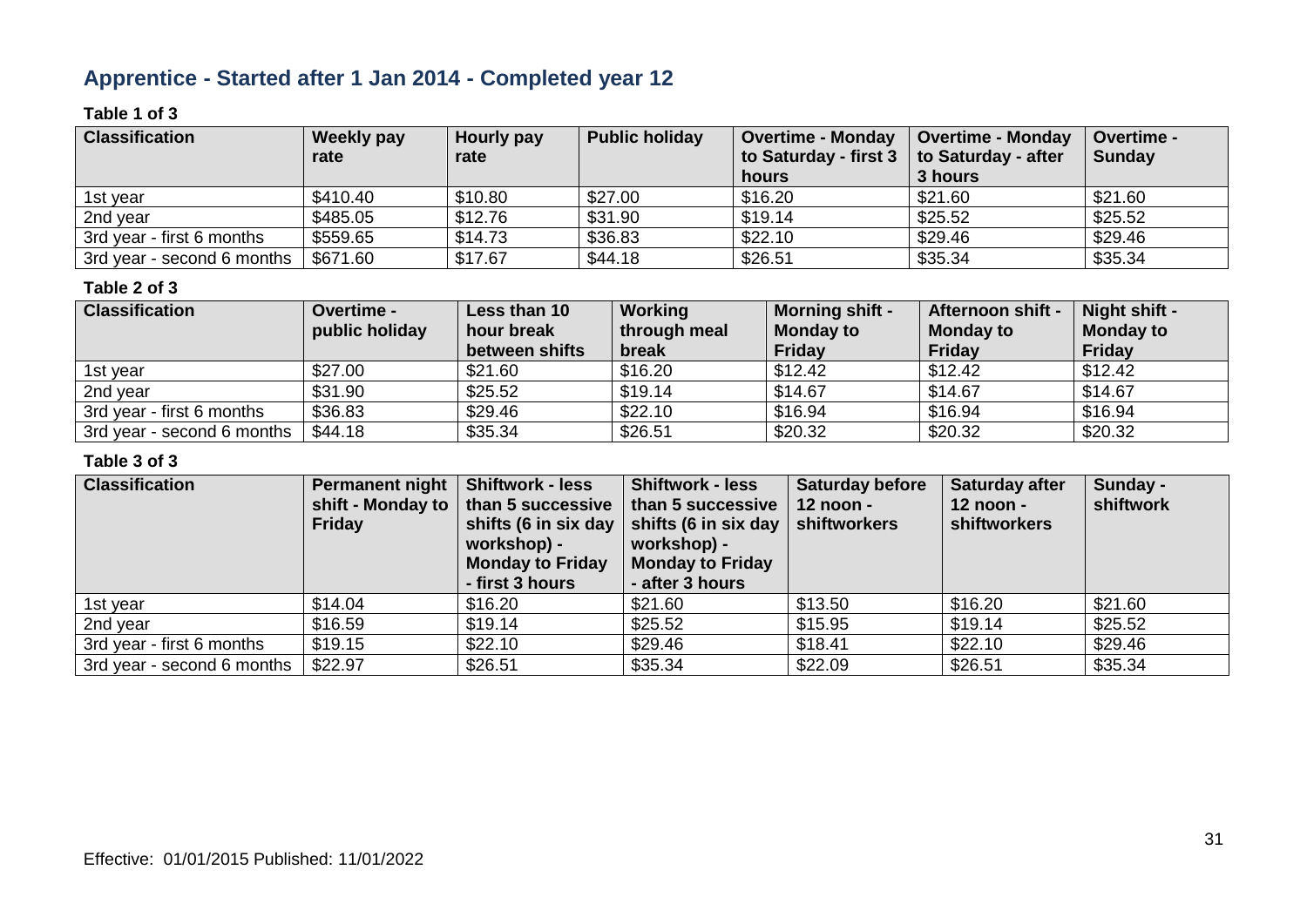# **Adult apprentice - Started before 1 Jan 2014**

### **Table 1 of 3**

| <b>Classification</b>      | Weekly pay | Hourly pay | <b>Public holiday</b> | <b>Overtime - Monday</b> | <b>Overtime - Monday</b> | Overtime -    |
|----------------------------|------------|------------|-----------------------|--------------------------|--------------------------|---------------|
|                            | rate       | rate       |                       | to Saturday - first 3    | to Saturday - after      | <b>Sunday</b> |
|                            |            |            |                       | hours                    | 3 hours                  |               |
| 1st year - first 6 months  | \$335.80   | \$8.84     | \$22.10               | \$13.26                  | \$17.68                  | \$17.68       |
| 1st year - second 6 months | \$373.10   | \$9.82     | \$24.55               | \$14.73                  | \$19.64                  | \$19.64       |
| 2nd year                   | \$447.70   | \$11.78    | \$29.45               | \$17.67                  | \$23.56                  | \$23.56       |
| 3rd year - first 6 months  | \$559.65   | \$14.73    | \$36.83               | \$22.10                  | \$29.46                  | \$29.46       |
| 3rd year - second 6 months | \$671.60   | \$17.67    | \$44.18               | \$26.51                  | \$35.34                  | \$35.34       |

#### **Table 2 of 3**

| <b>Classification</b>      | Overtime -<br>public holiday | Less than 10<br>hour break<br>between shifts | Working<br>through meal<br>break | <b>Morning shift -</b><br><b>Monday to</b><br><b>Friday</b> | Afternoon shift -<br><b>Monday to</b><br>Friday | Night shift -<br><b>Monday to</b><br><b>Friday</b> |
|----------------------------|------------------------------|----------------------------------------------|----------------------------------|-------------------------------------------------------------|-------------------------------------------------|----------------------------------------------------|
| 1st year - first 6 months  | \$22.10                      | \$17.68                                      | \$13.26                          | \$10.17                                                     | \$10.17                                         | \$10.17                                            |
| 1st year - second 6 months | \$24.55                      | \$19.64                                      | \$14.73                          | \$11.29                                                     | \$11.29                                         | \$11.29                                            |
| 2nd year                   | \$29.45                      | \$23.56                                      | \$17.67                          | \$13.55                                                     | \$13.55                                         | \$13.55                                            |
| 3rd year - first 6 months  | \$36.83                      | \$29.46                                      | \$22.10                          | \$16.94                                                     | \$16.94                                         | \$16.94                                            |
| 3rd year - second 6 months | \$44.18                      | \$35.34                                      | \$26.51                          | \$20.32                                                     | \$20.32                                         | \$20.32                                            |

| <b>Classification</b>      | <b>Permanent night</b><br>shift - Monday to<br><b>Friday</b> | <b>Shiftwork - less</b><br>than 5 successive<br>shifts (6 in six day<br>workshop) -<br><b>Monday to Friday</b><br>- first 3 hours | <b>Shiftwork - less</b><br>than 5 successive<br>shifts (6 in six day<br>workshop) -<br><b>Monday to Friday</b><br>- after 3 hours | <b>Saturday before</b><br>12 noon -<br>shiftworkers | Saturday after<br>$12$ noon -<br><b>shiftworkers</b> | Sunday -<br>shiftwork |
|----------------------------|--------------------------------------------------------------|-----------------------------------------------------------------------------------------------------------------------------------|-----------------------------------------------------------------------------------------------------------------------------------|-----------------------------------------------------|------------------------------------------------------|-----------------------|
| 1st year - first 6 months  | \$11.49                                                      | \$13.26                                                                                                                           | \$17.68                                                                                                                           | \$11.05                                             | \$13.26                                              | \$17.68               |
| 1st year - second 6 months | \$12.77                                                      | \$14.73                                                                                                                           | \$19.64                                                                                                                           | \$12.28                                             | \$14.73                                              | \$19.64               |
| 2nd year                   | \$15.31                                                      | \$17.67                                                                                                                           | \$23.56                                                                                                                           | \$14.73                                             | \$17.67                                              | \$23.56               |
| 3rd year - first 6 months  | \$19.15                                                      | \$22.10                                                                                                                           | \$29.46                                                                                                                           | \$18.41                                             | \$22.10                                              | \$29.46               |
| 3rd year - second 6 months | \$22.97                                                      | \$26.51                                                                                                                           | \$35.34                                                                                                                           | \$22.09                                             | \$26.51                                              | \$35.34               |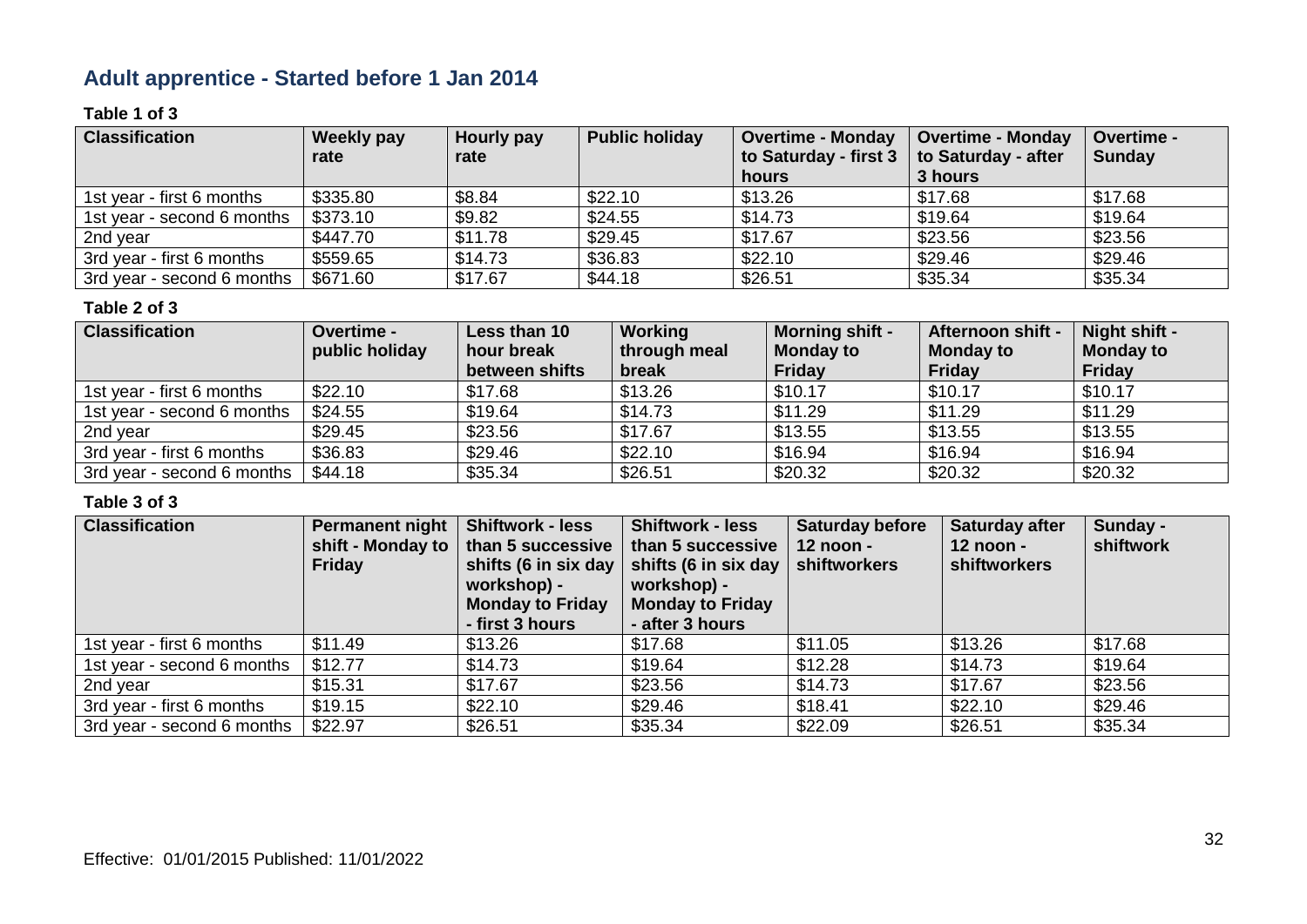# **Adult apprentice - Started after 1 Jan 2014**

### **Table 1 of 3**

| <b>Classification</b>      | <b>Weekly pay</b> | Hourly pay | <b>Public holiday</b> | <b>Overtime - Monday</b> | <b>Overtime - Monday</b> | <b>Overtime -</b> |
|----------------------------|-------------------|------------|-----------------------|--------------------------|--------------------------|-------------------|
|                            | rate              | rate       |                       | to Saturday - first      | to Saturday - after      | <b>Sunday</b>     |
|                            |                   |            |                       | 3 hours                  | 3 hours                  |                   |
| 1st year                   | \$596.96          | \$15.71    | \$39.28               | \$23.57                  | \$31.42                  | \$31.42           |
| 2nd year                   | \$640.90          | \$16.87    | \$42.18               | \$25.31                  | \$33.74                  | \$33.74           |
| 3rd year - first 6 months  | \$640.90          | \$16.87    | \$42.18               | \$25.31                  | \$33.74                  | \$33.74           |
| 3rd year - second 6 months | \$671.60          | \$17.67    | \$44.18               | \$26.51                  | \$35.34                  | \$35.34           |

### **Table 2 of 3**

| <b>Classification</b>      | <b>Overtime -</b><br>public holiday | Less than 10<br>hour break | Working<br>through meal | <b>Morning shift -</b><br><b>Monday to</b> | <b>Afternoon shift -</b><br><b>Monday to</b> | Night shift -<br><b>Monday to</b> |
|----------------------------|-------------------------------------|----------------------------|-------------------------|--------------------------------------------|----------------------------------------------|-----------------------------------|
|                            |                                     | between shifts             | break                   | Friday                                     | <b>Friday</b>                                | <b>Friday</b>                     |
| 1st year                   | \$39.28                             | \$31.42                    | \$23.57                 | \$18.07                                    | \$18.07                                      | \$18.07                           |
| 2nd year                   | \$42.18                             | \$33.74                    | \$25.31                 | \$19.40                                    | \$19.40                                      | \$19.40                           |
| 3rd year - first 6 months  | \$42.18                             | \$33.74                    | \$25.31                 | \$19.40                                    | \$19.40                                      | \$19.40                           |
| 3rd year - second 6 months | \$44.18                             | \$35.34                    | \$26.51                 | \$20.32                                    | \$20.32                                      | \$20.32                           |

| <b>Classification</b>      | <b>Permanent night</b><br>shift - Monday<br>to Friday | <b>Shiftwork - less</b><br>than 5 successive<br>shifts (6 in six day<br>workshop) -<br><b>Monday to Friday</b><br>- first 3 hours | <b>Shiftwork - less</b><br>than 5 successive<br>shifts (6 in six day<br>workshop) -<br><b>Monday to Friday</b><br>- after 3 hours | <b>Saturday before</b><br>12 noon -<br>shiftworkers | <b>Saturday after</b><br>$12$ noon -<br><b>shiftworkers</b> | Sunday -<br>shiftwork |
|----------------------------|-------------------------------------------------------|-----------------------------------------------------------------------------------------------------------------------------------|-----------------------------------------------------------------------------------------------------------------------------------|-----------------------------------------------------|-------------------------------------------------------------|-----------------------|
| 1st year                   | \$20.42                                               | \$23.57                                                                                                                           | \$31.42                                                                                                                           | \$19.64                                             | \$23.57                                                     | \$31.42               |
| 2nd year                   | \$21.93                                               | \$25.31                                                                                                                           | \$33.74                                                                                                                           | \$21.09                                             | \$25.31                                                     | \$33.74               |
| 3rd year - first 6 months  | \$21.93                                               | \$25.31                                                                                                                           | \$33.74                                                                                                                           | \$21.09                                             | \$25.31                                                     | \$33.74               |
| 3rd year - second 6 months | \$22.97                                               | \$26.51                                                                                                                           | \$35.34                                                                                                                           | \$22.09                                             | \$26.51                                                     | \$35.34               |